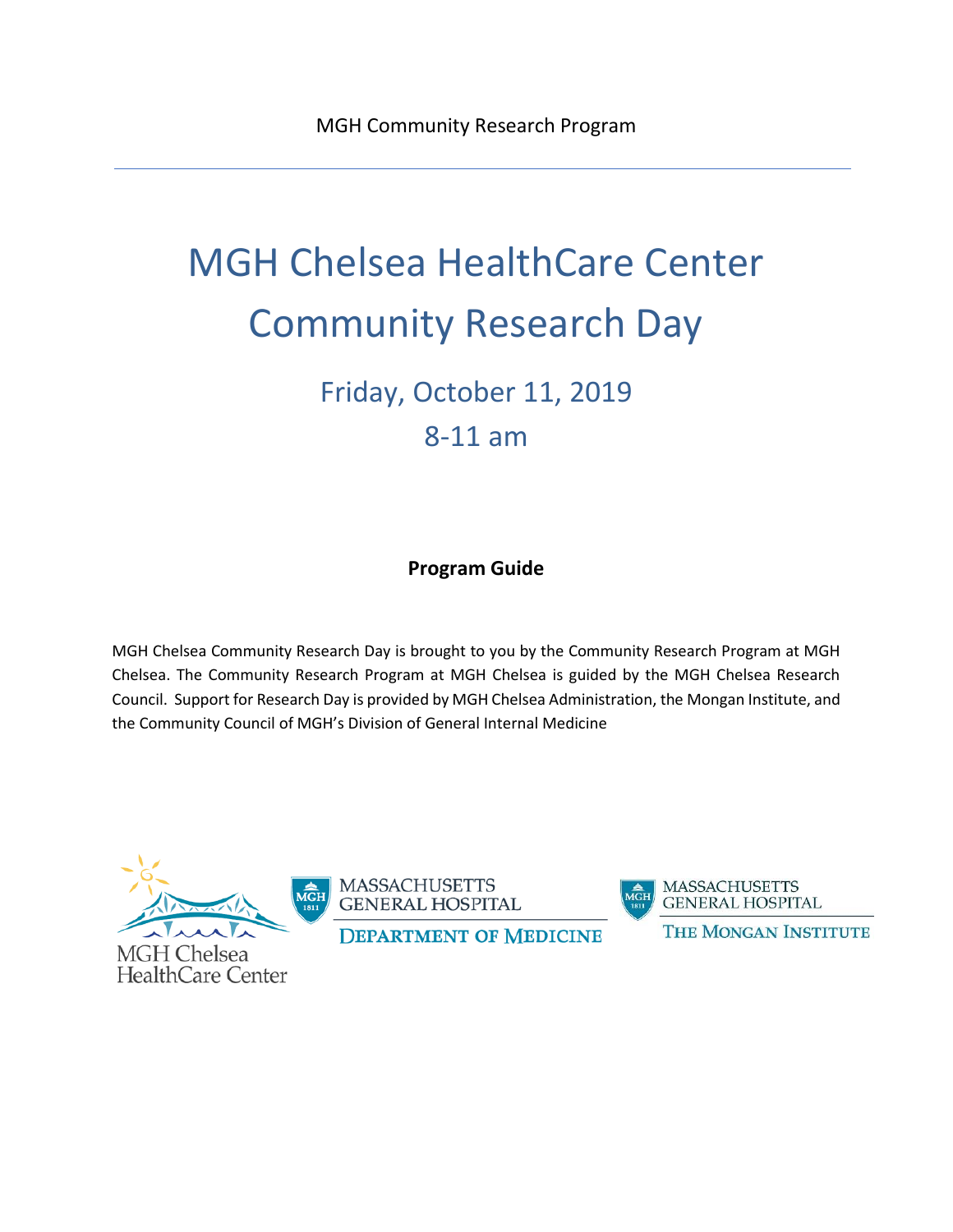## **Research Day Schedule**

**Poster Sessions:** 8-9:40 am Session 1: 8:00 – 8:45 am Session 2: 8:55 – 9:40 am

**Welcome remarks:** 9:50 – 10:00 am

**Keynote address**: 10:00 – 11:00 am Stephen Bartels MD, MS Director, MGH Mongan Institute "Advancing Health Equity Through Community- Engaged Health Care Delivery Team Science"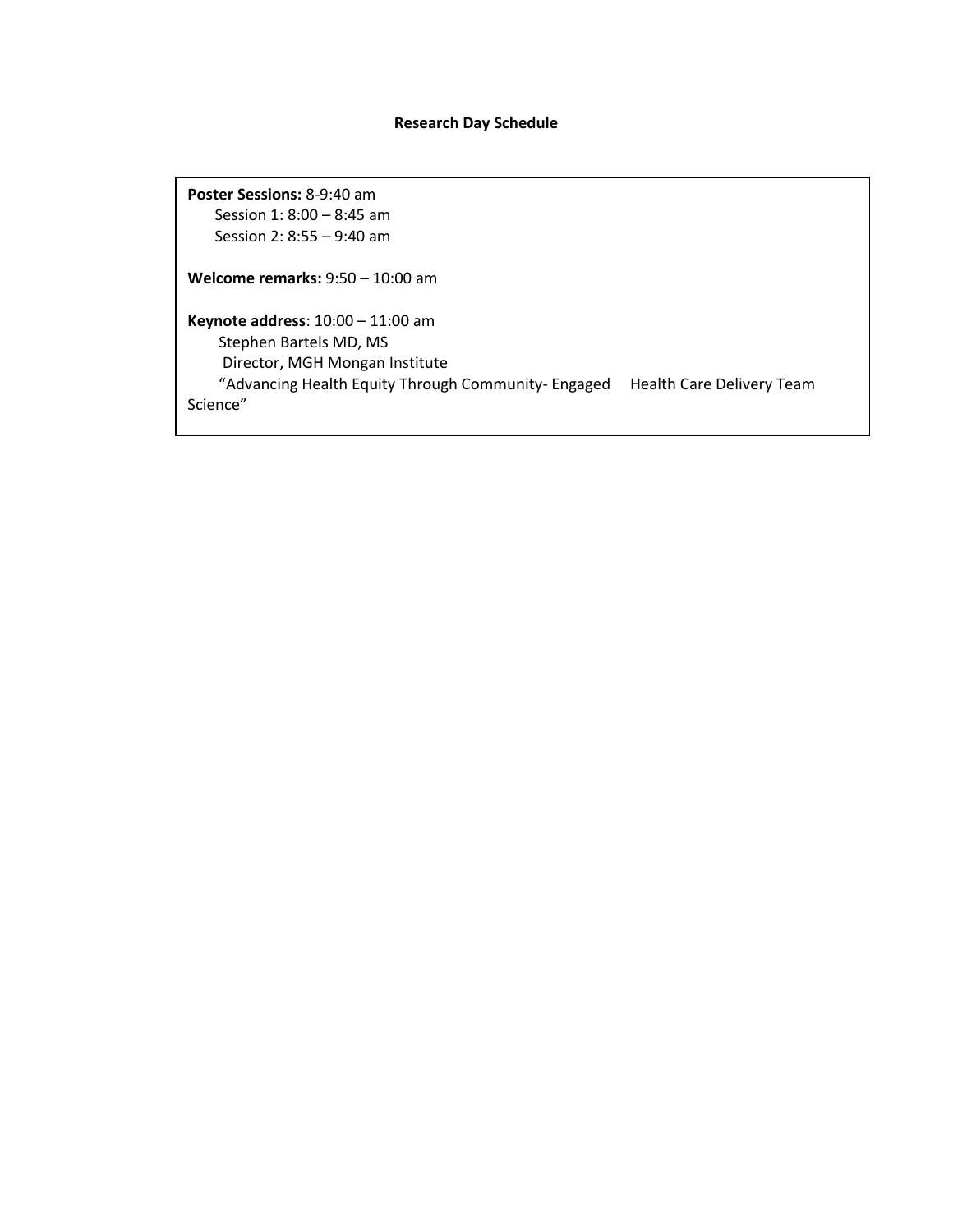#### **Background on Community Research Program & Research Day**

## **Background**

In May 2013, a group of 6 people interested in community-based research gathered at the MGH Chelsea HealthCare Center. This group evolved into a monthly research forum called Research Roundtable, which expanded to include a Research Council and Advisory Board and eventually became known as the MGH Chelsea Community Research Program. The Research Program reaches over 250 individuals by email, has sparked collaborations across Partners and within the greater Boston area, has increased interest in and support for research, and brings together approximately 20 participants each month at Roundtable meetings in addition to 100 people at its annual Research Day. The Community Research Program is supported by MGH Chelsea HealthCare Center Administration, the MGH Division of General Internal Medicine, the MGH Department of Medicine Community Council, and the Mongan Institute.

*Mission Statement: The Community Research Program at MGH Chelsea HealthCare Center supports research across the lifespan. We emphasize interdisciplinary and community collaborations that target health disparities, advance clinical practice, and improve the well-being of our patients and their communities.*

You can learn more about the MGH Chelsea Research Program online at [http://www.massgeneral.org/chelsea/research/.](http://www.massgeneral.org/chelsea/research/)

#### **Council & Advisory Board**

The Community Research Program has grown since its inception in 2013 thanks to input from our MGH Chelseabased interdisciplinary Research Council members who serve a 3-year minimum term, and our Advisory Board members who represent a diverse range of stakeholders who support research throughout the Partners system.

| <b>Council Member as of</b> | <b>MGH Chelsea Departments Representing</b>                    |
|-----------------------------|----------------------------------------------------------------|
| 7/19                        |                                                                |
| Chandra, Rohit              | <b>Behavioral Health</b>                                       |
| Cohen-Hausmann,             | Pediatrics                                                     |
| Adriana                     |                                                                |
| Devine, Sofia               | Physical Therapy                                               |
| Fishman, Bonnie             | Pediatrics                                                     |
| Ford, Colleen               | <b>Adult Medicine</b>                                          |
| Izen, Amy                   | Speech, Prenatal (Susan Hernandez, contact)                    |
| Levison, Julie              | Medical Specialties, Imaging (Patricia Daunais & Efren Flores, |
|                             | contact/Operations Manager)                                    |
| Marable, Danelle            | MGH Chelsea Community Health Improvement (CCHI)                |
| McCarty, Tara               | <b>WIC</b>                                                     |
| McWilliams, Jeannette       | Administration                                                 |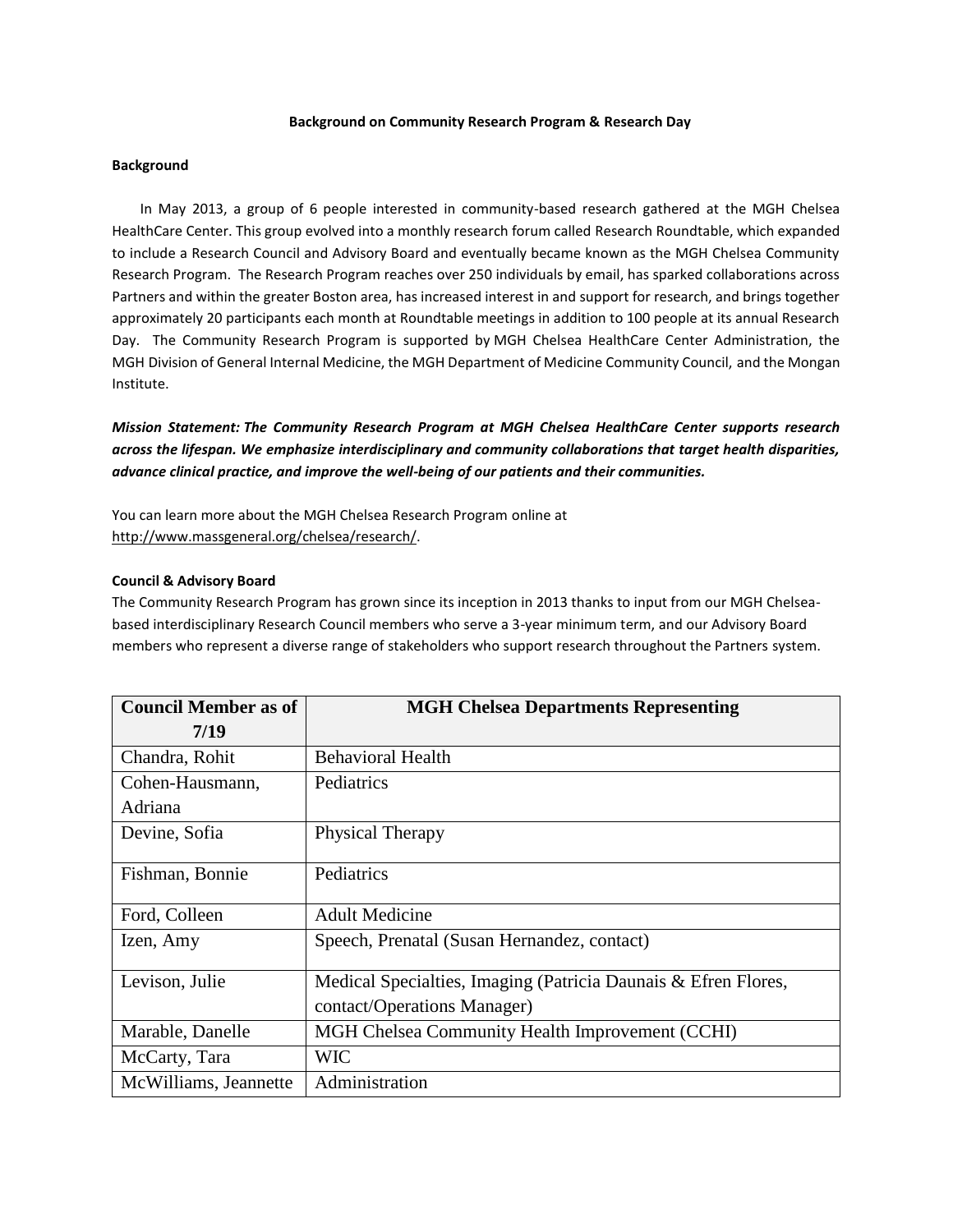| Miller, Pam         | <b>Behavioral Health</b> |
|---------------------|--------------------------|
| Percac-Lima, Sanja  | <b>Adult Medicine</b>    |
| Vaillancourt, Donna | Pediatrics, Nursing      |

\*

| <b>Advisory Board</b> | <b>Constituency Representing</b>                   |
|-----------------------|----------------------------------------------------|
| <b>Member</b>         |                                                    |
| Alegría, Margarita    | MGH Disparities Research Unit, Department of       |
|                       | Medicine                                           |
| Banister, Gaurdia     | MGH Institute for Patient Care/Munn Center for     |
|                       | Nursing Research                                   |
| Bartels, Steve        | Mongan Institute & Disparities Solution Center     |
| Fava, Maurizio        | <b>MGH Division of Clinical Research</b>           |
| Jackson, Jonathan     | <b>MGH Division of Clinical Research/CARE</b>      |
| Johnson, Alex         | <b>MGH</b> Institute of Health Professions         |
| Metlay, Josh          | <b>MGH Division of General Medicine</b>            |
| O'Rourke, Pearl       | Partners IRB                                       |
| Quinlan, Joan         | MGH Center for Community Health Improvement        |
|                       | (CCHI)                                             |
| Taveras, Elsie        | <b>MGH Division of General Pediatrics</b>          |
| Thorndike, Anne       | MGH Executive Committee on Research & ECOCH        |
| Xerras, Dean          | <b>MGH</b> Executive Committee on Community Health |
|                       | (ECOCH) and Chelsea Board of Health                |

## **Vision**

Our vision for Research Day is to encourage the MGH Chelsea HealthCare Center staff and their community partners to further an interest in research by participating in Research Day, to showcase the diversity of research conducted at MGH Chelsea Healthcare Center, to stimulate new research partnerships, and to strengthen existing partnerships. We are thrilled to have participation from Departments across the MGH Chelsea HealthCare Center, the other MGH Community HealthCare Centers including MGH Charlestown, MGH main campus, the Institute of Health Professions, Harvard School of Public Health, and other Partners-affiliated Departments, Institutes, and Centers.

The poster presentations reflect themes encountered while delivering health care to inhabitants of Chelsea and its surrounding communities. This year's posters include the following themes:

• Clinical Innovation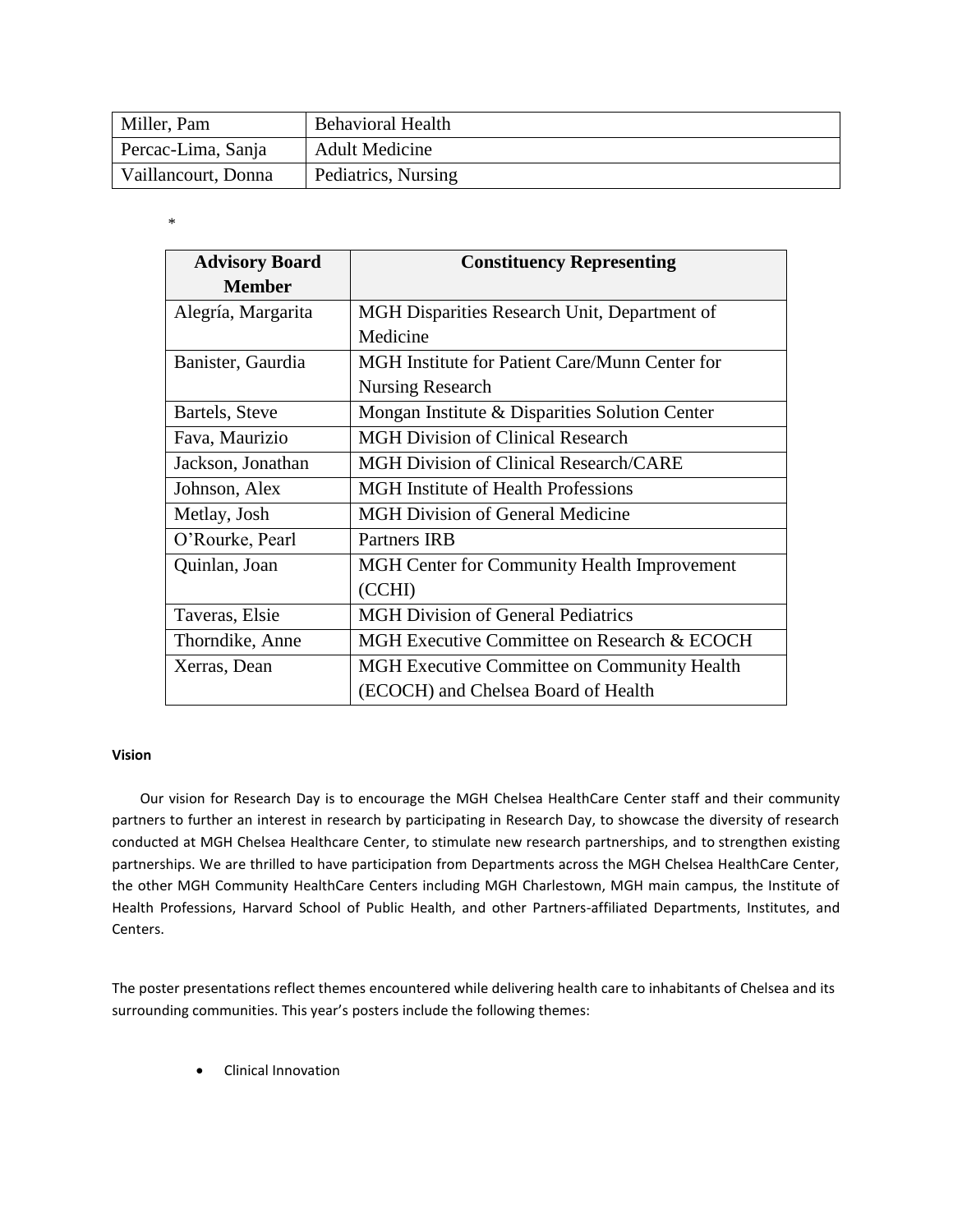- Alcohol and Substance Use Disorders
- Mental Health and Neuroscience
- Population Health
- Health Program Development/Evaluation
- Social Determinants of Health
- Women and Children's Health

Today's Research Day is possible due to the energy, initiative, and input of numerous colleagues who have participated in the Community Research Program. We are deeply grateful to our colleagues and the communities our health center serves. Thank you for being a part of our program.

Amy Izen, M.S., CCC-SLP; Julie Levison, MD, MPhil, MPH; Rohit Chandra, MD; Jose Gonzalez, MPH

MGH Chelsea Community Research Program

## **Information about MGH Chelsea & Chelsea, MA**

MGH began its work in Chelsea in 1971. At that time, a small primary care practice was established in the basement of a local church in response to the community's concern that health care be more accessible. Since that time, the MGH Chelsea HealthCare Center has grown as the community and its population has evolved. MGH Chelsea existed at the Chelsea Memorial Hospital from the mid-1970s through 1994 when the MGH Chelsea HealthCare Center's freestanding building opened.

As new waves of immigrants come to Chelsea, the HealthCare Center continues to respond to the medical and social needs of these populations. Today, the Center provides services to varied ethnic groups (U.S. and non-U.S. born). The HealthCare Center works closely with community agencies, including the City's Health Department, to understand the specific needs of our patient populations and to provide the most appropriate services in both primary and specialty care services.

MGH Chelsea continues its commitment to provide an integrated program of primary and specialty care services that are sensitive to the community and the culturally diverse needs of its residents. Highlights from the 2019 Community Health Needs Assessment conducted by the MGH Center for Community Health Improvement (CCHI) include:

- Chelsea population is 37,581; per capita income is \$21,722, and 5.58% are unemployed
- 64.2% Hispanic or Latino, 48% White, 5% Black, 3% Asian, 7% other
- 29.3% did not complete high school
- 44% population is foreign born
- 42.4% population age 5+ with limited English proficiency
- 18.65% families live in poverty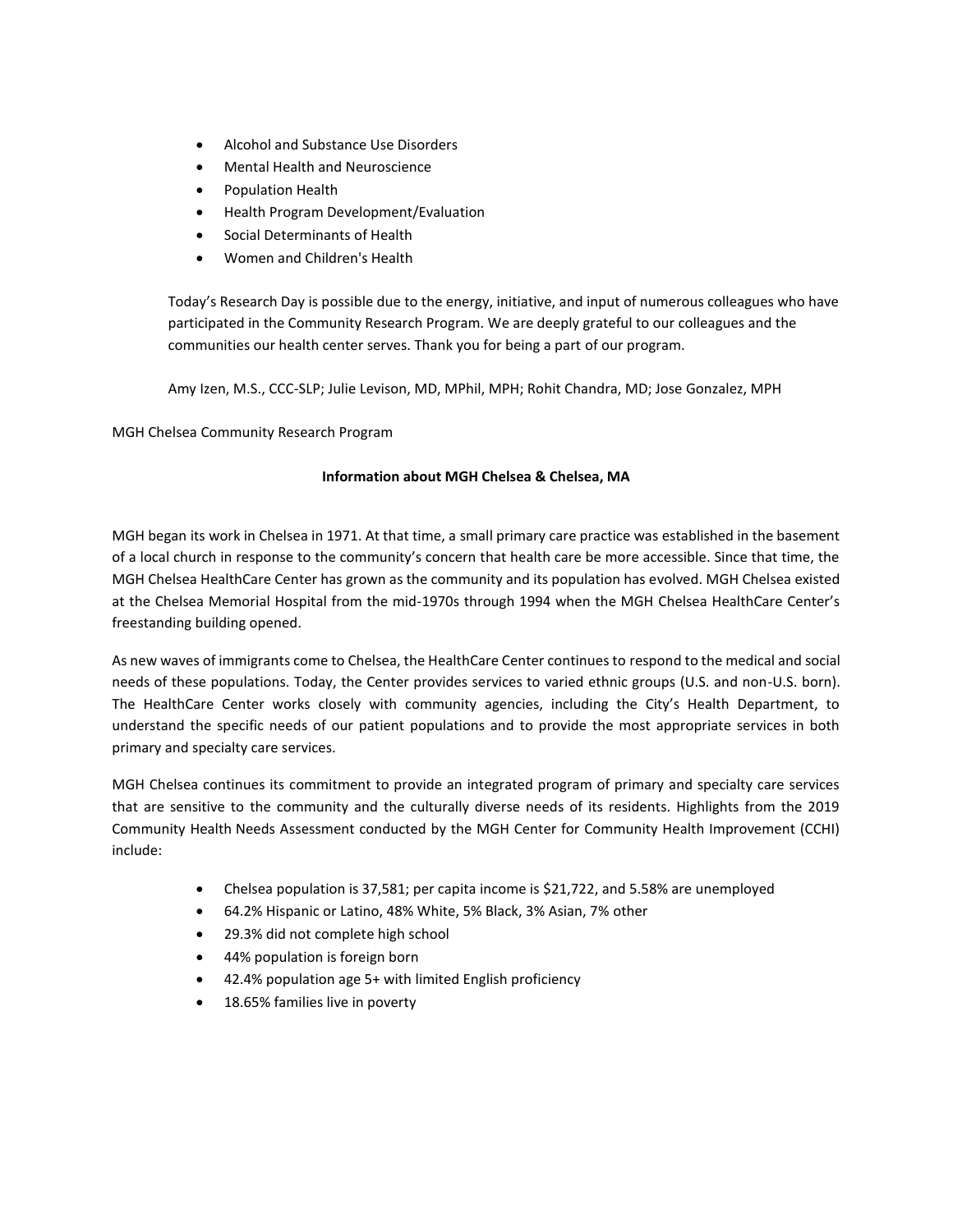## **Keynote Speaker**

**Stephen Bartels, MD, MS Director, The Mongan Institute**

James J. and Jean H. Mongan Chair in Health Policy and Community Health

Dr. Stephen Bartels is the inaugural James J. and Jean H. Mongan Chair in Health Policy and Community Health in the Department of Medicine and Director of The Mongan Institute at MGH which serves as the academic home for 9 centers dedicated to health care delivery and population science. Before coming to MGH from Dartmouth in September 2018, he was the Herman O West Professor of Geriatrics, Professor of Psychiatry, Professor of Community & Family Medicine at the Geisel School of Medicine at Dartmouth, and Professor of Health Policy at the Dartmouth Institute for Health Policy and Clinical Practice.



Among his accomplishments at Dartmouth included establishing and directing the Dartmouth Centers for Health and Aging, serving as Co-Principal Investigator for Dartmouth's SYNERGY Clinical Translational Science Institute, and as the Principal Investigator for Dartmouth's CDC Health Promotion Research Center focusing on reducing cardiovascular risk factors including obesity, tobacco in primary care and in mental health. Dr. Bartels has mentored over 40 early career investigators and served as the Principal Investigator for two post-doctoral research training programs including an NIH multi-site post-doctoral training program in geriatric mental health services research and a HRSA funded primary care research. Over the past two decades he has led a highly productive research group developing, testing, and implementing interventions focused on complex health conditions and health disparities, co-occurring physical and mental disorders, health care management, health coaching, health promotion interventions for obesity and smoking, aging and geriatrics, integration of mental health and primary care, self-management, automated telehealth and mobile technology, evidence-based models of care for complex conditions, population health science, applied health care delivery science, and implementation science. He has published over 330 articles, scientific abstracts, and book chapters.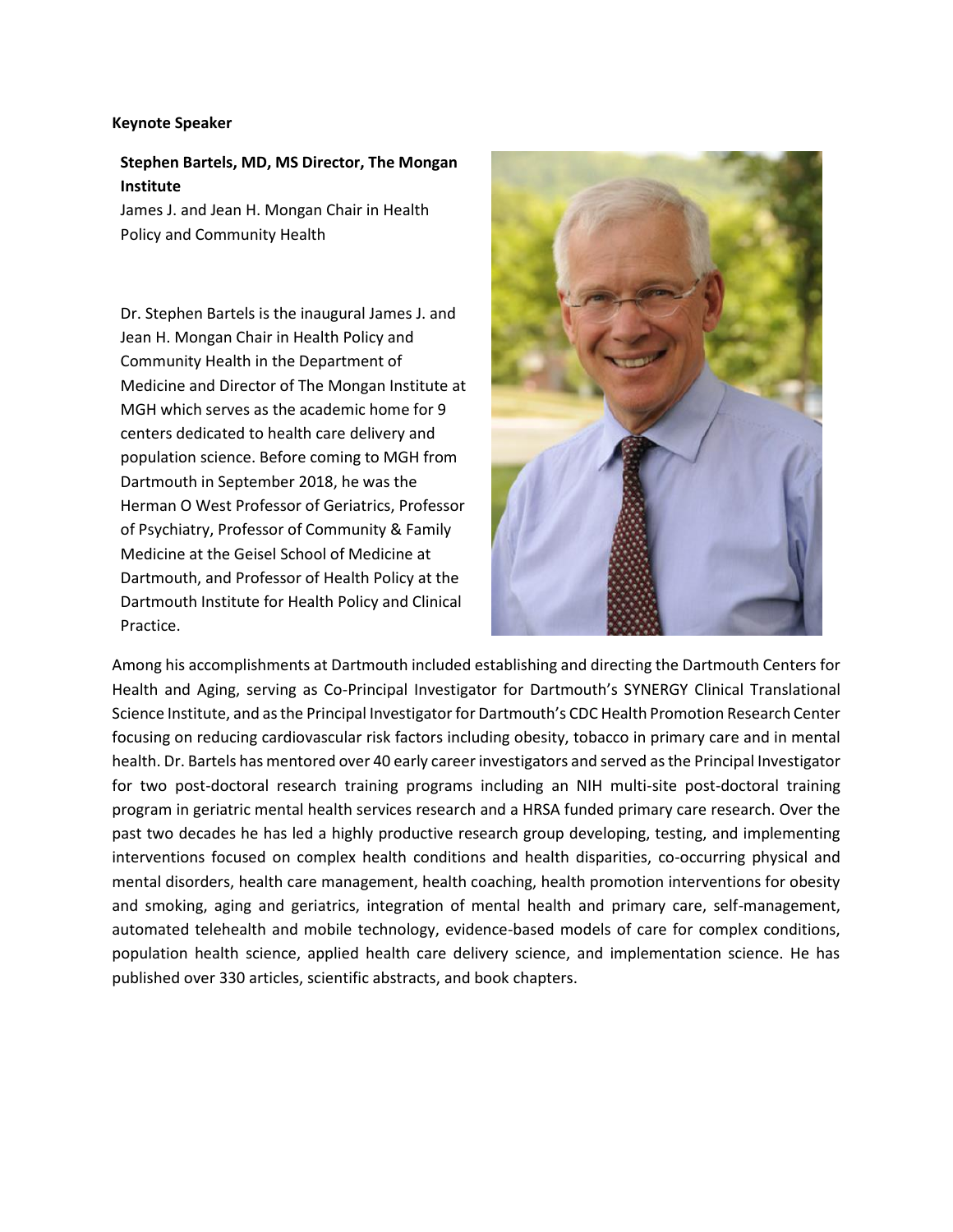## **POSTER SESSION 1**

8:00 – 8:45 am

## **Clinical Innovation (Posterboards 1 – 3)**

- *1. Treatment Based Classification for Patients with Low Back Pain* Aliperti, Sara
- *2. Regulation of Hippocampal Calcium Activity by Cholinergic System During Sleep-Wake Cycle* Kusar, Naila
- 3. Open board

## **Alcohol and Substance Use Disorders (Posterboards 4-5)**

- *4. Assessment of Health Outcomes in Patients with Alcohol Use Disorder* Agusiegbe, Chuks; Torres, Micaela; Ford, Colleen
- *5. Assessment of preventive healthcare at MGH Chelsea including pap smears, contraception, and routine STI testing in female patients engaged in addiction treatment and prescribed buprenorphine* James-Thorpe, Kyunti; McLean, Tamika; Moss, Jacquelyn

## **Mental Health and Neuroscience (Posterboards 6-8)**

- *6. Alarmingly Low Rates of Utilization and Knowledge of Exposure and Response Prevention for Obsessive Compulsive Disorder Among Behavioral Health Providers* Ott, Brian D.; Volpacchio, Alexandra; Glazier Leonte, Kimberly
- *7. Partnering with Community Members to Identify the Unaddressed Needs and Priorities of Recovery Communities Across Massachusetts* Arntz, Diana; Skiest, Hannah; Kritikos, Katherine; Whitman, Anne; Cather, Corinne
- *8. Bridge: Conducting a Run-In of a Randomized Trial for Patients with Mental Illness and Cancer Barry, Maura; Pappano, Catherine; Corveleyn, Amy; Callaway, Catherine; Park, Elyse R.; Irwin, Kelly*

## **Population Health (Posterboards 9-11)**

- *9. Five-year MGH demographic trends in clinical trial enrollment* Sanchez, Angie V.; Gonzalez, Jose; Jackson, Jonathan
- *10. Access to Clinical Preventive Services and Cancer Screening in Homeless Population Served by the Chelsea Outreach Team* Authors: Repucci, Robert S.; Valentin-Agnetta, Gladys; Wolfgang, Kerry; Gibson, Jeffrey; Renton, Scott; Chen-Cheung, Hong; Percac-Lima, Sanja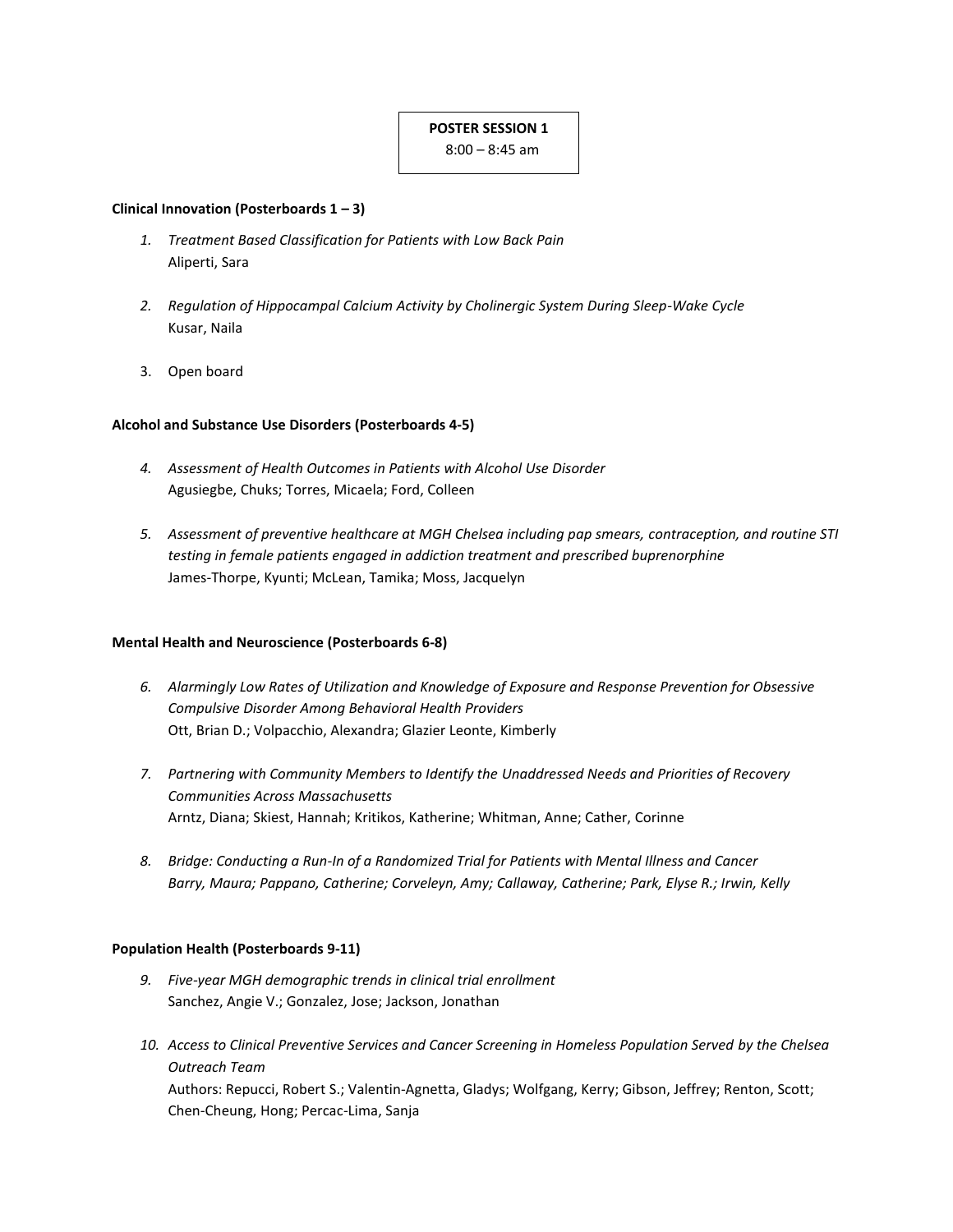*11. All of Us Research Program Data Browser: A Resource for MGH and beyond* Bor, Meg; Clark, Cheryl R.

## **Health Program Development/Evaluation (Posterboards 12-14)**

- *12. Evaluating the Implementation of a Before-School Physical Activity Program*  Whooten, Rachel; Horan, Christine; Cordes, John; Dartley, Anna Nicole; Kelter Jr., Brian; Elkin, Randall; Lee, Stacey; Chiang, Sylvia; Taveras, Elsie M.
- *13. A Randomized Trial of a Community Health Worker Intervention to Improve Retention in HIV Care for HIV-Positive Latino Migrants and Immigrants*  Levison, Julie; Alegria, Margarita; Bogart, Laura; Tarbox, Andrew; Cubbison, Caroline; Mejia, Diana; Bancalari, Pilar; Rios, Carmen; Yu, Liyang; Chang, Yuchiao; Amaro, Hortensia; Safren, Steven
- *14. Analysis of A Patient-Centered Ridesharing Program to Overcome Transportation Barriers in Access to Advanced Imaging Care* Pappano, Catherine; Tiersma, Keenae; Whorms, Debra; Glover, McKinley; Herrington, Jeremy; Miles, Randy; Narayan, Anand K.; Saini, Sanjay; Flores, Efren J.

## **Social Determinants of Health (Posterboards 15-16)**

- *15. WIC Participants Utilization of Food Benefits* McCarty, Tara; Carranza, Marissa; Cosme, Edna; Vargas, Natalia Andela
- *16. Supporting MHG Chelsea Healthy Families with Economical Mobility Tools*  Parra, Maria Yolanda; Oo, Sarah; Hirsi, Fadumo; Burgos, Marcia; Marquez, Brenda; Martinez, Melissa; Ochoa, Brittany

## **Women and Children's Health (Posterboards 17-18)**

- *17. Intervention evaluation of a Structured Nature and Physical Activity Prescription Program for Children* James, Aisha; Kwete, Gracia; Powers Tomasso, Linda; Grilli, Emily; Baker, Cassie; Santos Burres, Angel
- *18. Leveraging Access and Resources for Contraception (LARC) in Primary Care* Sarin Gupta, Priya; Morrill, James Arthur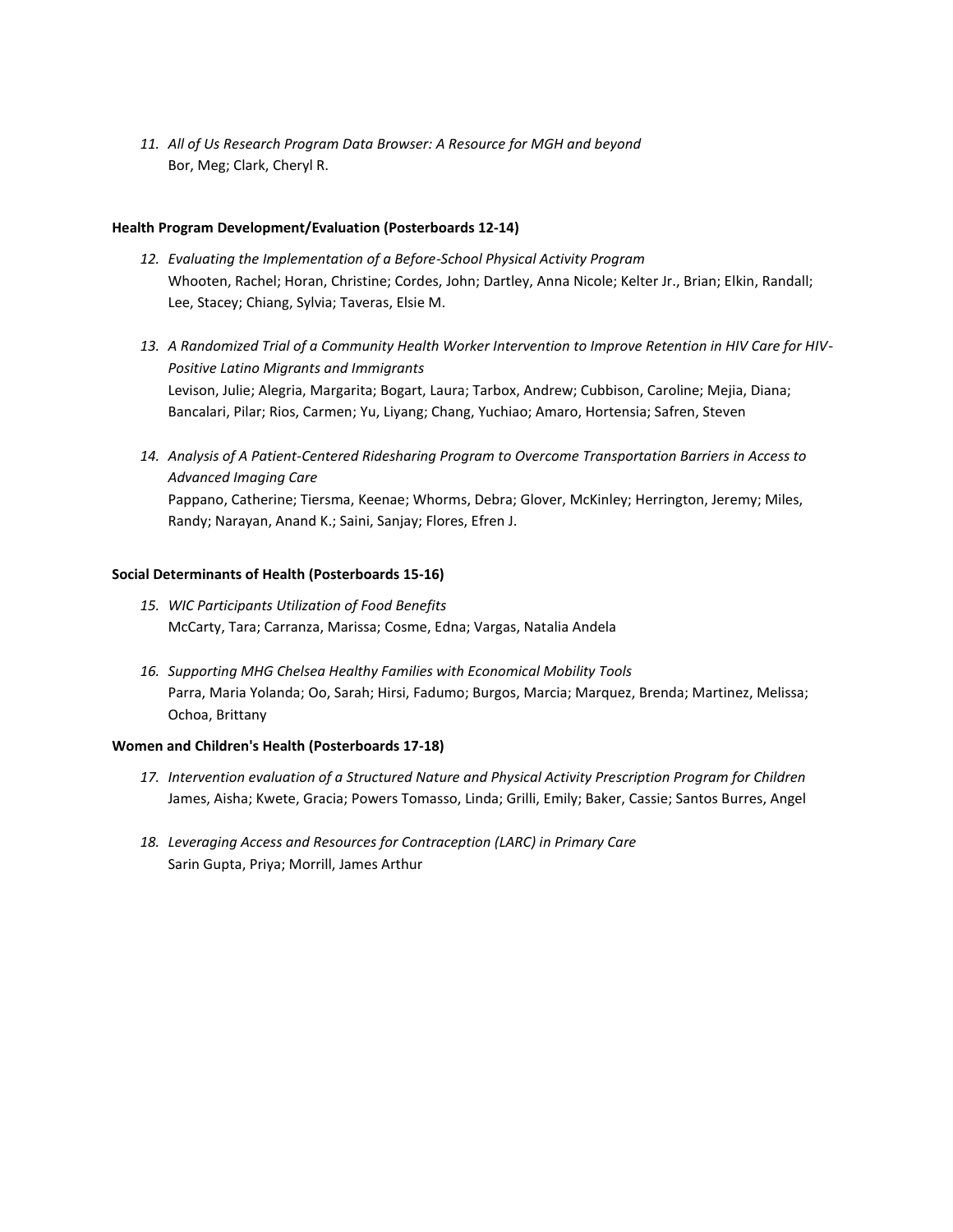## **POSTER SESSION 2**

8:55 – 9:40 am

## **Clinical Innovation (Posterboards 1 – 3)**

- *1. MGH Chelsea HEAL (Health Engagement in Active Living) Program* Devine, Sofia; Green, Georgia; Segal, Noam
- *2. Intervention Development to Improve Retention in Care for Hiv-Positive Latinx Immigrants and Migrants Who are Men Who Have Sex with Men and/or Have Substance Use Disorders*  Levison, Julie; Bogart, Laura; Tarbox, Andrew; Bancalari, Pilar; Bedoya, Andres; Rios, Carmen; Kanamori, Mariano; Safren, Steven; Alegria, Margarita
- *3. Psychiatric Consult and Return Model at MGH Charlestown Healthcare Center: A Pilot Project to Enhance Access to Psychiatric Care in Charlestown Community* Paudel, Shreedhar; Ross, Cordelia; Robbins, Benjamin; Ginsburg, Katharine; Wanzer, Deborah; Morrill, James

## **Alcohol and Substance Use Disorders (Posterboards 4-6)**

- *4. The presence of Ambulatory Nurse Sensitive Indicators in Care of Opioid Use Disorder Patients: A Content Analysis* Bernhardt, Jean
- *5. The Impact of Fentanyl Use on Buprenorphine Treatment Retention and Opioid Abstinence* Wakeman, Sarah; Chang, Yuchiao; Regan, Susan; Yu, Liyang; Flood, James; Metlay, Joshua; Rigotti, Nancy
- *6. You're Always Jumping Through Hoops: Journey Mapping the Care Experiences of Individuals with Opioid Use Disorder-Associated Endocarditis* Mitton, Julian A.; Bearnot, Benjamin

## **Mental Health and Neuroscience (Posterboards 7-8)**

- *7. Folic Acid Underuse Among Women of Childbearing Age at MGH Chelsea: Implications for Mental Health in Under-Served Youth* Roffman, Joshua; Jackson, Jonathan; Lerou, Paul; Dunn, Erin; Levison, Julie
- *8. Mindfulness and Guided Imagery for Spanish-Speaking Family Dementia Caregivers: Feasibility and Acceptability Study of Mentalizing Imagery Therapy* Ramirez Gomez, L; Johnson, JK; Stewart, A; Chang, T; Mischoulon, D; Jain, FA

## **Population Health (Posterboards 9-11)**

*9. Fostering Inclusivity in Research Engagement for Underrepresented Populations in Parkinson's Disease: The FIRE-UP PD Study* Sanchez, Angie; Hemley, Helen; Jackson, Jonathan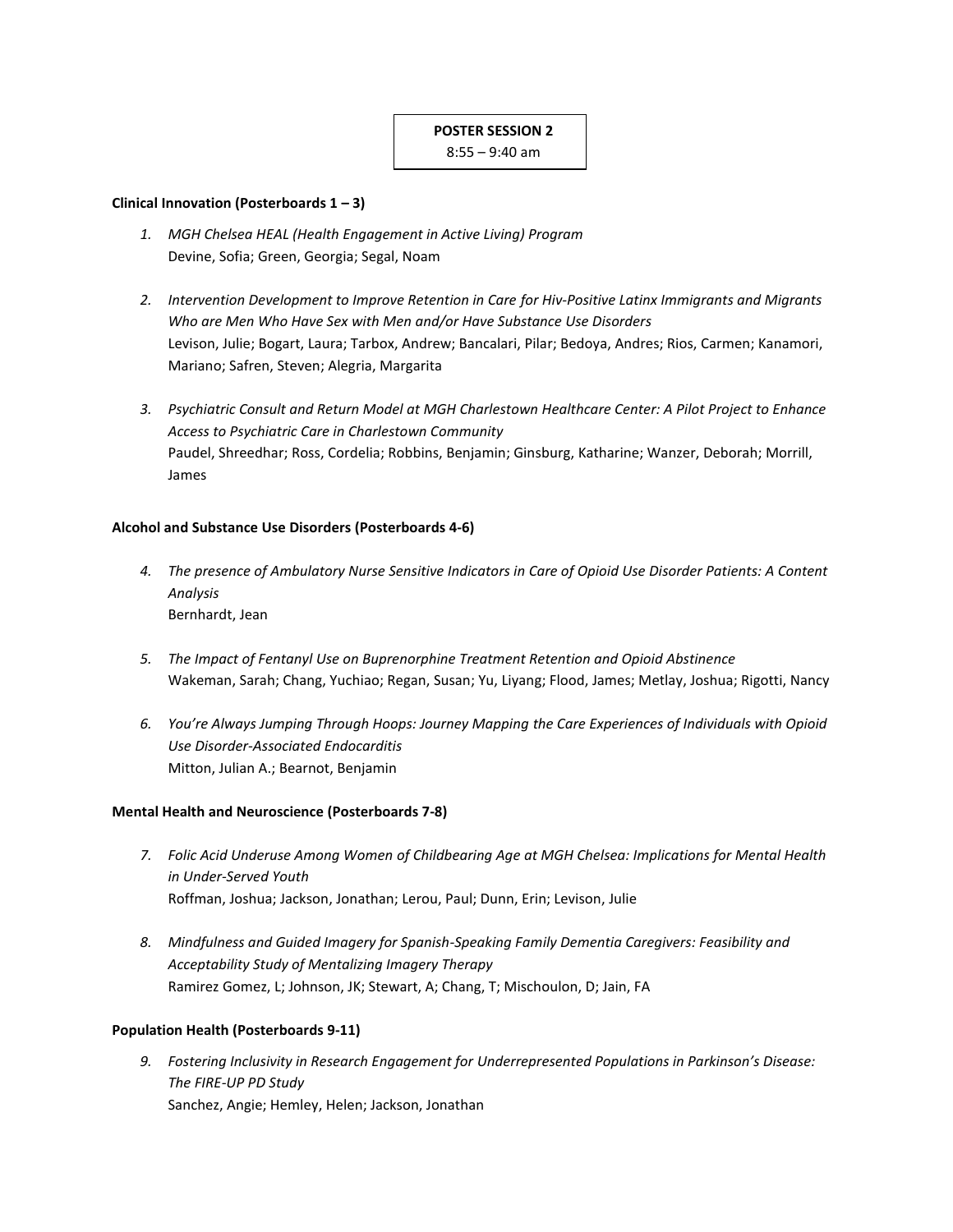- *10. QI process to implement Faith-based initiatives to improve dissemination of information and access to services for victims of IPV* Lazzaroni, Marlene; Sanchez, Gloria; Reyes, Yadira; Contreras, Danilo; Chen Cheung, Hong
- *11. Understanding Suicide Risk Among Immigrant-Origin Latinx Adolescents: Parent and Youth Perspectives on Precipitating Factors* Alvarez, Kiara; Guerrero Vazquez, Monica; Platt, Rheanna; Acosta, Jennifer; Bancalari, Pilar; Caicedo, Mariana; Polk, Sarah; Wilcox, Holly

## **Health Program Development/Evaluation (Posterboards 12-14)**

- *12. Pilot Study of a Resilience-Building Program for Latinx Adolescents and their Parents/Caregivers: Preliminary Evidence for Feasibility and Acceptability* Canenguez, Katia; Pimentel Diaz, Ylira; Burke, Anne; Zvonar, Vanya; Kritikos, Katherine; Clauss, Jacqueline; Lambert, Rebecca; Lyons Hunter, Mary; Cather, Corinne; Holt, Daphne
- 13. *Engaging Pediatric Clinicians to Optimize the Connect for Health Pediatric Weight Management Program*  Cournoyer, Rachel; Simione, Meg; Perkins, Meghan; Roche, Brianna; Cassidy, Jacqueline; Craddock, Cassie; Frost, Holly; Moreland, Jennifer; Wallace, Jessica; Zucconi, Tanya; Sease, Kerry; Hambidge, Simon J.; Taveras, Elsie
- *14. Improving Adherence with Cancer Treatment for MGH Community Health Center Patients Newly Diagnosed with Cancer*

Percac-Lima, Sanja; Whited, Emma; Gorton, Emily; Ivan, Sarah; Ashburner, Jeffrey; Benjamin, Carmen; Irwin, Kelly; Morrill, James; Ford, Colleen; Wheeler, Amy; Moy, Beverly

## **Social Determinants of Health (Posterboards 15-17)**

- *15. Establishing an Immigrant-Focused Medical Legal Partnership in a Community Health Center to Address Unmet Legal Needs* Jasrasaria, Rashmi; Henderson-Frost, Josephine; Oo, Sarah; Spiro, Anna; Valdez, Silvestre; Zapata, Cindy; Zeidman, Jessica
- *16. Supporting Primary Care Access and Use Among Homeless Persons*  Dickins, Kirsten A.; Weber Buchholz, Susan; Ingram, Diana; T. Braun, Lynne; Karnik, Niranjan S.; Hamilton, Rebekah J.; Earle, Melinda
- *17. Insurance Challenges for Childhood Cancer Survivors: Themes of Financial Distress in Qualitative Expert Interviews* Ponzani, Colin; Kirchhoff, Anne C.; Donelan, Karen; Perez, Giselle; Kuhlthau, Karen A.; Kaiser, Emily; Mann,

## **Women and Children's Health (Posterboards 18-19)**

Karely; Park, Elyse R.

*18. Exploring Dose Frequency for Speech Sound Therapy in the Outpatient Setting* Maietta, Jennifer L.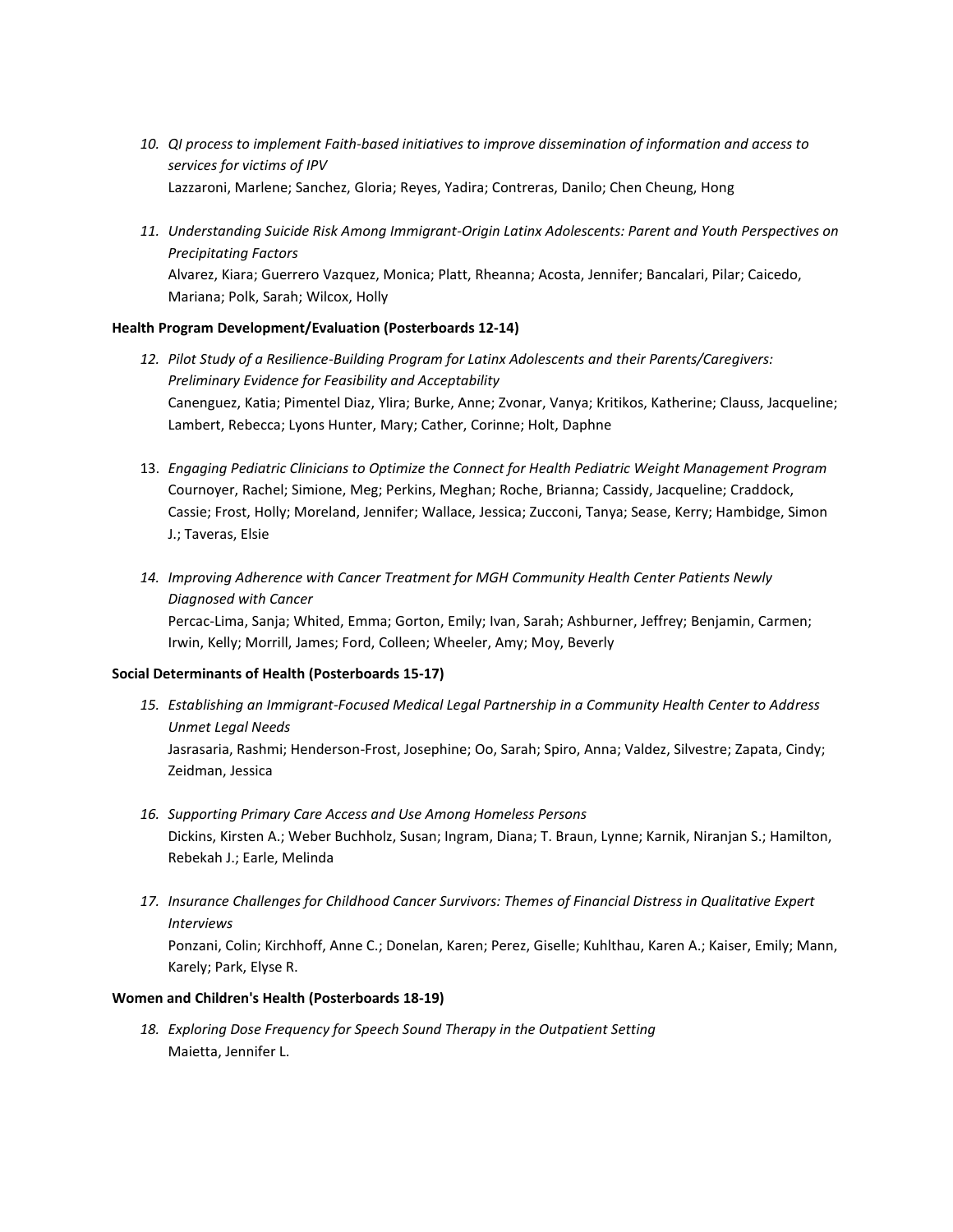*19. A Four-Year Case Review of Police-identified Mothers in Chelsea, MA Who Sustained Strangulation Injuries* Green, Georgia; McGathey, Grace; Wang, Sara; Kyes, Chief Brian; Captain Dunn, Thomas; and Officer Hernandez, Edwin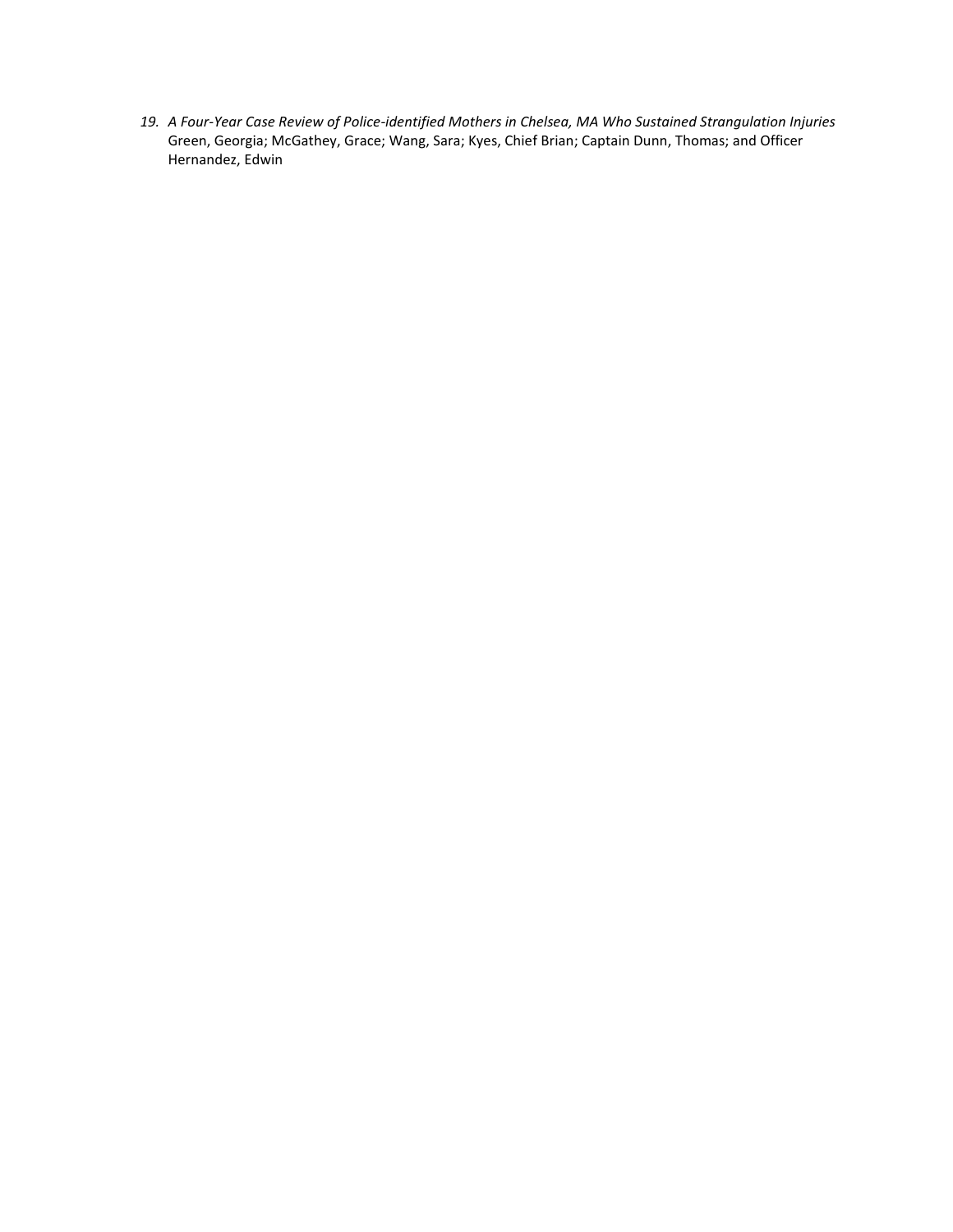## **Clinical Innovation**

## **Treatment Based Classification for Patients with Low Back Pain**

**Sara Aliperti**, Doctor of Physical Therapy, Orthopedic Clinical Specialist

**Keywords**: Physical Therapy, low back pain, treatment based classification

**Summary**: Low back pain is the most common diagnosis for outpatient referrals to physical therapy in the Chelsea Healthcare Center. Physical therapy plays a significant role in delivering high quality care at a lower cost, thus it would be beneficial to standardize treatment for this population to result in improved functional outcomes.

**Background**: Low back pain is the most common diagnosis seen in the outpatient physical therapy arena; affecting nearly 80% of all individuals at least once in their lifetime. Despite the number of clinical trials on low back pain, there is no conclusive evidence proving effectiveness of one clinical intervention over another.

**Methods**: The aim of this quality improvement project is to improve functional outcomes by implementing evidencebased clinical practice guidelines using a treatment-based classification system (TBC) for patients receiving physical therapy for low back pain in the outpatient clinic at Boston Medical Center, from June 1 to August 31, 2018. Patients evaluated by the team were asked to complete the STarT Back questionnaire, identifying risk of poor treatment outcome. Patients scoring "medium" or "high" risk, received Psychologically Informed Physical Therapy (PIPT), in addition to TBC recommended interventions. The Oswestry Disability Index (ODI) was administered to all patients referred to clinic with LBP to measure functional outcomes. ODI data was also collected at re-evaluation (10 visits or 1 month after evaluation) and discharge, if applicable.

**Results**: There was a high adherence of team implementation of TBC, likely due to the opportunity for employee engagement, leadership involvement in patient care, and scheduled meetings with deliverables. All patients improved, regardless of approach. There was 11% (median) change in ODI for traditional PT and 12% for those receiving TBC. Those receiving TBC attended fewer visits than those not receiving TBC (6.9 versus 8.3).

**Conclusions**: The following patient factors at BMC play a huge role in obtaining outcomes- medical condition/comorbidities, psychological factors, attendance/compliance with physical therapy recommendations, completion of therapist recommended episode of care, and ability to complete the ODI questionnaire. Thus, more data is needed to make accurate conclusions on whether TBC +/- PIPT is an effective treatment approach for patients with LBP at this clinic.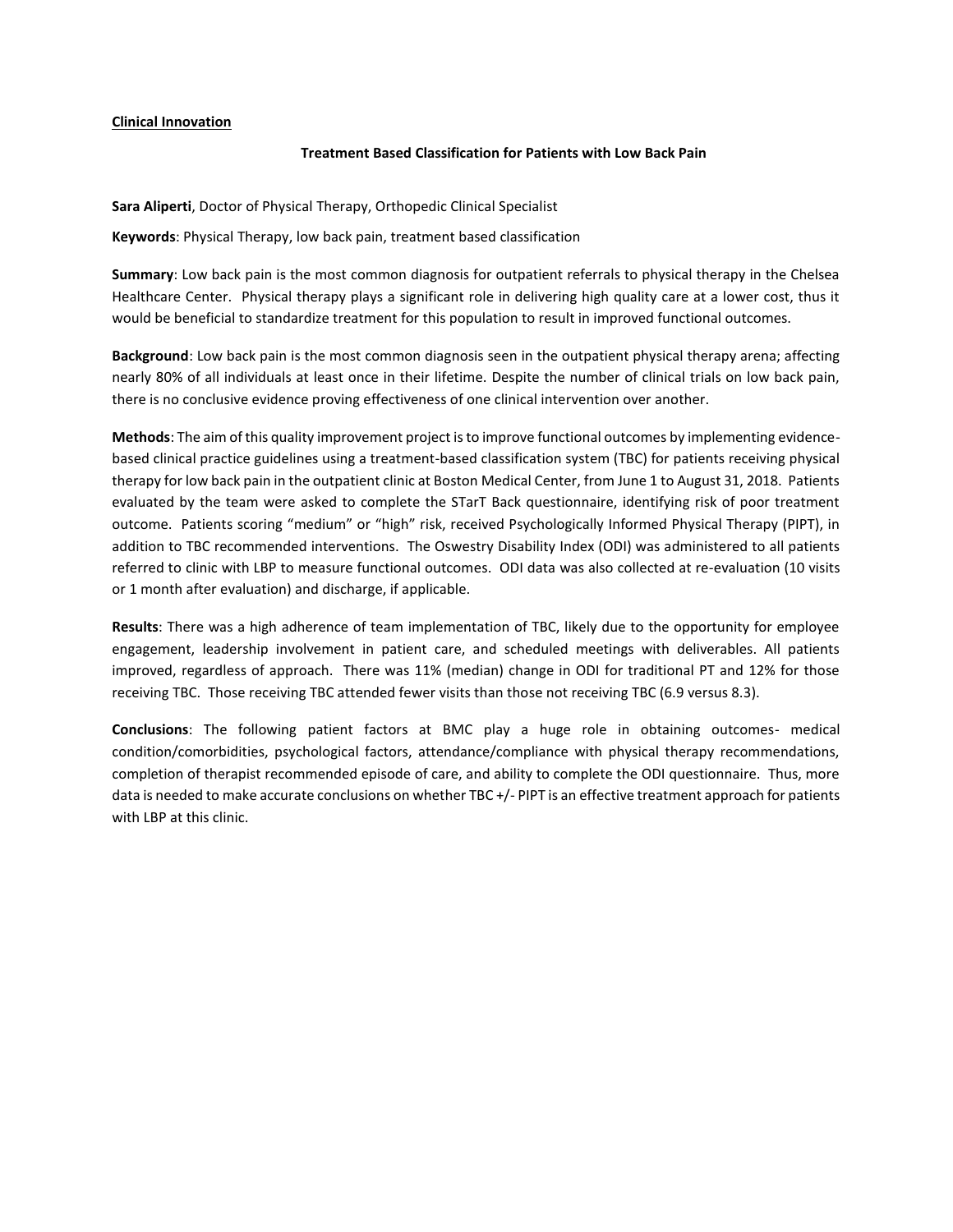## **Regulation of Hippocampal Calcium Activity by Cholinergic System During Sleep-Wake Cycle**

#### **Naila Kausar**, MD

**Keywords**: Hippocampal Calcium Activity, Cholinergic system, Sleep-wake cycle

**Summary**: In our study we set up a system to target the hippocampal calcium activity and electrophysiology simultaneously across sleep-wake cycle in freely moving mice. We found that hippocampal calcium activity is highly dependent on theta states and modulated by the cholinergic projections from medial septum to the hippocampus. In clinical settings, we do have drugs that are targeting this system but yet we do not have the cure for the disease. Our study gave us a new insight about studying memory and different behavioral states in depth. Our future goals are to study hippocampal function by using the same approach in alzheimer's disease mice models to evaluate novel therapeutic approaches.

**Background**: Calcium is a critical second messenger that contributes to learning and memory, but how the coordination of action potentials of neuronal ensembles with the hippocampal local field potential (LFP) is reflected in dynamic calcium activity remains unclear. Here, we recorded hippocampal calcium activity with endoscopic imaging with concomitant LFP in freely behaving mice. Calcium activity was greater in exploratory behavior and REM sleep than in quiet wakefulness and slow wave sleep, behavioral states that differ with respect to theta and septal cholinergic activity, and modulated at sharp wave ripples (SWRs). Chemogenetic activation of septal cholinergic neurons increased calcium activity and reduced SWRs. Inhibition of muscarinic acetylcholine receptors (mAChRs) reduced calcium activity while increasing SWRs. These results demonstrate that hippocampal dynamic calcium activity depends on behavioral and theta state as well as endogenous mAChR activation.

**Methods**: To record hippocampal LFP and calcium imaging at the same site, we injected AAV-hSyn-GCaMpP6f-EGFP into CA1. Two weeks later, grin lens and a drivable probe were implanted. After a three-week recovery, we recoded dynamic Ca2+ activity and LFP signals simultaneously across behavioral states.

**Results**: A) Dynamic calcium activity was brain and behavioral state dependent.

B) Paradoxical suppression of calcium activity at ripples. Trains of clustered SWRs (not singlet) elicits a increased in calcium event transients. C) Chemogenetic activation of the septal cholinergic projection to the hippocampus increased CA1 calcium activity and reduced ripple rate. D) Systemic and Intra hippocampal injection of muscarinic receptor antagonist reduced calcium and increase ripple rate."

**Conclusion**: 1) Hippocampal calcium activity critically depends on behavioral states.

2) Calcium events unexpectedly suppressed at sharp wave ripples.

3) Changes in the activity of cholinergic system across states may underlie these observation .

4) The systemic or Intrahippocampal Injection of muscarinic receptor antagonist reduced calcium activity and increased ripple rate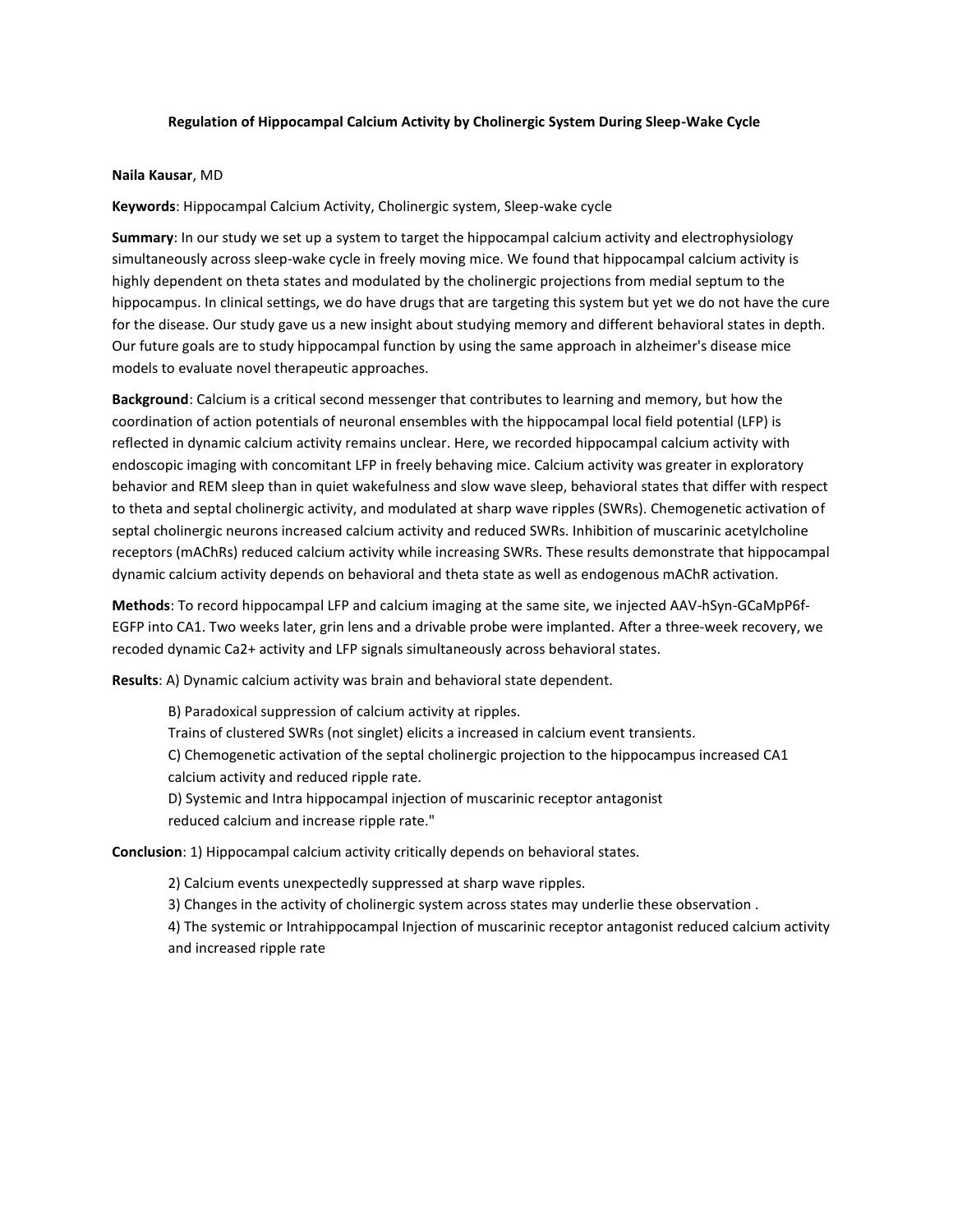## **MGH Chelsea HEAL (Health Engagement in Active Living) Program**

**Sofia Devine**, PT, DPT, MGH Physical Therapy **Georgia Green**, LICSW, MGH Behavior Health

**Noam Segal**, PT, MSc, MGH Physical Therapy

**Keywords**: Chronic low back pain, inter-disciplinary treatment

**Background**: Current evidence and guidelines in management of chronic low back pain support the resumption of activities, even when pain is present. This can be very challenging considering the barriers posed by pain and some common associated co-morbidities such as depression, anxiety, trauma and sleep disorders. The Chelsea HEAL (Healthy Engagement in Active Living) is a local community based interdisciplinary intervention where physical therapists (PT) and behavioral health (BH) professionals work in tandem to address different barriers and help facilitate an increase in frequency and intensity of weekly physical activity, cultivate a sense of self-efficacy, and motivate patients to affect change in their lives.

**Methods**: This program comprises of three Parts. Part 1 was piloted Fall 2018 and Spring 2019. Part 2 and 3 are slated to start in 2020 and 2021 respectively. Part 1 Inclusion Criteria: Chronic low back pain greater than 3 months, English speaking, Keele STarT Back Tool score of moderate to high risk for disability and the clinical judgment of the referring provider. Intervention: Weekly group session lead PT and social worker. Curriculum includes elements of cognitive behavioral therapy, mindfulness and relaxation techniques, pain science education, gradual progressive functional exercises and goals setting. Outcome Measures Primary outcome measures: Oswestry Disability Index (ODI), Chronic Pain Self-Efficacy Scale (CPSE), Patient Health Questionnaire (PHQ-9), Generalized Anxiety Disorder 7 items (GAD-7) and Post-Traumatic Stress Disorder (PCL-5). Minimal data set for PT evaluation and psychosocial assessment. Future plans: Further development of 2 more stages to facilitate monthly engagement and preserve and improve outcomes.

**Results**: 7 participants completed Part 1. Of the 7 participants, all showed a clinically significant improvement in Chronic pain self-efficacy pain scale. Some of the participants also showed a significant improvement in PTSD (PCL-5) scale. More data is pending.

**Conclusions**: The preliminary results from Part 1 suggest the Chelsea HEAL program can be beneficial in improving patient's self-efficacy with managing their pain. The initial PTSD (PCL-5) results are promising, but more data is needed.

**Summary**: The Chelsea HEAL project provides patients access to a local community-based program, provided by both physical therapy and behavioral health professionals to help manage their low back pain. The dual discipline joint-lead group sessions occur at the Chelsea HealthCare Center, where all the participants currently receive care. The preliminary results look promising. The Chelsea HEAL program can also be an alternate non-pharmacological intervention for providers to address pain control.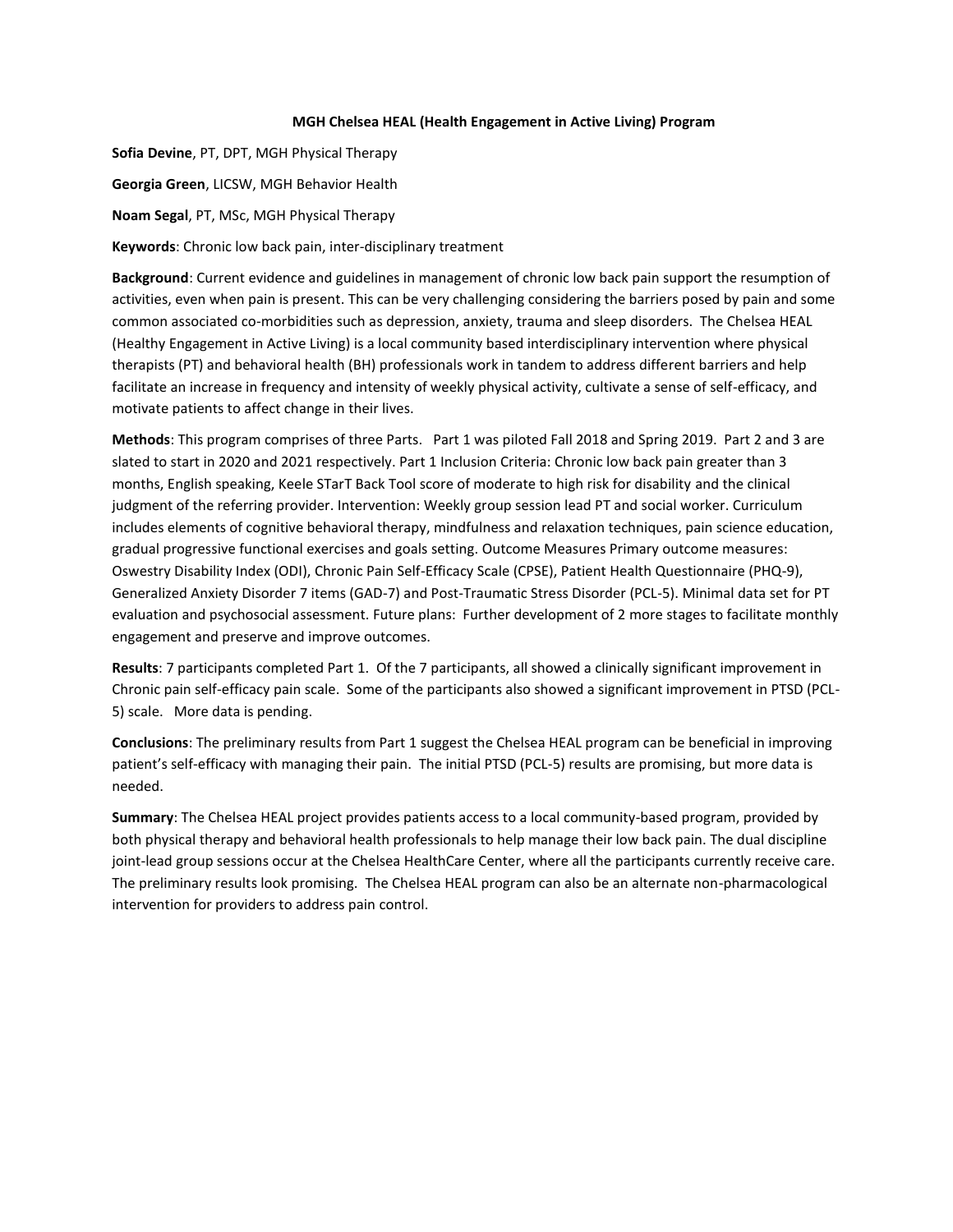## **Intervention Development to Improve Retention in Care for HIV-Positive Latinx Immigrants and Migrants Who are Men Who Have Sex with Men and/or Have Substance Use Disorders**

**Julie Levison**, MD, MPhil, MPH, Massachusetts General Hospital and Harvard Medical School **Laura Bogart**, MS, PhD, RAND Corporation **Andrew Tarbox**, BA, Massachusetts General Hospital; Pilar Bancalari BA, Massachusetts General Hospital **Andres Bedoya**, PhD, Massachusetts General Hospital and Harvard Medical School **Carmen Rios,** BA, Boston Healthcare for the Homeless Program **Mariano Kanamori,** PhD, Florida International University **Robert Stempel,** College of Public Health and Social Work **Steven Safren**, PhD, University of Miami **Margarita Alegria**, PhD, Massachusetts General Hospital and Harvard Medical School **Keywords**: Latinx/Hispanic, retention in care intervention, HIV/AIDS

**Background**: HIV-positive Latino immigrants and migrants experience multi-level barriers to HIV care that predispose these populations to non-retention in HIV care, a risk factor for HIV transmission. Our objective was to conduct qualitative research to tailor an existing community health worker (CHW)-delivered problem solving intervention paired with a Spanish-language web series, or telenovela, for HIV-positive Latinx: men who have sex with men (MSM) and those with substance use disorders (SUD), females and males.

**Methods**: Participants who were MSM and/or SUDs and not retained in care (i.e. missed ≥1 HIV primary care appointment, ≥6 month gap in HIV care, or ≤90 days since HIV diagnosis) and/or non-suppressed viral load in past 12 months) were recruited from clinics and local community organizations serving HIV-positive Latinos in Massachusetts. We enrolled participants into focus groups or individual interviews. Interviews explored participants' views on barriers to retention in HIV care and suggestions for improving clinic attendance. Furthermore, participants provided feedback on different health communication tools that could serve to educate patients about HIV care management. We conducted a preliminary analysis and developed and applied a coding scheme based on barriers and facilitators from the Andersen Model of Health Care Utilization, which describes social and individual level factors that influence health care utilization. We also used a deductive analytic approach to identify themes that expanded upon the conceptual model.

**Results**: Poor quality of care and mismatch between patients' and providers' goals lowered the value of retention in HIV care in HIV-positive Latinx who identified as MSM and females and males with SUDs. Family dynamics and responsibilities served as both a barrier and facilitator to retention in care.

**Conclusions**: Educating HIV providers and clinic staff in Latinx patients' experiences in HIV care may be an important component in retention in care interventions. Furthermore, greater integration of CHWs is likely to improve patient navigation and case management. Lastly, health communication tools tailored to the experiences of HIV-positive Latinx may serve as an important adjunctive tool developing problem-solving skills and self-efficacy.

**Summary**: The United Nations "90–90–90" target to identify, treat, and achieve viral suppression in 90% of HIVinfected persons requires engagement in all steps of the HIV care continuum. Latino immigrants in the United States are disproportionately affected by HIV. Barriers to retention in HIV primary care constrain opportunities for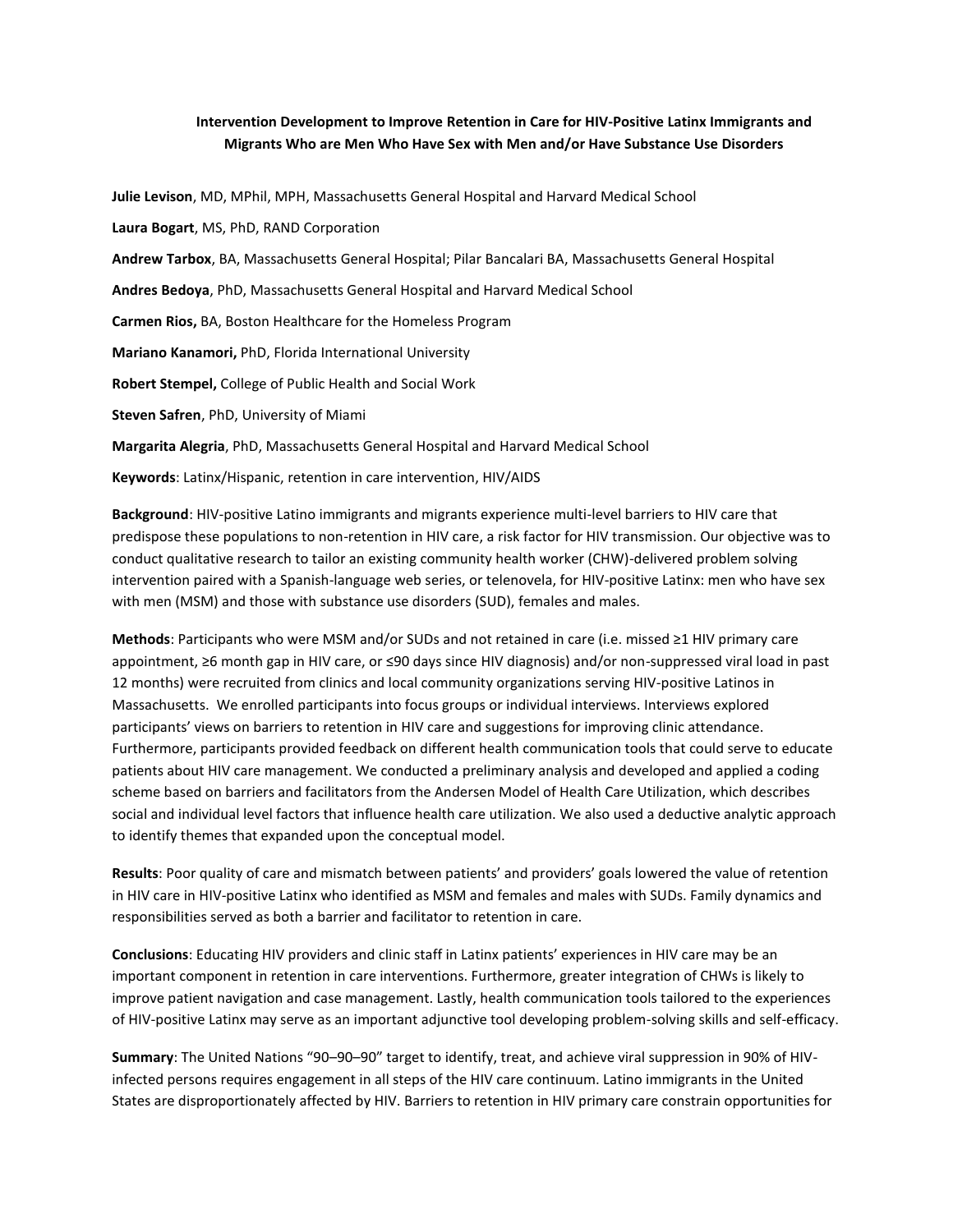HIV treatment success but have not been specifically assessed in Latinos. Greater provider education to address poor quality of care, integration of CHWs for improved case management, and tailored health communications tools that promote problem solving and self-efficacy may help to offset these barriers and support intervention development.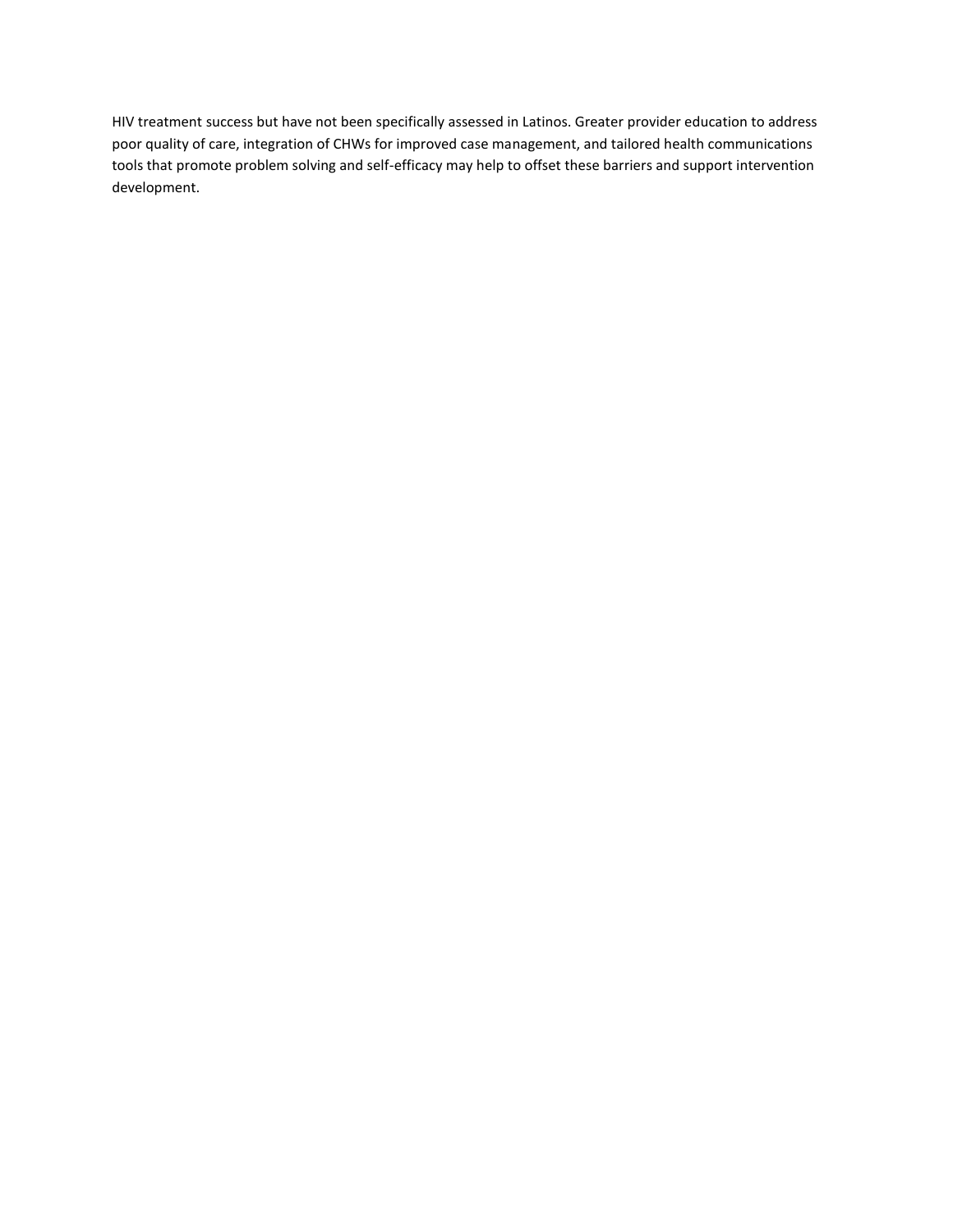## **Psychiatric Consult and Return Model at MGH Charlestown Healthcare Center: A Pilot Project to Enhance Access to Psychiatric Care in Charlestown Community**

**Shreedhar Paudel**, MD, MPH

**Cordelia Ross**, MD

**Benjamin Robbins**, MD, MBA

**Katharine Ginsburg**, LCSW

**Deborah Wanzer**, LICSW

**James Morrill**, MD, PhD, Massachusetts General Hospital

**Keywords**: Consult and return, psychiatric care, Charlestown

**Background**: Due to lack of psychiatrists, primary care providers (PCP) have been the frontline providers of psychiatric care in the United States. Access to psychiatric care for anxiety and depression can be improved with collaborative care model but this can't replace direct evaluation of patients by a psychiatrist to guide PCPs managing more complex mental illnesses. In this background, we wanted to pilot a psychiatric consult and return model to improve access to psychiatric care in Charlestown community.

**Methods**: Patients with psychiatric conditions being managed by PCPs at MGH Charlestown HealthCare Center have been receiving collaborative care to support their management. When PCPs feel need of direct psychiatric consultation of their patients they refer the cases to a consulting psychiatrist in the health center. The patients get evaluation by a team of a senior psychiatry resident and a psychiatrist, and are returned back to their PCPs with recommendations for treatment planning. Those patients who need longitudinal psychiatric care are provided follow up appointments with one of the psychiatric providers. Those cases demanding one or more follow up before returning back to PCPs are also provided follow up appointments with the consulting psychiatry resident and a psychiatrist.

**Results**: From August 2018 to May 2019 total 38 patients were evaluated under psychiatric consult and return model at MGH Charlestown HealthCare Center. Most of the patients were appropriate to be returned back to their PCPs after one time consultation. Some of them needed one or more follow ups before being returned to PCPs and others needed longitudinal psychiatric care. We are also reviewing basic demographic and clinical features of the patients under consult and return model at the health center.

**Conclusions**: Psychiatric consult and return model can be a good option to improve access to psychiatric care to patients being managed by PCPs in Charlestown community. Further study and piloting will be necessary to verify the sustainability of the model.

**Summary**: Despite having an inbuilt mental health team at MGH Charlestown HealthCare Center, Charlestown residents have been facing challenges to receive timely psychiatric evaluation. We piloted a psychiatric consult and return model at the health center to improve access to psychiatric care in Charlestown community. The outcome of the model has been promising but further studies will be necessary to verify the sustainability of the model.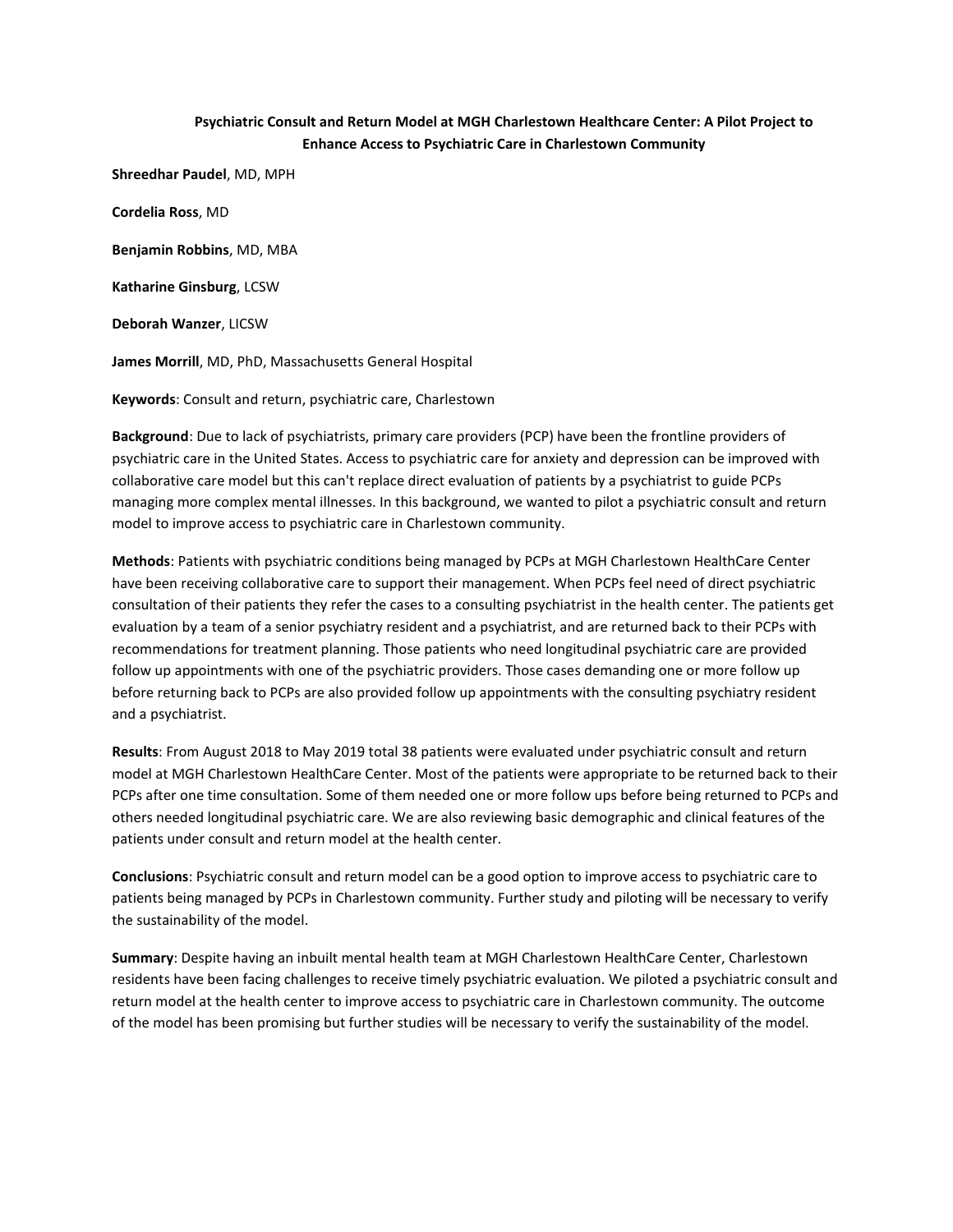## **Alcohol and Substance Use Disorders**

## **Assessment of Health Outcomes in Patients with Alcohol Use Disorder**

**Chuks Agusiegbe Jr**, BS, MS **Micaela Torres**, BS **Colleen Ford**, MD

**Keywords**: AUDIT-C, alcohol use disorder, primary care

**Background**: Excessive alcohol consumption leads to 5.3% of all worldwide deaths and is the third leading cause of preventable death in the United States. AUDIT-C is useful in identifying patients that engage in risky alcohol consumption and/or meet the criteria for Alcohol Use Disorder (AUD) determined by DSM-V. Healthcare providers at MGH Chelsea began screening patients with the AUDIT-C questionnaire. AUDIT-C may serve as an effective tool in assessing excessive drinking and developing initiatives intended to reduce preventable alcohol-attributable deaths and illnesses.

**Methods**: A cross-sectional study was conducted using the EPIC Electronic Health Record (EHR) of patients from MGH Chelsea Healthcare Center from Aug 2017-June 2019 to find adult patients with a severe AUDIT-C score (score ≥8). An inclusion criterion was implemented, and parameters were obtained from each patient (n=35). A provider survey was administered to physicians from the Adult Medicine Division (n=15) at MGH Chelsea to gauge physician's knowledge and self-awareness on AUD health outcomes.

**Results**: Health scale determined that many patients with high risk AUDIT-C screens ranked moderate to high on the health outcome scale. 33% of physicians knew the criteria to refer patients to the liver clinic but 0% of patients received a referral to the liver clinic. 33% of providers have fellowship training or certification in substance abuse however 80% of patients were not prescribed medication or treatment. 43% of patients did not have a clinical diagnosis of alcohol use disorder. 34% of patients are due for their annual LFT labs.

**Conclusions**: Our project found disparities between the provider's self-reported data and the patient's health records. Many of the gaps can easily be addressed with provider intervention to (a) increase the number of providers who are offering treatment for AUD (b) create a preventative protocol for patients at high risk for AUD (c) decrease the amount of stigmatizing language documented in patients' charts.

**Summary**: Research suggests that there's a significant association between poverty ratios and alcohol problems, especially among people who identified as African American or Hispanic. In Chelsea, the poverty rate is 19.5%. 73% of the population identifies as Hispanic or African American and signifying a higher risk of developing AUD. It is imperative to implement effective community-based interventions to reduce excessive drinking in the community and prevent alcohol-attributable death and cost.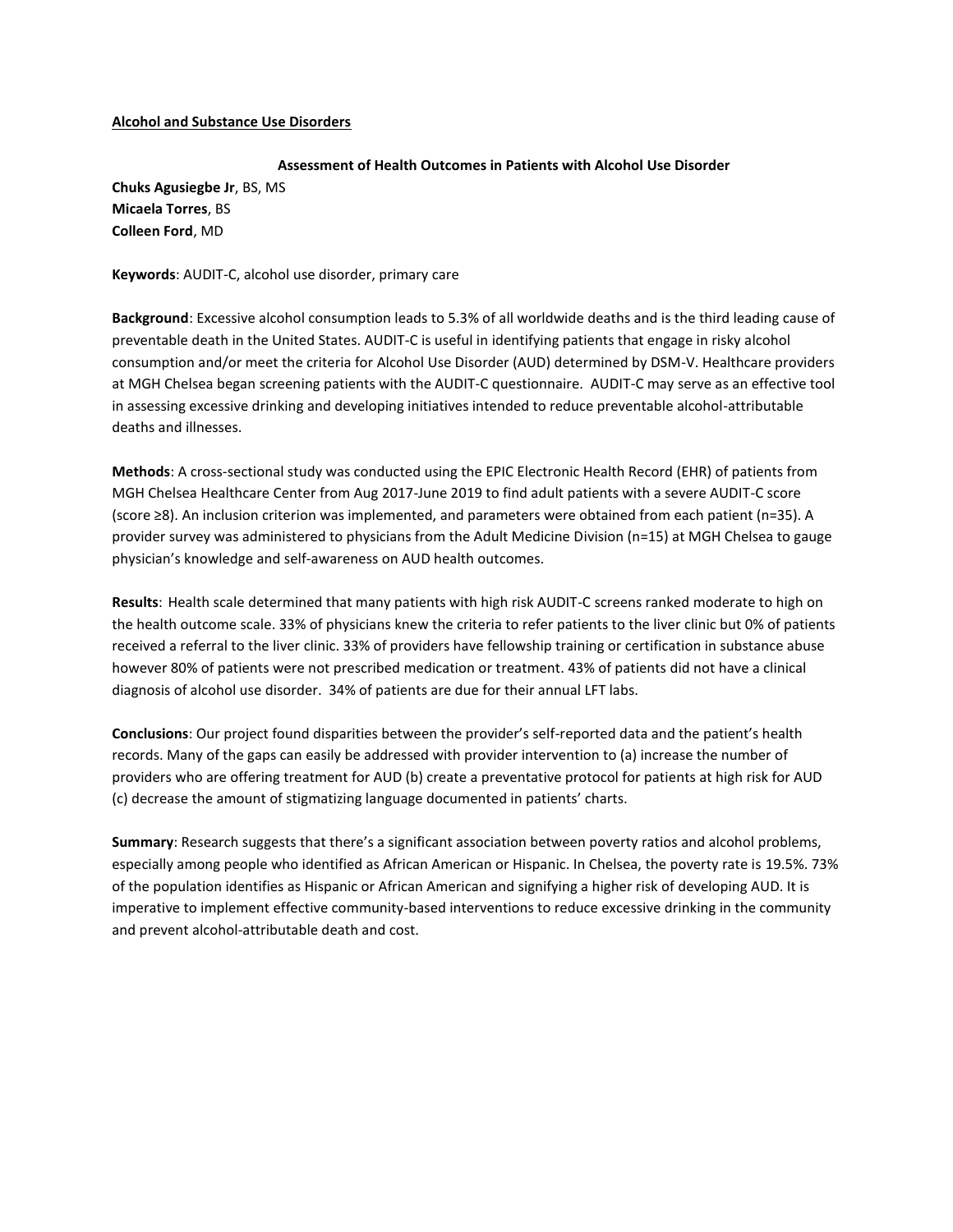## **Assessment of preventive healthcare at MGH Chelsea including pap smears, contraception, and routine STI testing in female patients engaged in addiction treatment and prescribed buprenorphine**

**Kyunti James-Thorpe**, BS **Tamika McLean,** MBS **Jacquelyn Moss**, MD

**Keywords**: Women's health, substance use disorder, preventive screening, pap smear

**Background**: Women living with substance use disorders (SUD) often have other concurrent physical health needs that can be overlooked due to the focus on their addiction treatment and recovery during their visits with clinicians. This study will aim to assess how successfully female patients who are on buprenorphine treatment are getting appropriate preventive health screens such as pap smears, contraception, and STI testing in addition to review of their substance use disorders during their visits.

**Methods**: EPIC, an electronic medical record system was used to access women's health data at MGH Chelsea, building 100. The buprenorphine registry was accessed to identify women on SUD treatment at MGH Chelsea. The data from EPIC was compared with data from the Buprenorphine registry to determine if these women are up to date on women's health screenings such as pap smears, STI testing, and contraceptive management. Findings were narrowed to 59 patients who met the criteria for our study.

**Results**: 95% of patients were found to have been seen by providers for Buprenorphine refills in the last year. 17% of patients were noted to have received STI screening in the last year. 46% of patients were found to have either unknown contraceptive status or were found to not be taking any form of reliable birth control. 46% of patients were found to be up to 9 years overdue for pap smears.

**Conclusions**: Based on the data collected in this study, many of the patients engaged in Buprenorphine treatment at MGH Chelsea are not receiving adequate preventative health screenings. Majority of the patients engaged in Buprenorphine treatment at MGH Chelsea are seen on a regular basis and thus should have access to necessary preventative care. The results of this study indicate an apparent health maintenance gap which should be addressed in order to improve care for this population of patients.

**Summary**: The current opioid epidemic in the United States is affecting Massachusetts. Many patients who utilize the community health centers in Chelsea are affected by substance use disorders and are followed by the providers at MGH Chelsea. Due to the rigorous nature of substance use disorder programs, patients who are engaged can fall behind on their regular health screening exams, especially female patients. This study is designed to identify these healthcare gaps in an effort to prevent this population of patients from "falling through the cracks".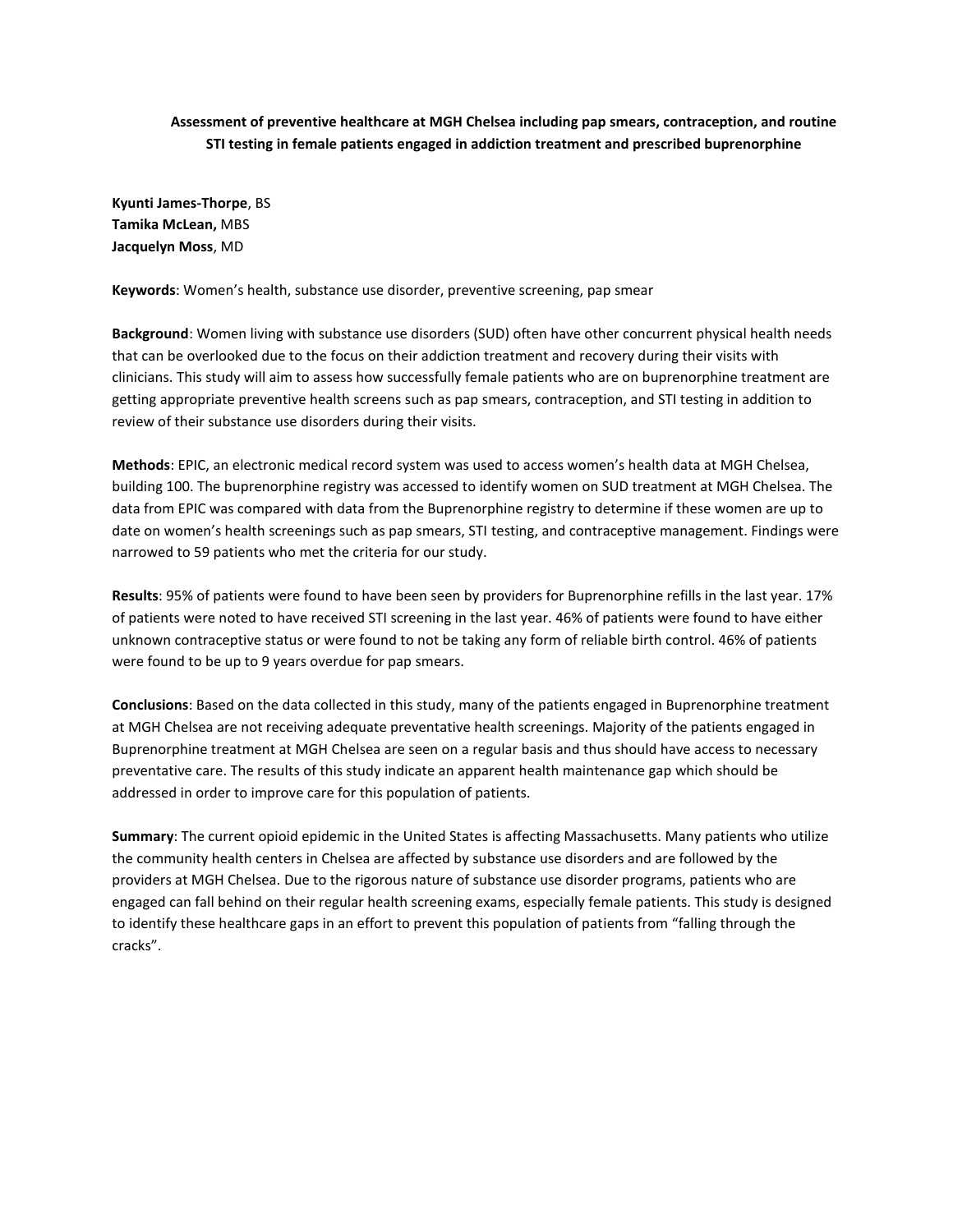## **The presence of Ambulatory Nurse Sensitive Indicators in Care of Opioid Use Disorder Patients: A Content Analysis**

**Jean Bernhardt**, PhD, CNP

**Keywords**: Nurse sensitive indicators, opioid use disorder, office-based opioid treatment nurse

**Background**: Patients with opioid use disorder (OUD) seek care in primary care settings where nurses support the provision of medication assisted treatment. Office-based opioid treatment (OBOT) that includes buprenorphine hydrochloride administration under the supervision of a nurse for stabilization and maintenance therapy has the potential to improve outcomes for patients with OUD in primary care settings. The first step is to determine if OBOT nurses provide nurse-sensitive care which consists of activities that have been demonstrated to make a difference in patient outcomes. The purpose of this initiative was to examine the content and quantity of nursing documentation related to nurse sensitive indicators.

**Methods**: Retrospective chart review involving a descriptive analysis and qualitative content analysis of 368 nursing notes from 100 patients enrolled in an OBOT program in a primary care clinic at an urban hospital-based community health center was conducted. Data were analyzed descriptively according to quantity and qualitatively according to the content.

**Results**: Entries indicative of care coordination and transition management were extracted. Seven content categories within care coordination were identified, including harm reduction, medication management, symptom management, communication between providers, promoting adherence, self-management goal setting and patient education. Four areas within transition management were identified including supporting connections to resources, referrals for care, medication reconciliation and communication with other facilities. The framework of using nurse sensitive indicators to guide OBOT nursing practice in patients with OUD has the potential to contribute to nursing quality and make a difference in patient outcomes in primary care.

**Conclusions**: Most of the notes indicated both care coordination and transition management interventions were provided. Across all nursing notes, care coordination was documented more frequently than transition management. The presence of these two nurse sensitive indicators has the potential to contribute to nursing quality and make a difference in patient outcomes in primary care.

**Summary**: This initiative examined the presence of two nurse sensitive indicators in OBOT nursing notes. Care coordination and transition management interventions were present in most nursing notes. Additionally, seven activities specific to care coordination and four related to transition management were identified. The framework of using nurse sensitive indicators to guide OBOT nursing practice in patients with OUD has the potential to contribute to nursing quality and make a difference in patient outcomes in primary care.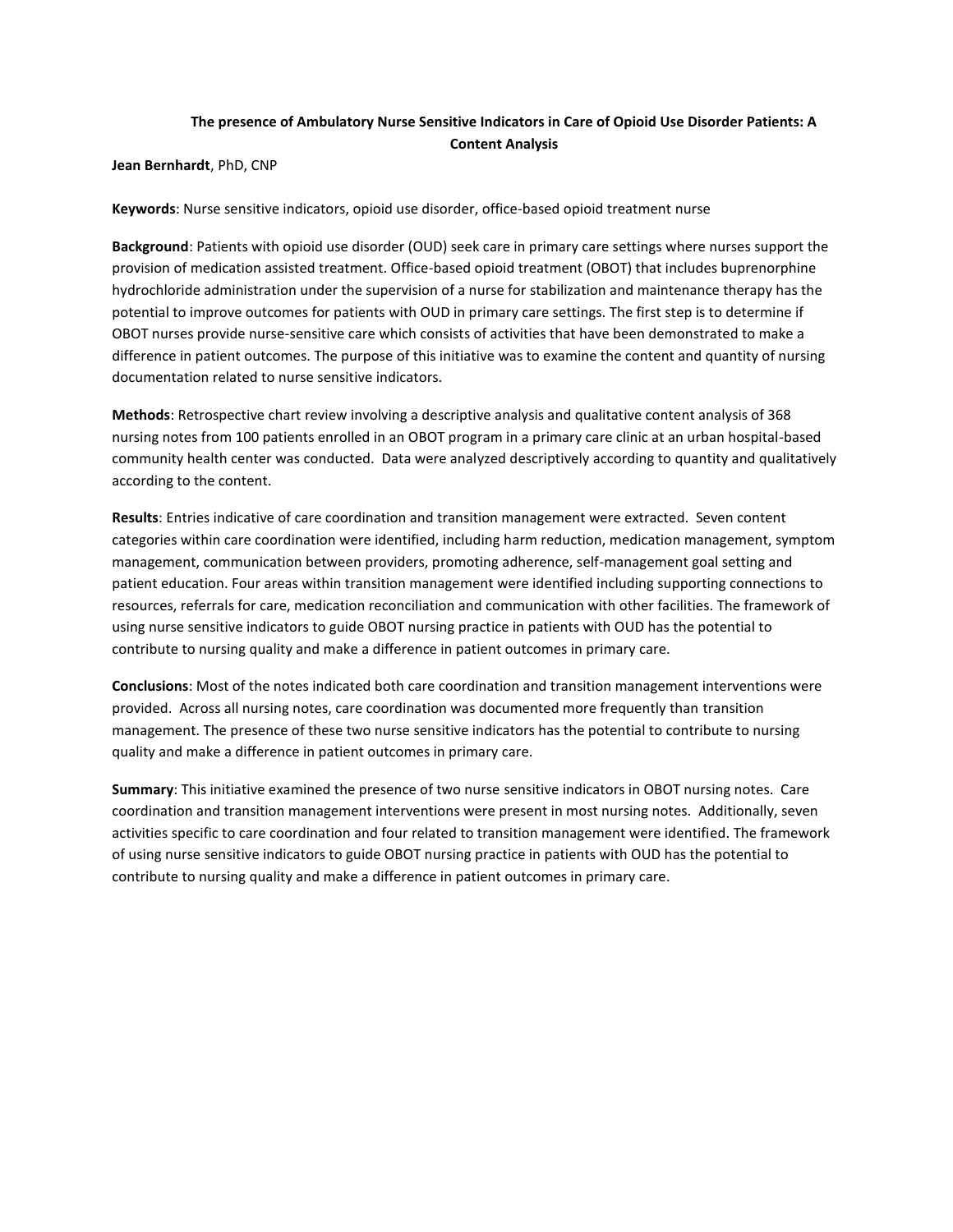#### **The Impact of Fentanyl Use on Buprenorphine Treatment Retention and Opioid Abstinence**

**Sarah Wakeman,** MD **Yuchiao Chang,** PhD **Susan Regan,** PhD **Liyang Yu**, MS **James Flood**, PhD **Joshua Metlay**, MD, PhD **Nancy Rigotti**, MD

#### **Keywords**: Fentanyl, buprenorphine, opioid

**Background**: There has been a rapid increase in the presence of illicitly manufactured fentanyl in the heroin drug supply. Buprenorphine is an effective treatment for heroin and prescription opioid use disorder, however little is known about treatment outcomes among people using fentanyl. We compared six-month treatment retention and opioid abstinence among people initiating buprenorphine treatment who had toxicology positive for heroin compared to fentanyl at baseline.

**Methods**: Retrospective cohort study of 281 adult patients initiating office-based buprenorphine treatment who had available toxicology testing across an academic health system between August 2016 and July 2017. Exposure was assessed at baseline prior to initiating buprenorphine and was categorized as negative toxicology (n=209) vs. fentanyl positive toxicology (n=53) vs. heroin positive toxicology (n=19).

**Results**: Six-month treatment retention rates were not different between the fentanyl positive and heroin positive groups (38% (n=20) vs. 47% (n=9); p=0.59), or between the fentanyl positive and the negative toxicology group (38% (n=20) vs. 49% (n=103); p=0.17). Opioid abstinence at six months among those who had testing, did not differ between the fentanyl positive and the heroin positive group (50% (n=6) vs 60% (n=6); p=0.69). The fentanyl positive group had a lower abstinence rate at six months compared to those with negative toxicology at baseline (50% (n=6) vs 94% (n=76); p<0.001).

**Conclusions**: Buprenorphine treatment retention and abstinence among those retained in treatment is not worse between people using fentanyl compared to heroin at treatment initiation. Both groups have lower abstinence rates at six months compared to individuals with negative toxicology at baseline. These findings suggest that people exposed to fentanyl still benefit from buprenorphine treatment.

**Summary**: In the context of the ongoing overdose crisis and contamination of the illicit drug supply with fentanyl, it is important to recognize that buprenorphine appears to still be an effective treatment.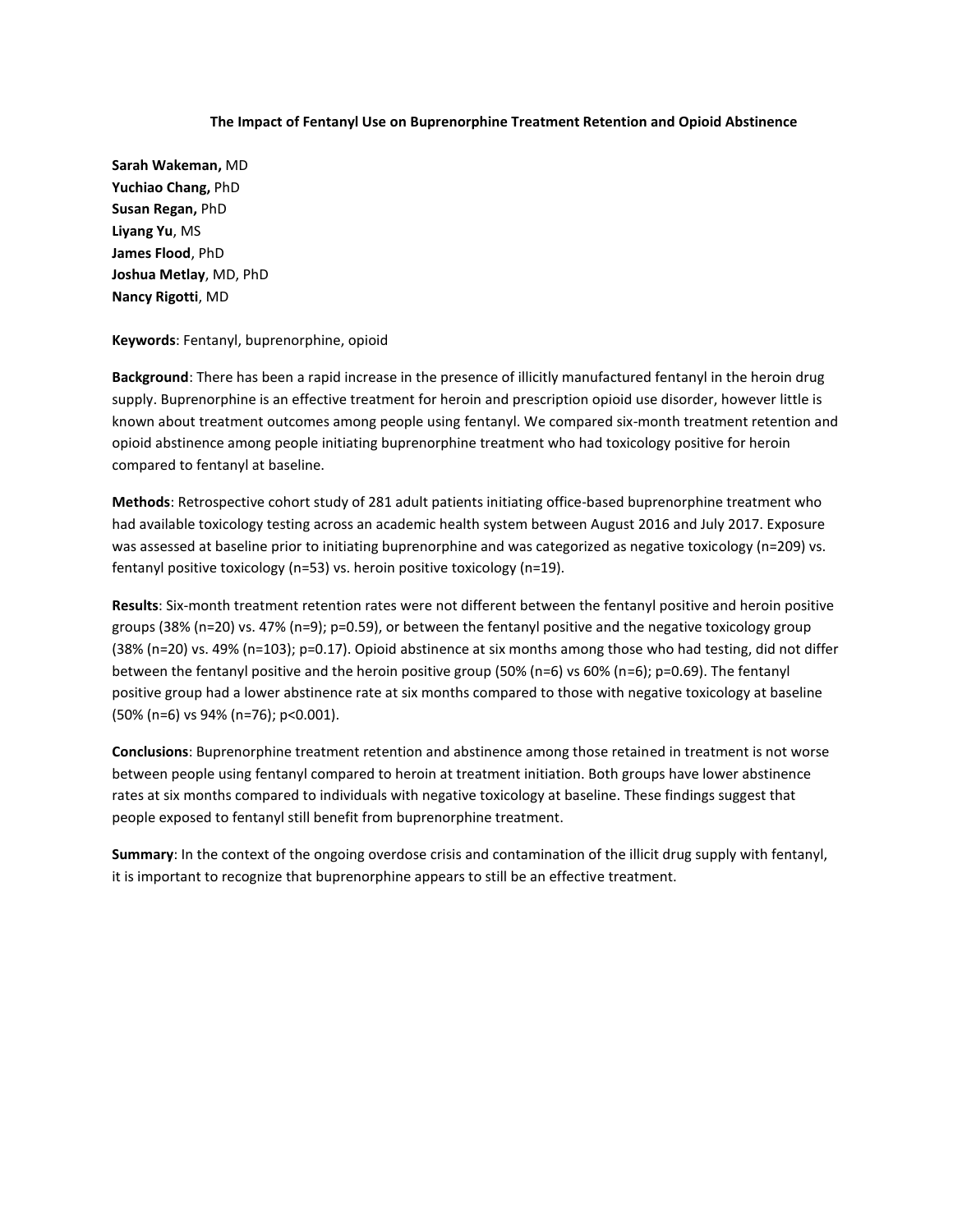## **You're Always Jumping Through Hoops: Journey Mapping the Care Experiences of Individuals with Opioid Use Disorder-Associated Endocarditis**

**Julian A. Mitton**, MD, MPH

**Benjamin Bearnot**, MD, MPH

**Keywords**: Addiction, stigma, journey mapping

**Background**: Infectious complications of opioid use disorder (OUD), including endocarditis, are rising in the U.S. Individuals with OUD-associated endocarditis have poor clinical outcomes and their care is not well understood. Our objective was to perform journey mapping, a qualitative tool that represents individuals' movement through a complex system that has traditionally been used in consumer analysis and now increasingly in health research, to capture common trajectories and patterns of care for people with OUD-associated endocarditis.

**Methods**: This was an exploratory analysis of qualitative data collected through interviews of individuals who received care at a single health system for OUD-associated endocarditis. We extracted details of participants' care experience. These details were displayed and modified in an iterative journey mapping process. We then used a grounded theory approach when reviewing the maps to help highlight patterns in participants' care and identify emerging themes.

**Results**: We reviewed ten patient care experiences using a novel patient journey mapping approach to characterize common trajectories and patterns of care. A typical care episode included multiple interactions with the health care system before hospitalization, long hospital stays, leaving care by choice and frequent rehospitalizations and return to drug use. Similar care patterns were identified, including early addiction treatment and intensive outpatient care preceding periods without rehospitalization. Participants frequently left care by choice.

**Conclusions**: Journey mapping is a novel, patient-centered approach to capturing the experiences and often complex trajectories of a stigmatized patient population. For patients with OUD-associated endocarditis, we identified critical moments before a return to drug use as opportunities to support and engage patients in early addiction and intensive outpatient care to prevent rehospitalization. Stigma continues to be a barrier to care and patients frequently leave care by choice as a result. More can be done to overcome stigma by framing addiction as a chronic but treatable illness.

**Summary**: Infectious complications of opioid use disorder (OUD), including endocarditis, are a major cause of morbidity in Chelsea and surrounding communities. But the care experiences of patients with OUD-associated endocarditis are not well understood. We used patient interviews and journey mapping, a novel qualitative research tool, to identify opportunities to improve the care for these patients. Early addiction treatment and intensive outpatient care can support patients before a return to drug use and help prevent rehospitalization.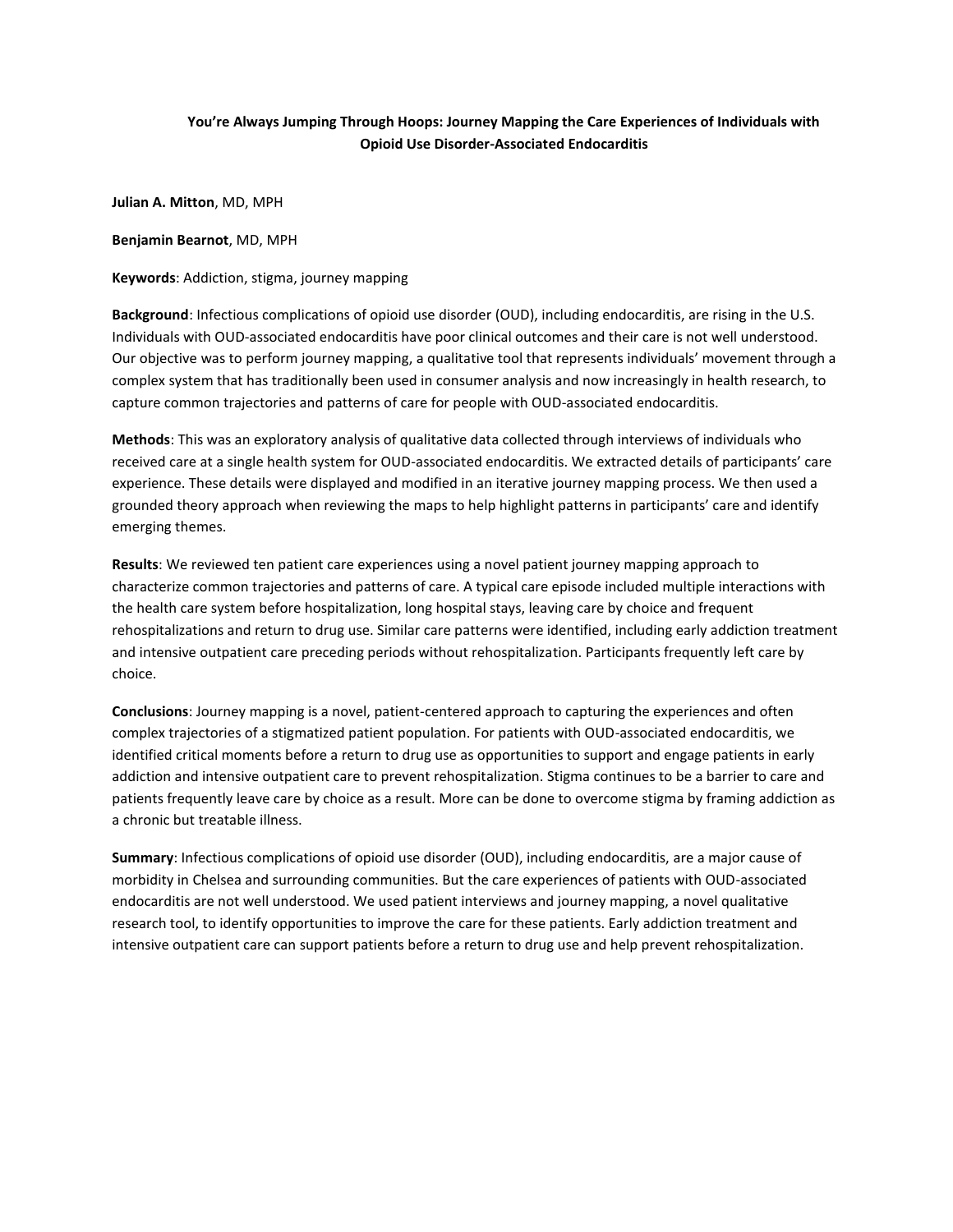#### **Mental Health and Neuroscience**

## **Alarmingly Low Rates of Utilization and Knowledge of Exposure and Response Prevention for Obsessive Compulsive Disorder Among Behavioral Health Providers**

**Brian D. Ott**, Ph.D., Massachusetts General Hospital, Harvard Medical School, William James College **Alexandrea Volpacchio**, Psy.D., William James College **Kimberly Glazier Leonte**, Ph.D., Clearview Horizons

**Keywords**: OCD, exposure and response prevention, utilization and knowledge

**Background**: While numerous studies have supported the efficacy of ERP for the treatment of OCD, Moreover, the utilization of certain therapeutic approaches, such as providing reassurance, in the treatment of OCD is countertherapeutic as it reinforces the OCD cycle. Therefore, the purpose of the current study was to assess how frequently mental health providers utilize ERP and their knowledge and beliefs regarding this therapeutic approach.

**Methods**: 2,550 members of the American Psychological Association (APA) were randomly selected from the APA online membership directory and emailed a brief survey which consisted of one of three OCD symptom presentation vignettes: contamination obsessions, sexual obsessions, or violent obsessions. Upon presentation of the vignette, participants were informed that the client meets diagnostic criteria for OCD and included information regarding an exposure assignment the client completed since the prior session. The scenario concluded with the client at the subsequent session seeking reassurance from the therapist due to the exposure assignment. Participants selected from five response options and answered questions regarding their knowledge of and therapeutic beliefs towards exposure therapy for OCD.

**Results**: 499 participants completed the study. Approximately half the sample identified CBT as their main theoretical orientation and 35.0% use ERP Most of the time or Always when working with clients with OCD. However, across all three vignettes, participants were least likely to select the exposure response in response to the client's reassurance seeking question. Additionally, when asked how therapeutic each of the five response options would be for long-term reduction of OCD anxiety, the exposure response received the poorest ratings across all three vignettes. The majority of reported the exposure response to be Very Non-Therapeutic or Non-Therapeutic. Furthermore, participants ranked each response in regards to how well it follows the theory and practice of ERP; the majority of participants selected Strongly Disagree or Disagree that the exposure responses were an exposure response.

**Conclusions**: Results showed alarmingly low rates of ERP utilization across the contamination, sexual, and violent clinical case examples. Moreover, the results found that the majority of participants reported the exposure response was not a helpful approach (i.e., Very Non-Therapeutic or Non-Therapeutic) in regards to how to respond to the client's reassurance seeking question. In addition, while approximately one-third of participants reported doing exposures with their OCD clients on a regular basis (Most of the time or Always), the majority to vast majority of the participants, depending on the content of the OCD, did not understand the concept of exposure.

**Summary**: Greater awareness and training regarding what ERP is and how to implement it when working with clients with OCD is needed. In addition, due to the large discrepancy between the participants' expressed versus actual knowledge of ERP, further research should examine behavioral health providers' understanding and utilization of exposure work.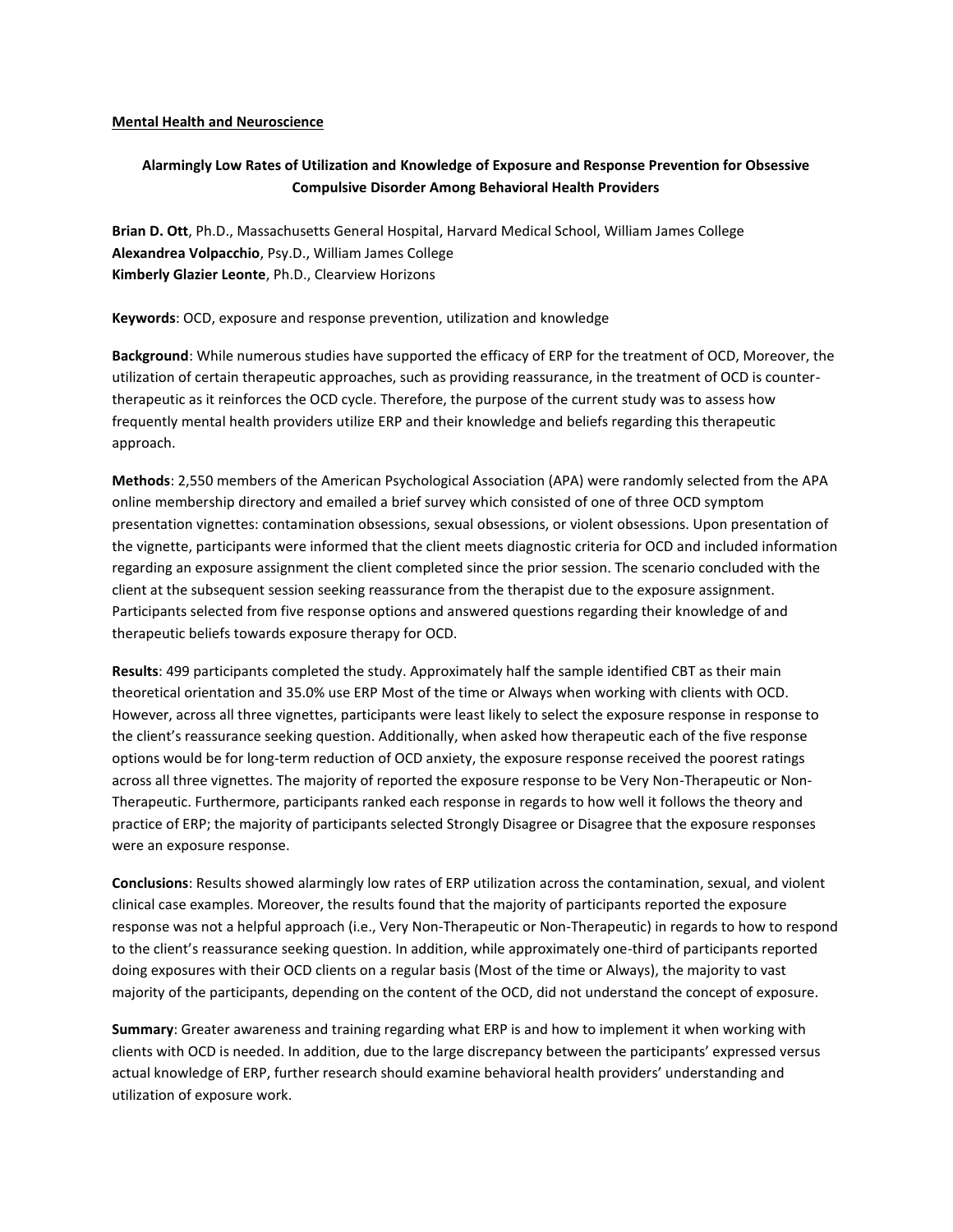## **Partnering with Community Members to Identify the Unaddressed Needs and Priorities of Recovery Communities Across Massachusetts**

**Diana Arntz**, PhD, MGH Center of Excellence for Psychosocial & Systemic Research **Hannah Skiest**, BA, MGH Center of Excellence for Psychosocial & Systemic Research **Katherine Kritikos**, MPH, MGH Center of Excellence for Psychosocial & Systemic Research **Anne Whitman**, PhD, MGH Center of Excellence for Psychosocial & Systemic Research, Metro Boston Recovery **Learning Community**, Southeast Recovery Community

**Keywords**: Community-based participatory research, recovery, mental health

**Background**: Community based participatory research (CBPR) facilitates collaboration between researchers and community members to identify and co-create research studies aimed at improving outcomes and reducing disparities. While many researchers have employed CBPR in a variety of settings, persons with lived experience of mental health and substance use challenges, i.e. persons in recovery, are rarely included in the research process, despite their desire to be directly involved.

**Methods**: Six Community Researchers (CRs), i.e. persons in recovery, were hired to help inform the research agenda for the Center of Excellence (COE) for Psychosocial and Systemic Research. They facilitated listening groups across MA to identify needs and priorities within recovery communities. The CRs designed a semi-structured interview guide for sessions and worked with communities to create and strengthen partnerships. Participants were recruited through advertisements and provided with a small, monetary incentive. CRs conducted listening groups for approximately 1.5 hours in a casual, conversational format.

**Results**: Thus far, CRs have completed 14 listening groups in the Metro Boston, Southeast, Western, Northeast, and Central Massachusetts areas. The listening groups involved a total of 124 adults (median age 47.5), of which, 16.1% were peer specialists. Most participants were female (54.0%), White (58.9%), and non-Hispanic (63.5%). A preliminary analysis of themes included: 1) barriers to obtaining integrated healthcare (e.g. provider bias, access), 2) homelessness as a barrier to recovery, 3) multicultural issues (e.g. lack of culturally/linguistically-appropriate care), 4) relationship challenges and supports (e.g. parenting, peer support), and 5) the importance of research findings reaching communities.

**Conclusions**: CRs have helped the COE engage recovery communities and identify needs and priorities to inform the next phases of CBPR. CRs will present findings from listening groups back to recovery communities and elicit feedback for future pilot studies and quality improvement projects.

**Summary**: The Center of Excellence (COE) for Psychosocial and Systemic Research partnered with Community Researchers (CRs) and conducted 14 listening groups in Massachusetts recovery communities. CRs are persons in recovery with lived experiences of mental health and substance use challenges. CRs were empowered to implement listening groups within several populations, including Latinx, in Boston and Springfield. The goal was to identify communities' recovery needs and health priorities to inform future studies aimed at improving healthcare disparities.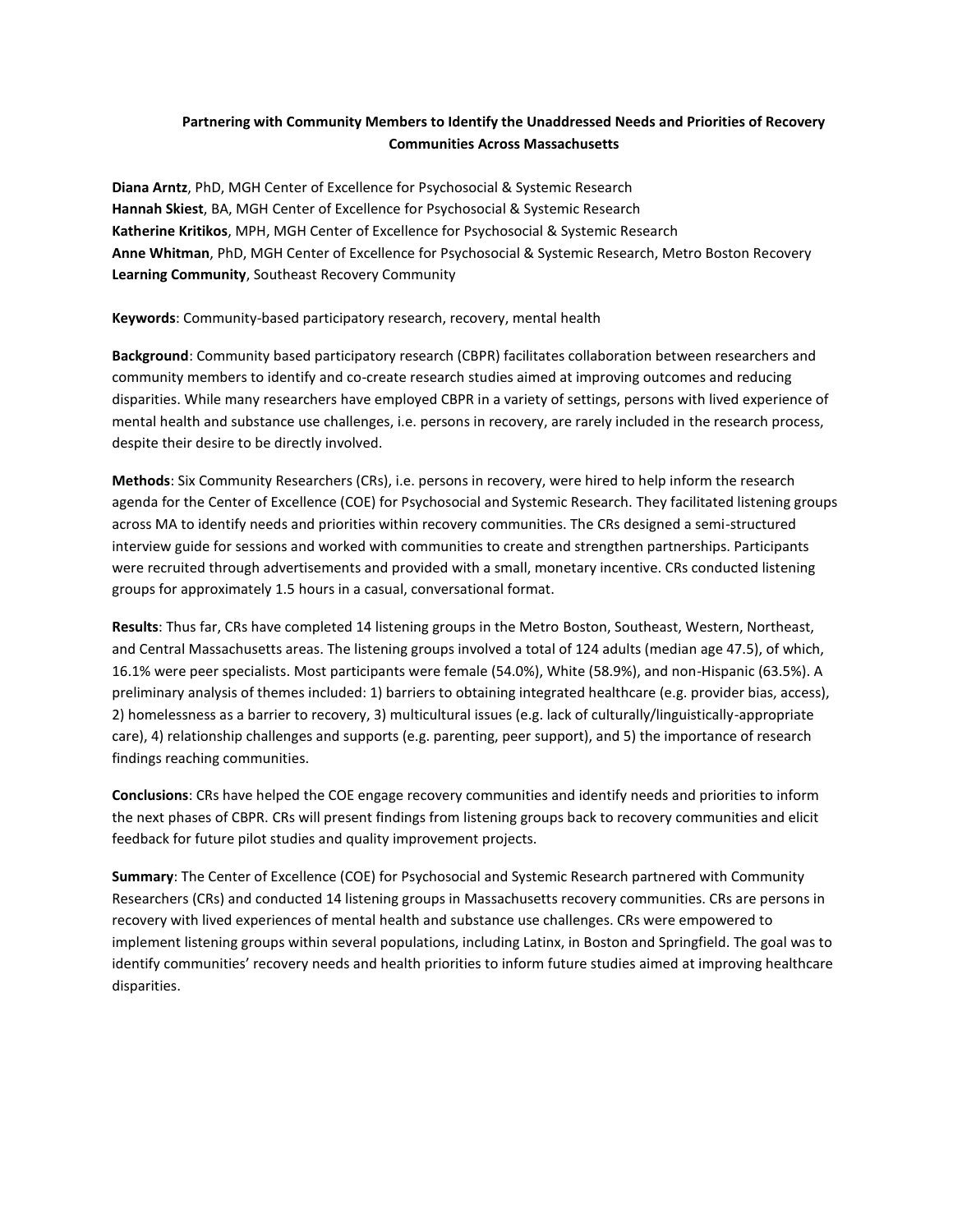#### **Bridge: Conducting a Run-In of a Randomized Trial for Patients with Mental Illness and Cancer**

**Maura Barry Catherine Pappano Amy Corveleyn MSW Catherine Callaway Elyse R. Park,** PhD, MPH **Kelly Irwin**, MD, MPH, Center for Psychiatric Oncology and Behavioral Sciences, Mass General Cancer Center

#### **Keywords**: Disparities, mental Illness, cancer care

**Background**: Individuals with serious mental illness (SMI) experience increased cancer mortality due to inequities in cancer care. Involving psychiatry at cancer diagnosis may protect against cancer care disruptions. However, patients with SMI face barriers to trial participation. Prior to launching a randomized trial of targeted collaborative care, we conducted a run-in to assess the feasibility and acceptability of trial procedures.

**Methods**: We developed and piloted the Bridge intervention for patients with SMI (schizophrenia, bipolar disorder, or major depression with psychiatric hospitalization) and a new breast, head/neck, gastrointestinal, or lung cancer treated at the Mass General Cancer Center. Bridge includes early identification via screening the electronic health record and partnering with community mental health agencies, person-centered care from psychiatry and social work, and co-management with oncology. Patients were randomized 1:1 to BRIDGE or Enhanced Usual Care (informing oncology of the psychiatric diagnosis and informing the patient and oncology about psycho-social resources), stratified by caregiver presence. Study clinicians utilized a verbal consent process. We assessed acceptability by conducting exit interviews with patients, caregivers, and oncology clinicians.

**Results**: From 12/2018 – 1/2019, we enrolled 6 patients with SMI and a new cancer and 5 caregivers (3 family members, 2 community mental health). All patients and caregivers who were approached consented to the trial and completed assessments. There were no adverse events. All patients on Bridge reported that involving psychiatry early in cancer care was "very useful;" 100% of oncology clinicians reported that Bridge positively impacted cancer care. We developed a standardized approach to caregiver distress and moved the oncology exit interview to 24 weeks.

**Conclusions**: Patients with SMI and a new cancer and their caregivers participated in a randomized collaborative care trial with high rates of consent and completion. Patients, caregivers, and oncology clinicians found trial procedures acceptable and informed trial design for an understudied population.

**Summary**: Individuals with serious mental illness face multiple barriers to trial participation and engagement in specialty medical care that contribute to disparities in health outcomes including low socioeconomic status, limited health literacy, and difficulty with trust. Person-centered approaches and collaboration with community members may promote participation in clinical trials and increase access to care.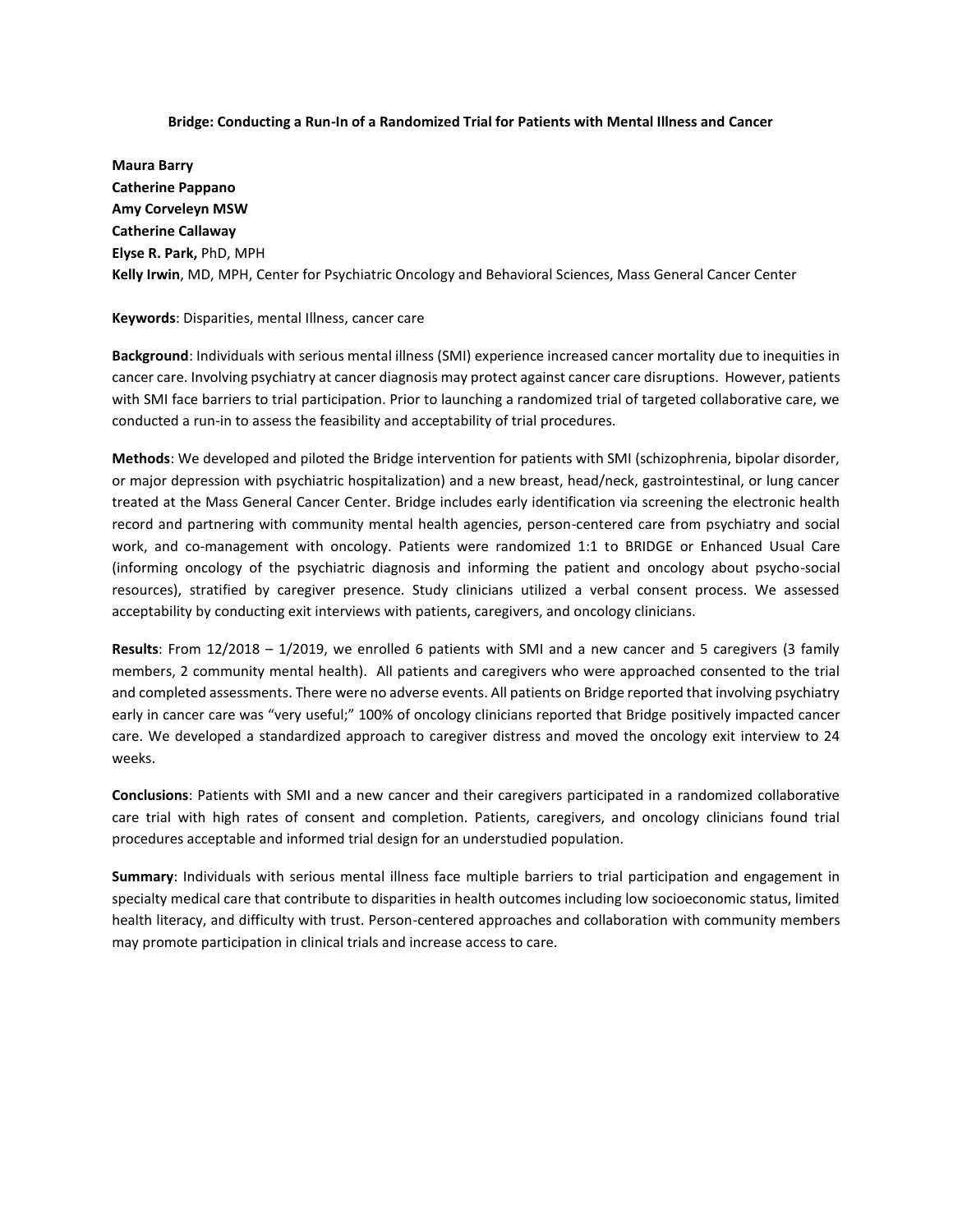## **Folic Acid Underuse Among Women of Childbearing Age at MGH Chelsea: Implications for Mental Health in Under-Served Youth**

**Joshua Roffman**, MD, MMSc, MGH Department of Psychiatry and Mass General Neuroscience **Jonathan Jackson,** PhD, MGH Department of Neurology and CARE Research Center **Paul Lerou**, MD, Mass General Hospital for Children; Erin Dunn DSc, MPH, MGH Department of Psychiatry **Julie Levison,** MD, MPhil, MPH, MGH Department of Medicine and Chelsea HealthCare Center

## **Keywords**: Pregnancy, folic acid, mental health

**Background**: Folic acid, a B-vitamin, reduces risk of certain birth defects that occur before many pregnancies are recognized. Public health agencies universally recommend that all women capable of pregnancy consume at least 400 mcg folic acid supplements daily. Recent work by our group and others also associates folic acid intake early in pregnancy with improved mental health outcomes in the offspring, and to related protective changes in brain development. However, rates of folic acid use in women of child-bearing age are consistently low (below 50%), and even lower in minority and low socioeconomic status groups. Each year several hundred women receive prenatal care at MGH Chelsea, which serves a community with 42% Latinx ethnicity, a 20% poverty rate, and the third highest teen pregnancy rate in Massachusetts. Here, we used the electronic health record to assess vitamin use in women of child-bearing age who receive care at MGH Chelsea.

**Methods**: Using the Partners Research Patient Data Registry, we measured use of all vitamins, including folic acid, based on appointment-linked medication lists of women, age 15 to 44, who received care at MGH Chelsea from 2016 to 2018. We chose an overly-inclusive umbrella search term (vitamins) to account for highly variable entry of folic acid and prenatal vitamin formulations into the medical record. Results were analyzed separately for all primary care visits and initial prenatal visits.

**Results**: Among 6,610 women in primary care clinics, 28% had documented use of any vitamin supplement at any visit. Among 828 presenting for their initial prenatal visit, 20% had documented vitamin use.

**Conclusions**: Documented use of any vitamin, including folic acid, among women of child-bearing age at MGH Chelsea is low. Understanding provider, patient, and community-level barriers is a critical next step toward improving adherence to folic acid recommendations, and potentially toward improved mental health outcomes among underserved youth.

**Summary**: Folic acid, when taken early in pregnancy, may confer long-term benefits on the child's mental health. We determined that folic acid use among women of childbearing age who receive care at a large local community health center is low. Planned community-based studies may identify barriers to folic acid use among women of child-bearing age, with the long-term goal of addressing a critical area of unmet need through prevention of mental health disorders in under-served youth.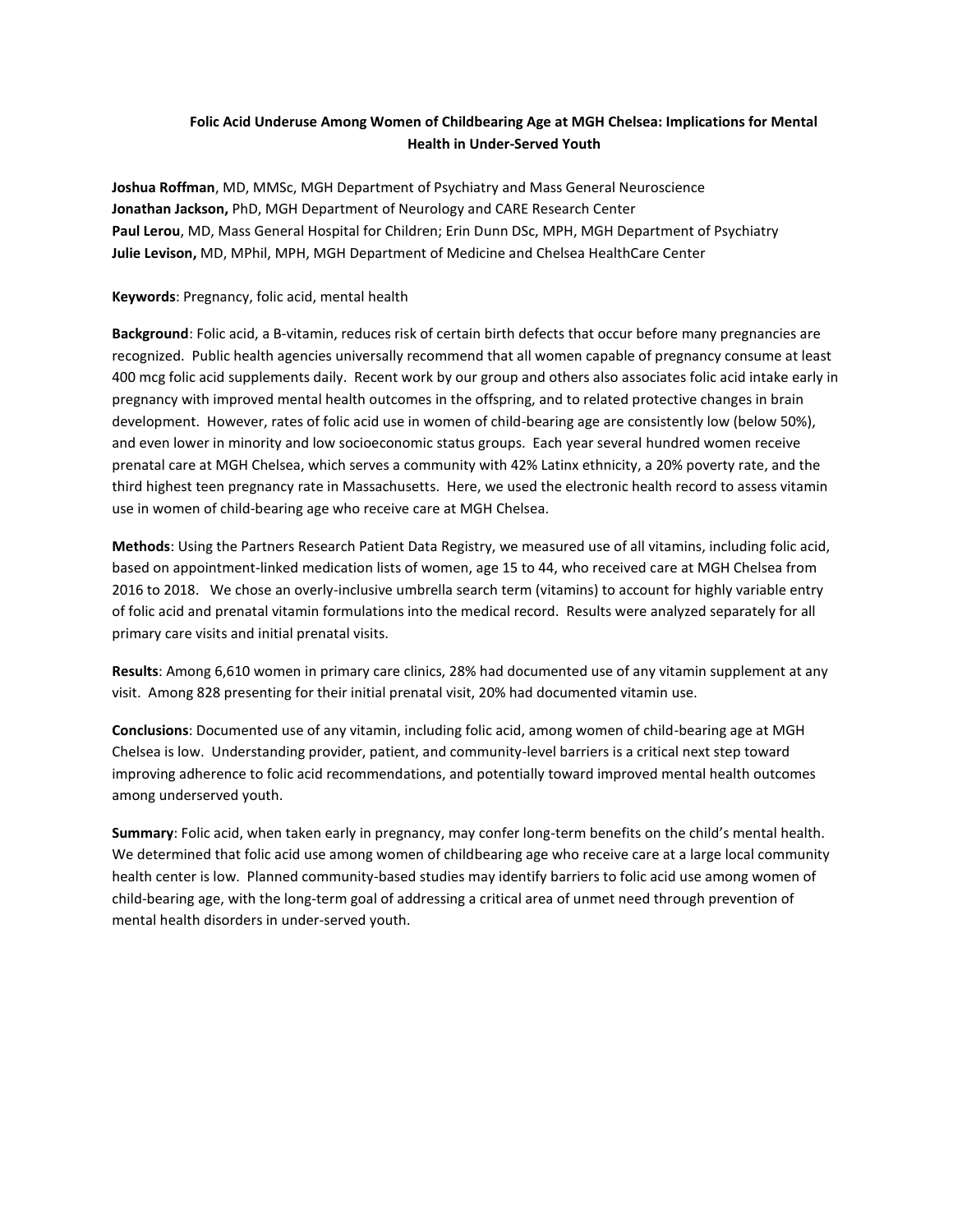## **Mindfulness and Guided Imagery for Spanish-Speaking Family Dementia Caregivers: Feasibility and Acceptability Study of Mentalizing Imagery Therapy**

**Ramirez Gomez, L Johnson, JK Stewart, A Chang, T Mischoulon, D Jain, FA**

#### **Keywords:** Caregivers, dementia, Spanish

**Background**: Due to psychological and physical strain, family caregivers of patients with Alzheimer's disease and related dementias are at high risk of depressive and anxiety disorders and physical morbidity. We are investigating the feasibility of a Spanish language Mentalizing Imagery Therapy (MIT) adaptation, which provides guided imagery and mindfulness skills training to facilitate self-regulation and increase perspective on the mental life of self and others.

**Methods**: In this pilot study, we aim to adapt the Mentalizing Imagery Therapy (MIT) protocol for Spanish-speaking family AD/ADRD caregivers through an iterative refinement process, and to pilot test the feasibility of implementing MIT among diverse, Spanish-speaking Family Dementia Caregivers. The 4-week program, with 6- and 12-week follow-up sessions, is deliverable by master's-level mental health professionals with expertise in dementia care. We will adapt the MIT program for Spanish-speaking caregivers of persons with dementia. The project has the following aims: 1) To iteratively refine the Mentalizing Imagery Therapy (MIT) for Spanish-speaking Family Dementia Caregivers, 2) To conduct a pilot study to establish feasibility and acceptability of the Mentalizing Imagery Therapy (MIT) for Spanish-speaking Family Dementia Caregivers.

**Results**: We have translated the intervention materials to Spanish and are currently in the recruitment phase. Our strategies for recruitment include posters and flyers to clinics serving Spanish language dementia patients, networking with Primary Care Physicians, Social Workers, Psychiatrists and Neurologists in Spanish Language Clinics, targeted recruitment from Spanish language clinics based on patient diagnosis, advertisements in Spanish language church bulletins and local newspaper advertisements.

**Conclusions**: Although MIT might be a useful treatment for improving mood and reducing stress in Spanish language family dementia caregivers by teaching them skills of mentalizing and mindfulness, feasibility of MIT in Spanish language caregivers remains to be demonstrated. Recruitment of Spanish language caregivers is challenging and requires a multi-modal strategy.

**Summary**: Family caregivers of patients with dementia have high levels of psychological and physical strain and are at high risk of depressive and anxiety disorders. We are investigating the feasibility of a Spanish language Mentalizing Imagery Therapy (MIT) adaptation, which provides guided imagery and mindfulness skills training to facilitate self-regulation and increase perspective taking. This specifically pertains to the Spanish speaking community by researching a cultural acceptable intervention to help caregivers improve stress and mood.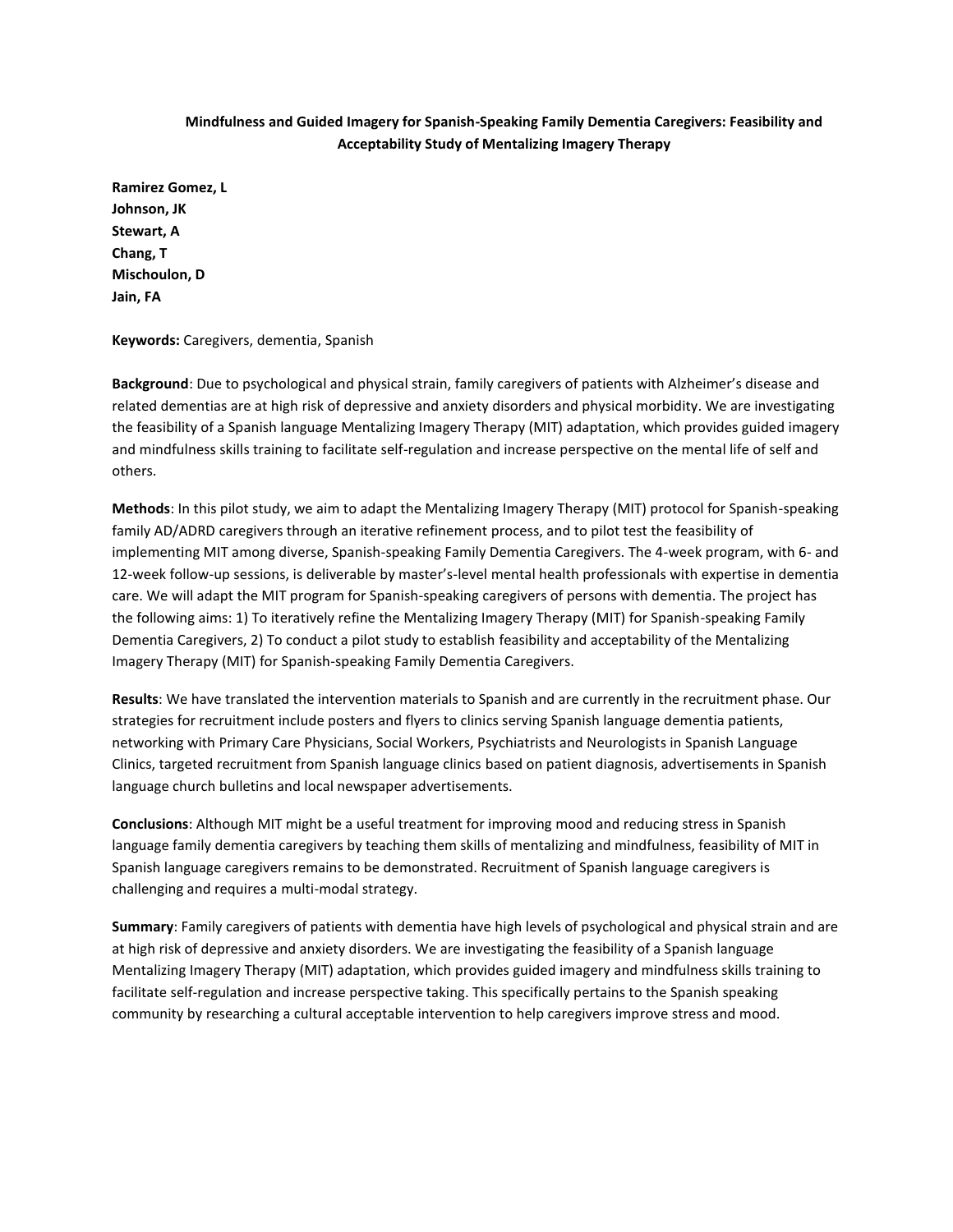## **Population Health**

## **Five-year MGH demographic trends in clinical trial enrollment**

**Angie V. Sanchez**, M.D., Research Fellow, MGH CARE **Jose Gonzalez**, MPH, Research Program Coordinator, MGH CARE **Jonathan Jackson**, PhD, Director, CARE Research Center **Keywords**: Clinical enrollment; racial trends; MGH

**Background**: Historically, recruiting participants into clinical trials has been a challenge for researchers and physicians. Despite federal regulations encouraging representative research populations, additional barriers to research remain for minority populations.

**Methods**: We analyzed reported study enrollment data from the last five fiscal years (2014-2018) at Massachusetts General Hospital (MGH) to identify local demographic trends in clinical trials enrollment.

**Results**: MGH's enrollment data indicates that participants more than doubled in the five-year period, from 440,317 in 2014 to 980,227 in 2018.White participants, reflecting the racial trends of MGH's clinical population, were consistently the largest study population (82.23% in 2014 and 79.08% in 2018). Despite being Boston's fastest-growing population since 2000, Latino populations remain poorly represented in clinical trials in 2018 (2.39%).

**Conclusions**: In conclusion, MGH has significantly increased its research recruitment; however, despite changing demographics in Boston, this growth in research participation continues to underserved racial and ethnic minorities

**Summary**: Five-year MGH demographic trends in clinical trial enrollment show a low participation of underserved racial and ethnic groups. Despite being Boston's fastest-growing population since 2000, Black and Latino populations remain poorly represented in clinical trials. Data suggests that it is necessary to enhance clinical study designs to incorporate minority groups' perspective and incorporate community engagement activities to increase the participation of racial and ethnic minorities.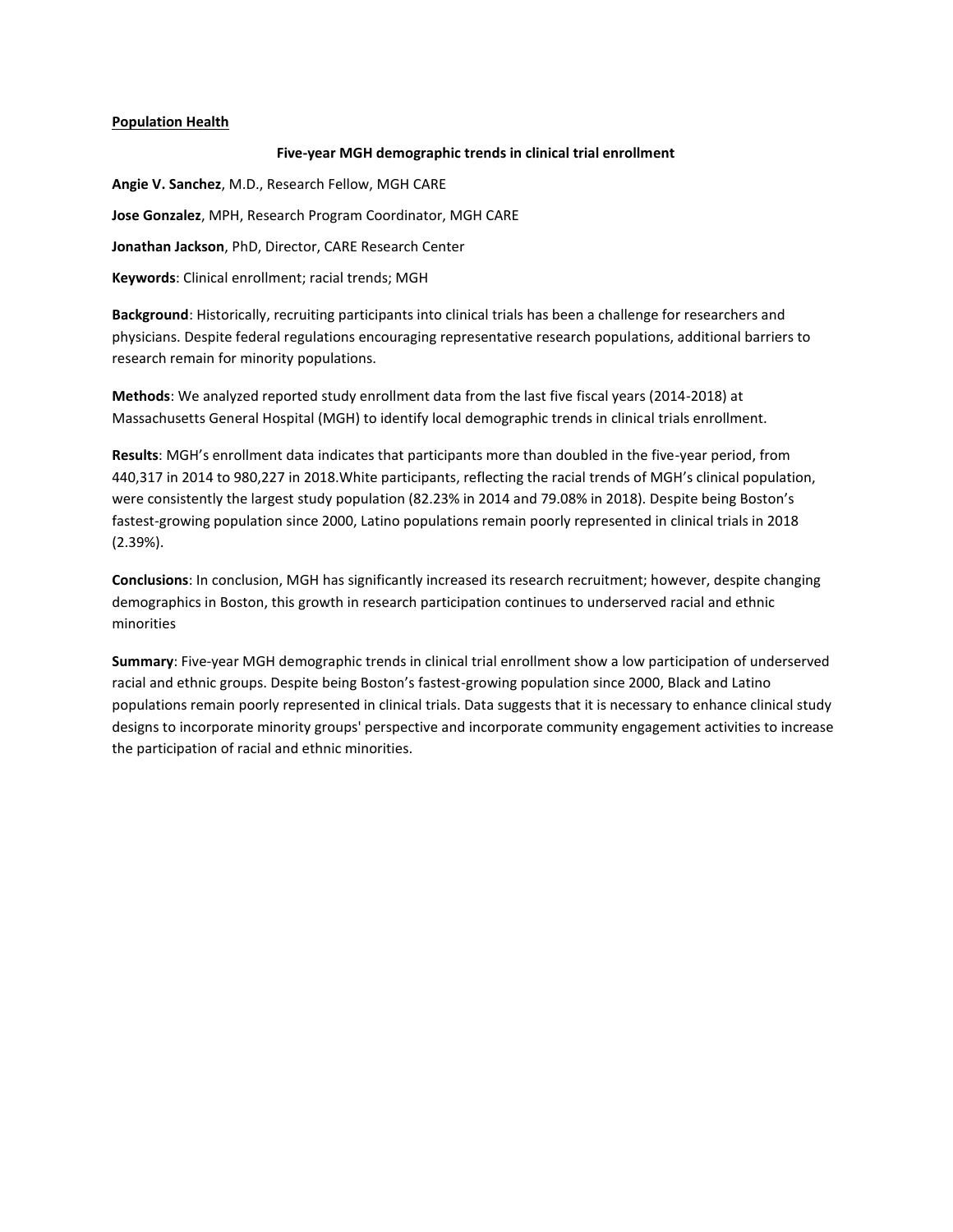## **Access to Clinical Preventive Services and Cancer Screening in Homeless Population Served by the Chelsea Outreach Team**

**Robert S. Repucci**, Community Action Program Inter-City, Inc. (CAPIC) Chelsea, MA **Gladys Valentin-Agnetta**, Community Action Program Inter-City, Inc. (CAPIC) Chelsea, MA **Kerry Wolfgang**, Community Action Program Inter-City, Inc. (CAPIC) Chelsea, MA **Jeffrey Gibson**, Community Action Program Inter-City, Inc. (CAPIC) Chelsea, MA **Scott Renton**, Community Action Program Inter-City, Inc. (CAPIC) Chelsea, MA **Hong Chen-Cheung**, M.D., MPH, MGH Chelsea Health Care Center **Sanja Percac-Lima**, MD, MPH, PhD, MGH Chelsea Health Care Center

**Keywords**: Prevention, cancer screening, homeless

**Background**: Clinical preventive services are defined as screening tests, immunizations, health behavior counseling, and preventive medications. Despite known benefits, disadvantaged individuals, particularly homeless persons might not access these services leading to higher death rates from preventable/screen-able cancers. Community Action Programs Inter-City, Inc. (CAPIC) collaborated with MGH Chelsea HealthCare Center to explore the utilization of preventive care and cancer screening of "street involved" persons struggling to overcome alcohol and opioid addition.

**Methods**: CAPIC's SUDS Mobile Outreach Team conducted a survey to determine patterns of preventive care seeking behaviors of their clients.

**Results**: Fifty-six clients responded to the survey: 61% were interested in learning about preventive services, 65.4% had a PCP, (46.5% at MGH and 27.9% at East Boston Health Center), 16.9% used emergency room as site to seek care primarily and 64.3% have had an annual physical within the last 3 years. Lifestyle risks: 12.1% (4/33 smokers) have smoked over 30 years packs, 39.6% primarily used alcohol and 18% mostly heroin. Majority (75.9%) had recent lipid panel, diabetes and blood pressure screening. In regard of prevention and screening for infection: nobody received vaccination against meningococcus, 72% were vaccinated against tetanus, 24% against influenza and 79.3% against hepatitis B. 70% had a "recent" screening for HIV and 58.6% for hep C. Half of the women had mammogram, 3/10 women had Pap smear within last 3 years and 44% (4/9) of clients over 50 years had colonoscopy.

**Conclusions**: Many surveyed respondents had assigned primary care and their use of cardiovascular screening was similar to general population. The greatest disparity was in cancer screening and vaccination. Despite other overwhelming priorities in the homeless population in Chelsea, MA, there is considerable interest in preventive services. A community access site for cancer screening and vaccination could help to improve preventive care for this underserved population.

**Summary**: Homeless persons might not engage in preventive services. Exploring current utilization of cancer and cardiovascular screening, immunization and primary care use might help develop strategies such as closer collaboration between health care providers and public health services to improve preventive care and health in this most disadvantaged population.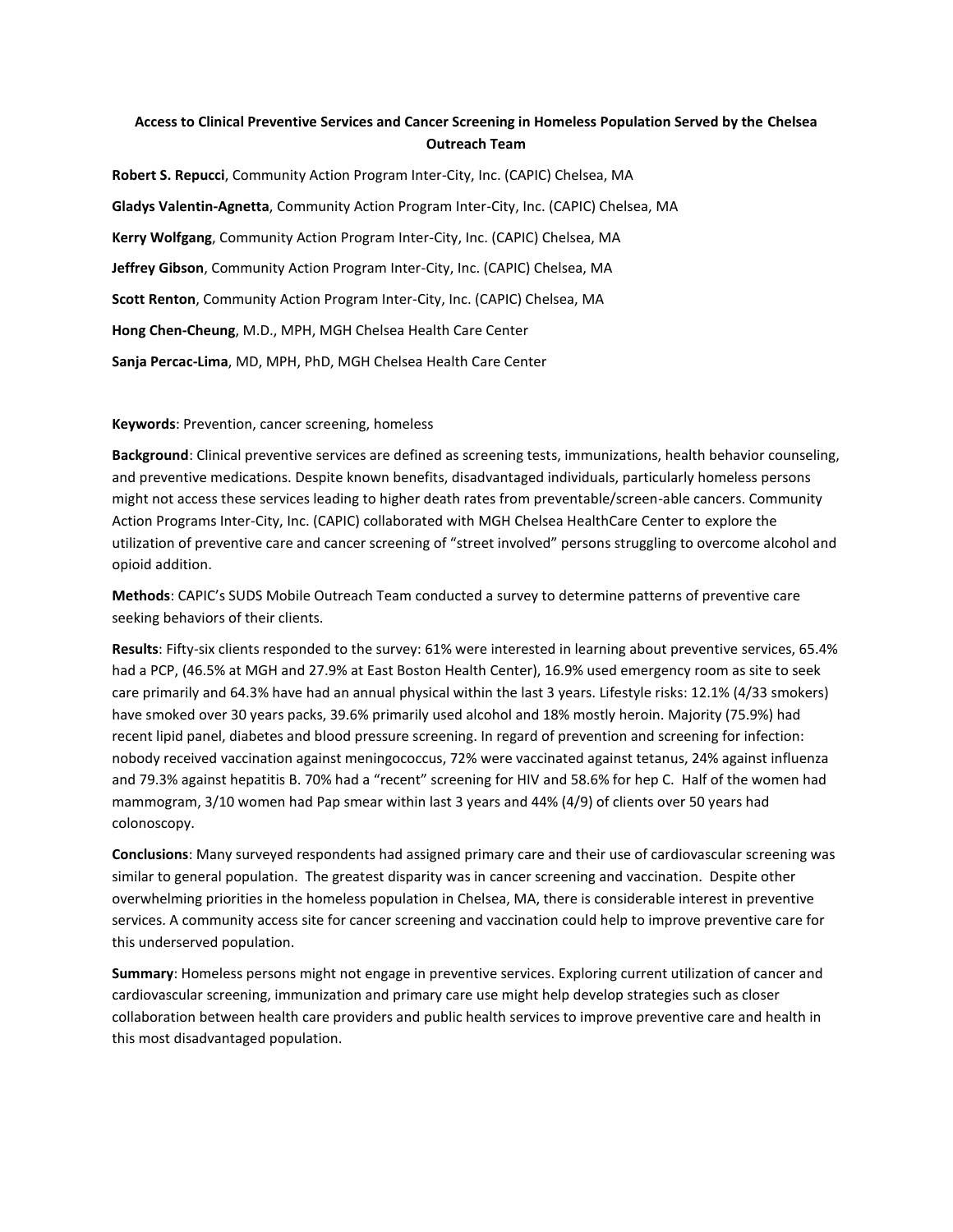#### **All of Us Research Program Data Browser: A Resource for MGH and beyond**

**Meg Bor**, Marketing & Communications Manager, All of Us Research Program

**Cheryl R. Clark**, MD, ScD, Associate Physician, Brigham and Women's Hospital, Assistant Professor of Medicine, Harvard Medical School

#### **Keywords**: Biobank, data, diversity

**Background**: The All of Us Research Program (AoURP) is a historic effort to gather data from one million or more people living in the United States to accelerate research and improve health. By taking into account individual differences in lifestyle, environment, and biology, researchers will uncover paths toward delivering precision medicine. The mission of the AoURP is to accelerate health research and medical breakthroughs, enabling individualized prevention, treatment, and care for all of us. By enrolling one million or more volunteers, the AoURP will have the scale and scope to enable research for a wide range of diseases, both common and rare, as well as increase our understanding of healthy states.

A critical component of the All of Us Research Program is the access to the data and research that is collected. Varying levels of access to the data (depending on individual credentials and clearances) will be granted to doctors, researches, scientists and citizen scientists alike, all across the country, via the All of Us Data Browser. This interactive tool will allow researchers to see de-identified participant demographics, health histories, and search for any health condition within the data set. There is a significant opportunity for researchers to utilize this data to inform on-going and future research initiatives right here at MGH Chelsea.

**Methods**: Partners HealthCare System and Boston Medical Center are collaborating as All of Us New England (AoUNE). AoUNE will enroll 93,000 participants, with a target of 46% UBR participants. We use the following methods to build trust, understanding and provide bidirectional benefit to UBR participants: prioritizing the participant voice in roles as co-leaders; soliciting feedback on which program and data sharing elements provide value; training staff continuously to ensure a culturally sensitive workforce; employing a geographic strategy of in-reach and outreach. Recruitment for volunteers and participants takes place in clinic in both in-patient and out-patient settings. AoUNE also employs phone and letter contact to patients, as well as internal communications to staff and physicians, and external community engagement in neighborhoods where the patient population lives and works.

**Results**: Entering into year 2, enrollment data for AoUNE shows 75.83% of AoUNE participants identifying in the program's UBR categories, with many participants qualifying in more than one category. 40.17% of participants identify race/ethnicity as American Indian/Alaska Native, Asian, Black or African American, Hispanic or Latino, Native Hawaiian or Other Pacific Islander, Multi-Ancestry, or other; 28.14% identify income as below the Federal Poverty Level; 27.82% identify age at consent as 65 years or older; 11.81% identify sexual orientation as bisexual, gay, lesbian, or "none of these describe me"; 10.41% identify education level as less than a high school degree; 1.77% identify geography as living in a rural zip code; and 0.11% identify as intersex, non-binary, transgender, gender identity that is different than sex at birth, or other.

**Conclusions**: A focus on relationship building and ensuring bidirectional benefit in research are important values to advance in research that successfully engages diverse groups, along multiple lines of social identity.

**Summary**: Partners HealthCare System and Boston Medical Center are collaborating in New England on a historic effort called the All of Us Research Program to gather data from one million people living in the US to accelerate research and improve health. Data is being collected on individual differences in lifestyle, environment, and biology, helping researchers to speed up breakthroughs in precision medicine. A critical component of the All of Us Research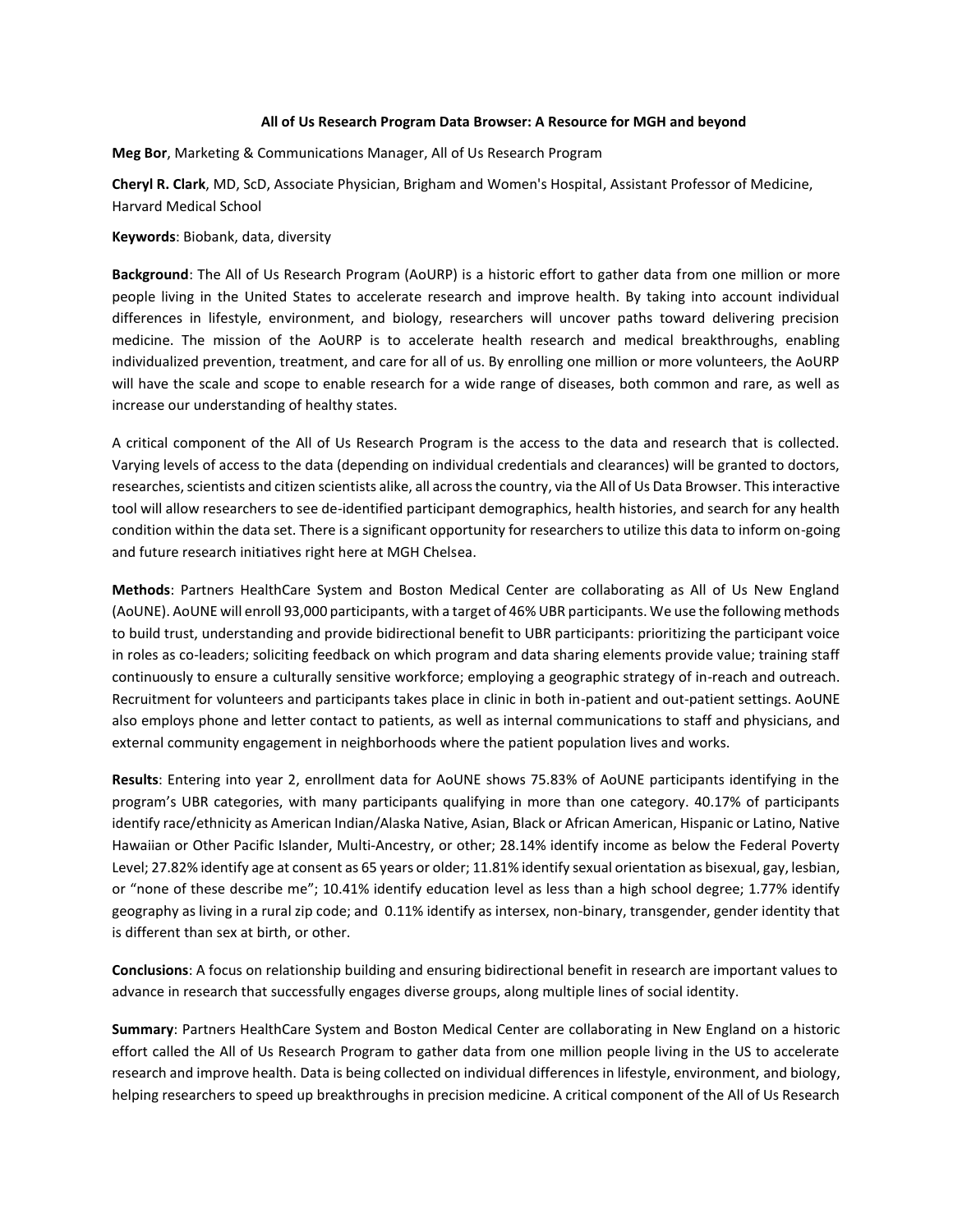Program is access to the data that is collected, which will be available to researchers around the world via the All of Us Data Browser. This interactive tool will allow researchers to see de-identified participant demographics, health histories, and search for any health condition within the data set. There is significant opportunity for researchers to utilize this data to inform on-going and future research initiatives right here at MGH Chelsea.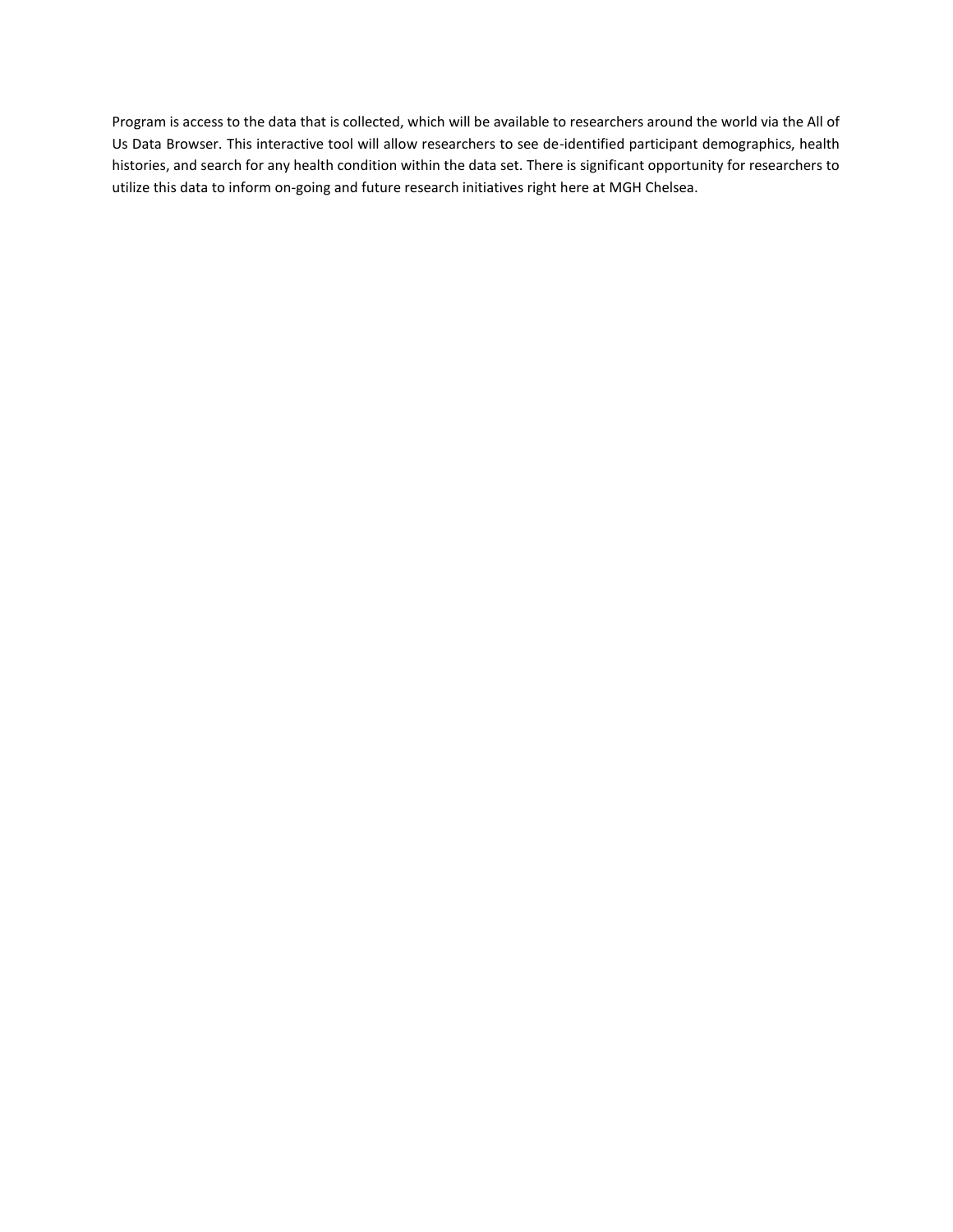## **Fostering Inclusivity in Research Engagement for Underrepresented Populations in Parkinson's Disease: The FIRE-UP PD Study**

**Angie Sanchez**, Research Fellow MGH CARE **Helen Hemley**, Project Manager, MGH CARE **Jonathan Jackson,** PhD, Director, MGH CARE **Keywords**: Parkinson's disease, racial and ethnic minorities, clinical trial enrollment

**Background**: Greater diversity in clinical trial enrollment improves study generalizability and therapy efficacy. However, underrepresented groups (URGs) in Parkinson's disease (PD) research remains rare, even in digital PD research platforms such as Fox Insight (FI). We hypothesized that interventions focused on engaging URGs would enroll a greater proportion of URGs than at passive control sites.

**Methods**: We define URGs as women, racial and ethnic minorities, individuals of lower socioeconomic status, or rural residents. We implemented a stratified randomization design for ten sites in an exploratory pilot design, in which pairs of sites were assigned to either intervention or control conditions. Each intervention site identified a specific barrier to PD research participation, a targeted URG, and a 6-month intervention to address the URG barrier. All sites report the Trust in Medical Researchers Scale (TIMRS), attitudes towards genetic testing, as well as URG accrual to FI, prior to and following the intervention period. Intervention and follow-up continues through December 2019.

**Results**: Primary analyses focus on descriptive and qualitative data obtained for future research. We have planned two levels of quantitative analysis: change in person-level TIMRS and accrual to PD research studies. We additionally measure URG accrual to FI from all sites. Digital media are leveraged to determine engagement with PD research.

**Conclusions**: Improving representation in PD research is a key step towards improving access to PD diagnosis and treatment for everyone. The current pilot proposal explores new ideas to enhance engagement and recruitment of URG in PD research studies. Upon study completion, best practices may be implemented in a larger number of sites to investigate the recruitment mechanisms uncovered in the current study.

**Summary**: This pilot study addresses barriers to research for underrepresented groups in Parkinson's disease research, and to increase URG enrollment in the online Fox Insight study with a small exploratory intervention.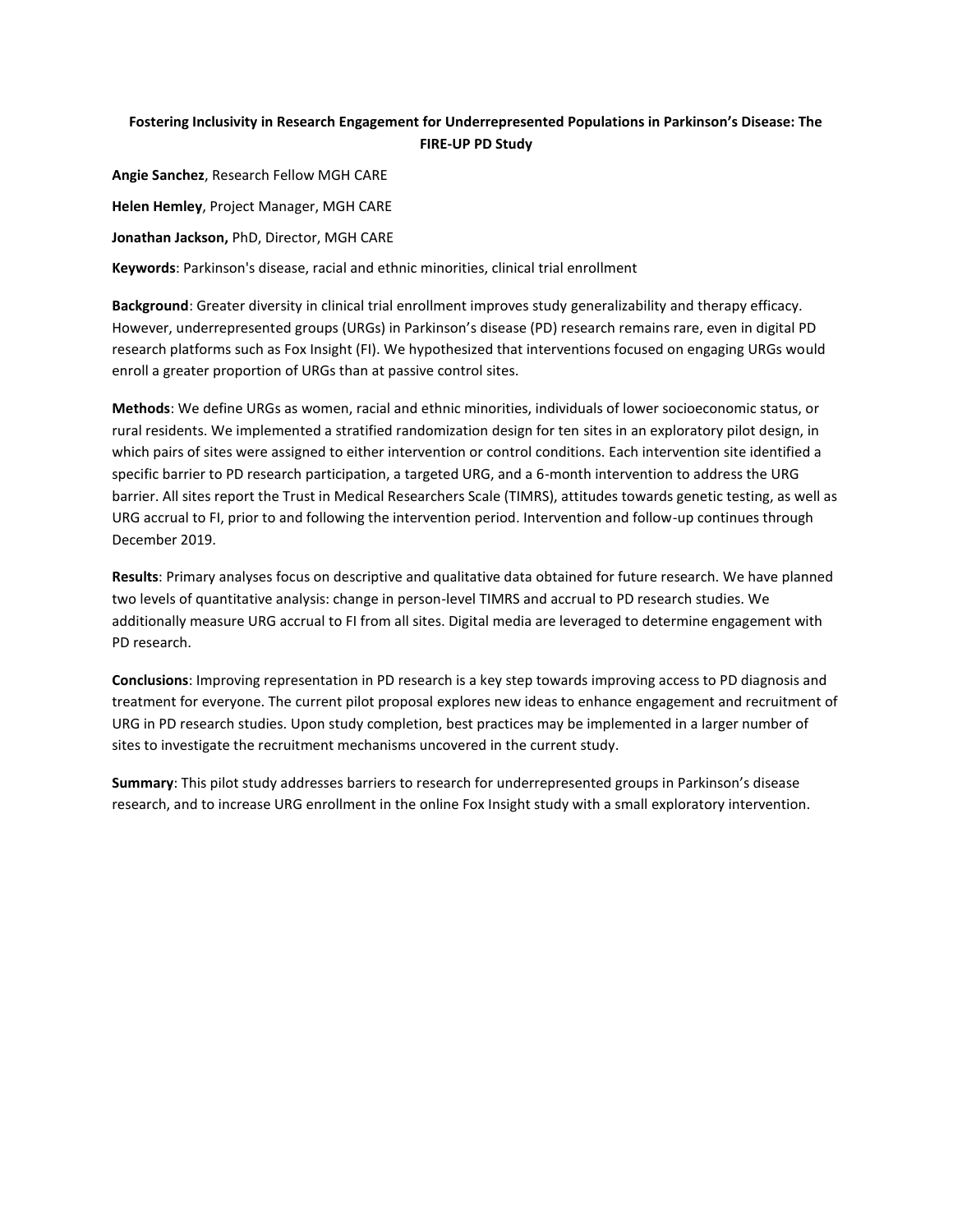## **QI process to Implement Faith-Based Initiatives to Improve Dissemination of Information and Access to Services for Victims of IPV**

**Marlene Ivonne Valle**, Seminario Teologico La Luz de Cristo

**Gloria Sánchez**, Seminario Teologico La Luz de Cristo

**Yadira Reyes**, Seminario Teologico La Luz de Cristo

**Danilo Contreras**, Seminario Teologico La Luz de Cristo

**Hong Chen Cheung**, Seminario Teologico La Luz de Cristo

**Keywords**: Intimate partner violence, faith-base initiative, quality improvement, community based participatory research

**Background**: WHO estimates that 30% of women >15 suffered physical and/or sexual intimate partner violence (IPV). Many victims are reluctant to seek care, only 1-15% of women get screening. Access to information about resources is proven to mobilize social support for healing. Community based intervention has a better potential to improve care to this population given that 84% of the female victims disclosed IPV to one friend or family, compared to 21% to a health care provider. When we empower the community with resources, treatment could be more available and effective.

**Methods**: The Seminario Teológico La Luz de Cristo, is a faith based initiative to address community needs in Chelsea. Members brainstormed to identify the common and important issues. Issues identified included IPV, substance use, bullying, obesity, depression and other conditions relating to mental health. We are using a quality improvement approach to document our efforts.

**Results**: Despite many survivors of IPV, there has been no cases of IPV in the church. To understand how victims seek care, we prepared a process map. We visited 4 different health care facilities to seek IPV (or other topics) education materials. The materials found were limited, not clear, attractive or portable. Members then seek out from their network of friends and families to access information about IPV. The collected information were used to prepare a poster that were displayed in the church to provide information to over 200 members as well as other visitors. We are using XmRT chart (number of months in X axis and counts of cases in Y axis) to track number of cases that will come forward to seek help in our congregation.

**Conclusion**: Using a quality improvement approach, we are piloting a community based initiative to improve awareness and decrease barriers to access care for victims of IPV.

**Summary**: Grassroots organizations such as faith based agencies through capacity building can provide appropriate care for issues of domestic violence. A better collaboration pathway between health care facilities and local agencies can improve care access.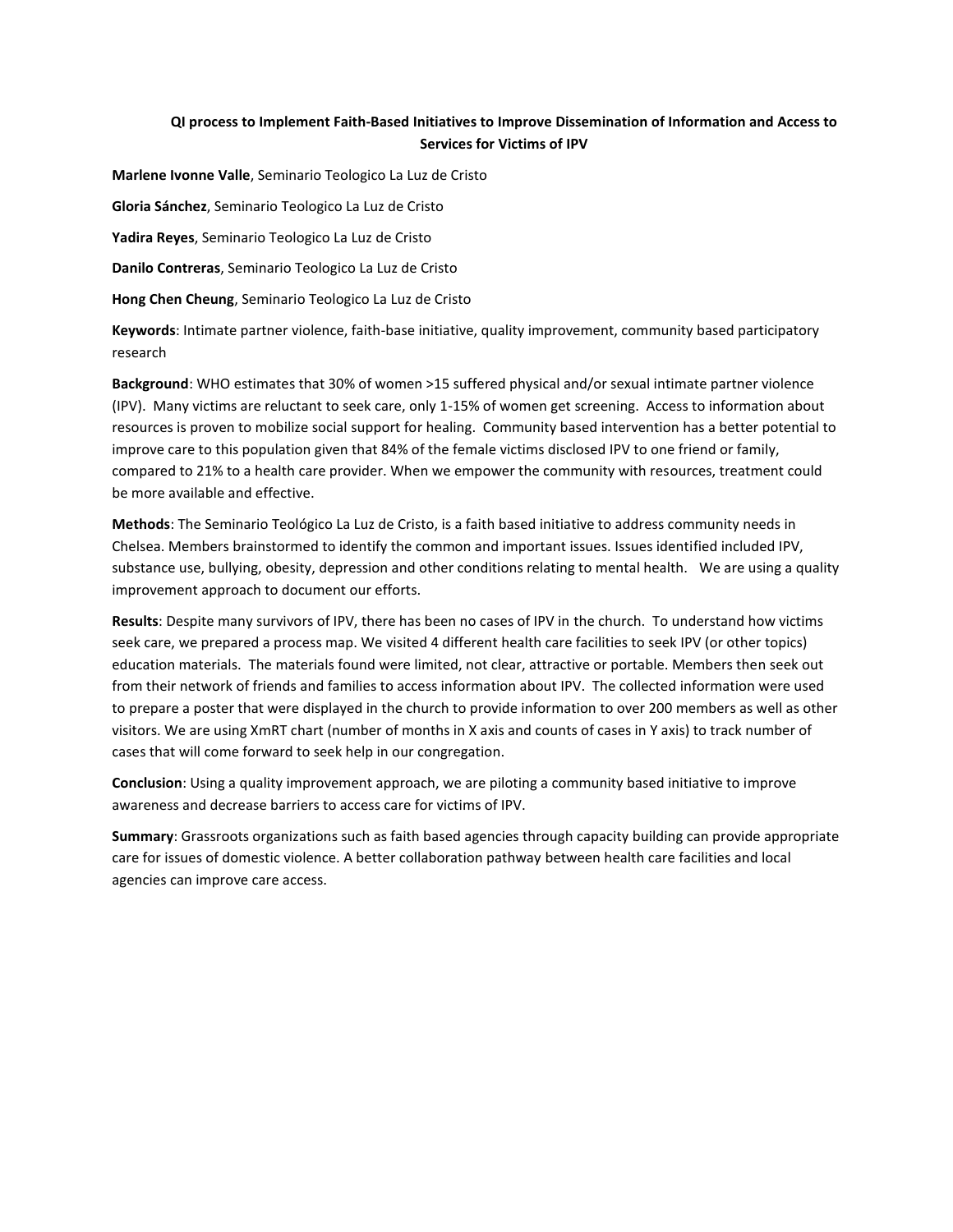## **Understanding Suicide Risk Among Immigrant-Origin Latinx Adolescents: Parent and Youth Perspectives on Precipitating Factors**

**Kiara Alvarez**, PhD, Disparities Research Unit, Massachusetts General Hospital and Harvard Medical School

**Monica Guerrero Vazquez**, MPH, Johns Hopkins University School of Medicine, Department of Pediatrics, Centro SOL

**Rheanna Platt**, MD, Johns Hopkins University School of Medicine, Department of Psychiatry and Behavioral Sciences

**Jennifer Acosta**, MPH, Johns Hopkins University School of Medicine, Department of Pediatrics, Centro SOL

**Pilar Bancalari**, BA, Disparities Research Unit, Massachusetts General Hospital and Harvard Medical School

**Mariana Caicedo**, BA, Johns Hopkins University School of Medicine, Department of Pediatrics, Centro SOL

**Sarah Polk, MD**, Johns Hopkins University School of Medicine, Department of Pediatrics, Centro SOL

**Holly Wilcox**, PhD, Johns Hopkins Bloomberg School of Public Health

**Keywords**: Suicide prevention, immigrant, adolescents

**Background**: This study emphasizes key risk factors for suicidal behavior affecting Latinx immigrant-origin youth, who are underrepresented in suicide research. Latinxs are both the largest ethnic minority group and immigrant group in the U.S. (ChildTrends, 2014; US Census, 2013) and Latina adolescents have elevated suicide attempt rates compared to White and Black youth (Langhinrichsen-Rohling et al., 2009). Suicidal behavior is impacted by psychological vulnerability as well as the ecological context. An increasingly restrictive and punitive immigration policy environment is a substantial stressor for immigrant-origin youth with effects on mental health (Gandara & Fe, 2018; Gulbas et al., 2016).

**Methods**: The goal of the study was to understand immigrant-origin youth and parent perceptions of factors contributing to and protecting from suicidal behavior. Five focus groups were conducted with immigrant parents of adolescents (n=41) and seven with immigrant-origin adolescents (14 and up; n=56) in Baltimore, MD and in Chelsea and East Boston, MA. Transcripts were coded in an iterative process of open and closed descriptive coding by a six-person team and analyzed using thematic analysis (Braun & Clarke, 2006).

**Results**: Our study integrates an ecodevelopmental perspective on immigrant-origin youth adjustment (Suarez-Orozco et al., 2018) and Latinx youth suicide risk (Zayas, 2011) with the interpersonal-psychological theory of suicide (Van Orden et al., 2010). Participants identified stressors related to the immigrant experience specifically and typical adolescent experiences generally. Parents and youth often endorsed similar themes but with different interpretations (i.e. parents identified lack of communication as a parenting issue, whereas youth worried about adding to parental stress). An ecodevelopmental model specific to immigrant-origin youth was developed, highlighting macro-system (e.g., immigration policy, access to resources, trauma exposure) and micro-system influences (e.g., family financial stress, social exclusion and bullying, and perceived parental expectations).

**Conclusions**: To advance suicide prevention and intervention strategies for Latinx immigrant-origin youth, it will be critical to increase attention to the impact of factors such as migration under adverse conditions, lack of documentation status, social exclusion, and discrimination on the health and well-being of youth and families.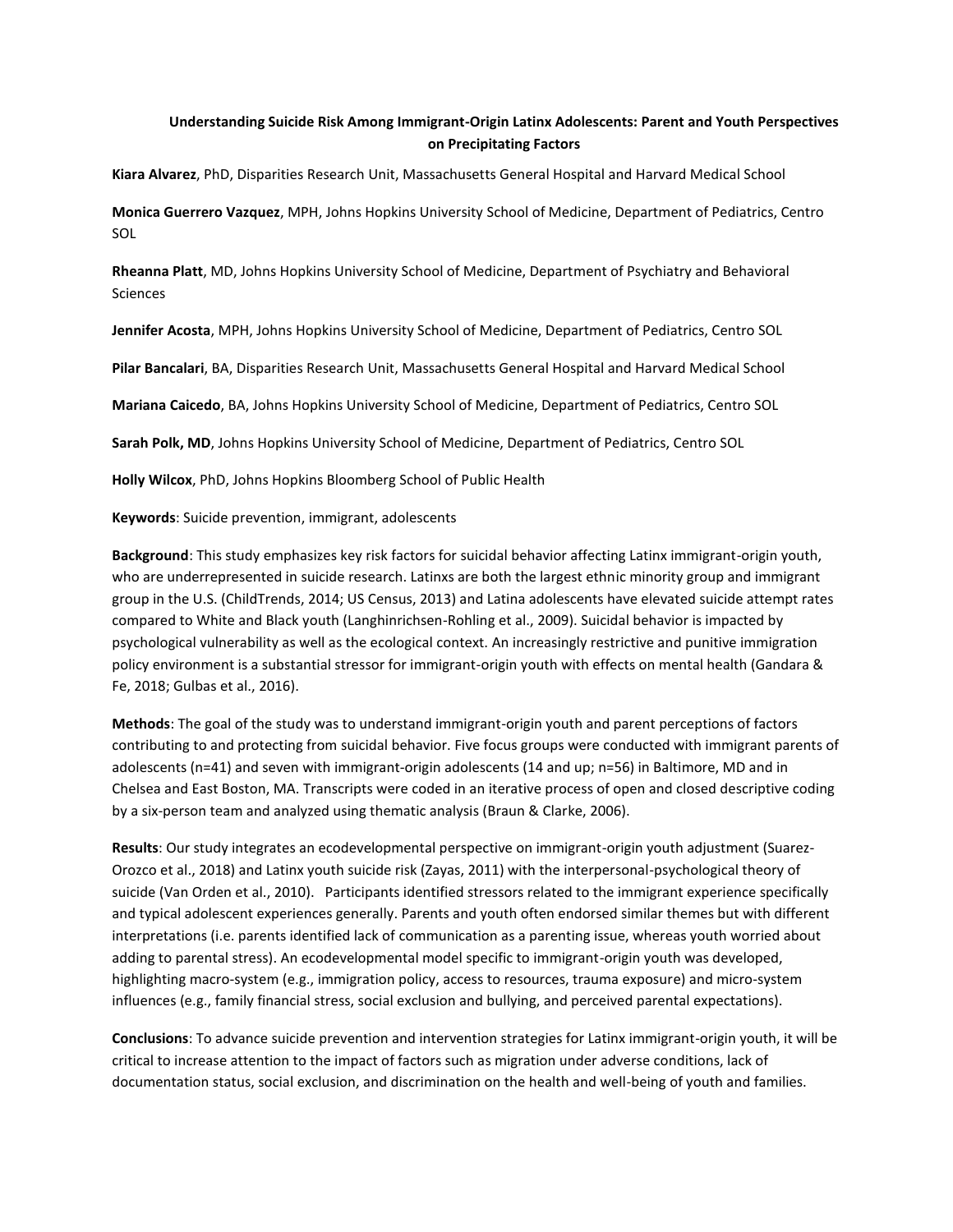**Summary**: We conducted focus groups with 41 parents and 56 adolescents in Baltimore, MD and in Chelsea and East Boston, MA to understand how parents and adolescents in Latinx immigrant families view adolescent suicide risk. We learned about challenges at the community and family levels that may impact risk for suicide, as well as pathways by which immigration policies impact adolescent and family well-being. These findings can inform prevention strategies and community efforts to prevent suicide.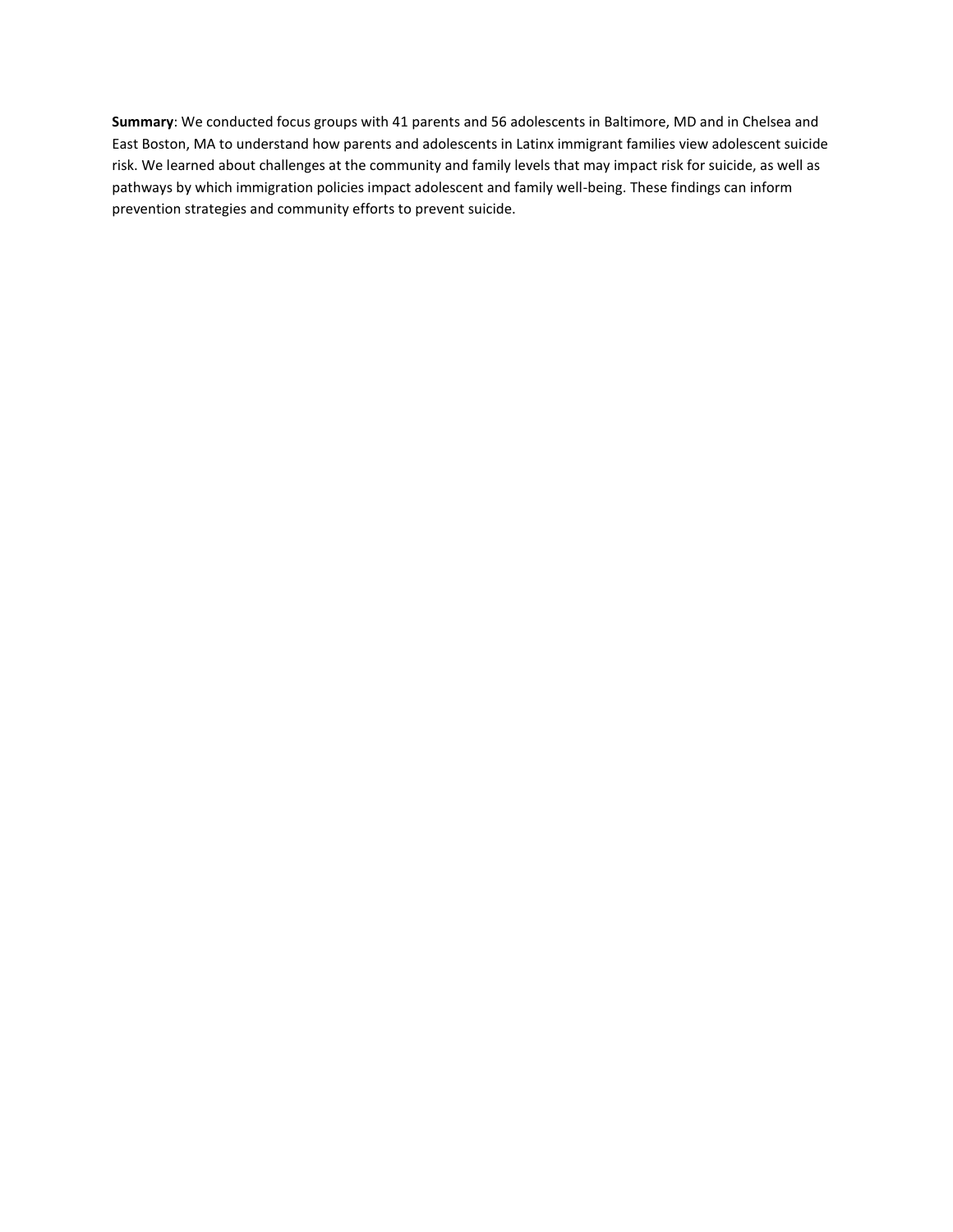#### **Health Program Development/Evaluation**

**Evaluating the Implementation of a Before-School Physical Activity Program Rachel Whooten**, MD, MPH **Christine Horan,** MPH **John Cordes,** MPH **Anna Nicole Dartley Brian Kelter Jr. Randall Elkin, Stacey Lee Sylvia Chiang**, MPH **Elsie M. Taveras**, MD, MPH **Keywords**: Schools, physical activity, children

**Background**: Recent evidence supports a role for school-based obesity prevention efforts, including those with an emphasis on increasing physical activity. Despite this, there is limited evidence on how successful programs may translate into real-world settings.

**Methods**: Three public schools in Revere, MA, implemented a before-school physical activity program ("BOKS") through a community health improvement grant. Implementation was guided by individual school needs. Program implementation was evaluated over a 1-year period using the RE-AIM framework (Reach, Effectiveness, Adoption, Implementation, Maintenance). Outcomes were assessed through a mixed methods approach, including baseline and follow-up assessments of students participating in the intervention, parent qualitative interviews, and program-level data.

**Results**: A total of 188 students participated in the BOKS programs, out of total program capacity of 230 students (82%capacity). Of participating students, 128(68%) consented for study participation and 41% of study participants(n=52) identified as Hispanic/Latino. BMI z-score was stable across study participants from baseline to follow-up. Administrative data and semi-structured interviews with parents demonstrated program adoption at both the family-and school-level. As implemented, the program delivered mean 13.2 minutes (range 10.5-15.6, SD 3.1) of moderate-vigorous physical activity (MPVA) per session, with session duration varying by school (25-60 minutes). Participating students attended mean 75% (SD 29%) of sessions. With respect to maintenance, two of three participating schools reached capacity for the second session of programming; the third school reach 38% capacity. Parent interviews and stakeholder conversations supported program continuation.

**Conclusions**: Evaluation of a structured before school physical activity program in a low-resource setting demonstrated substantial initial reach and adoption, while ability to maintain the program long term varied by school. As implemented, the program provided time in MVPA for participants that may significantly increase their overall physical activity levels. Despite variation in program duration, time in MVPA was relatively constant across schools. Strategies to increase time spent in MVPA as well as program attendance may increase program impact and adoption.

**Summary**: This study evaluated how a before-school physical activity program was carried out in three public schools in Revere. We found that the program was able to be implemented and sustained within the schools. We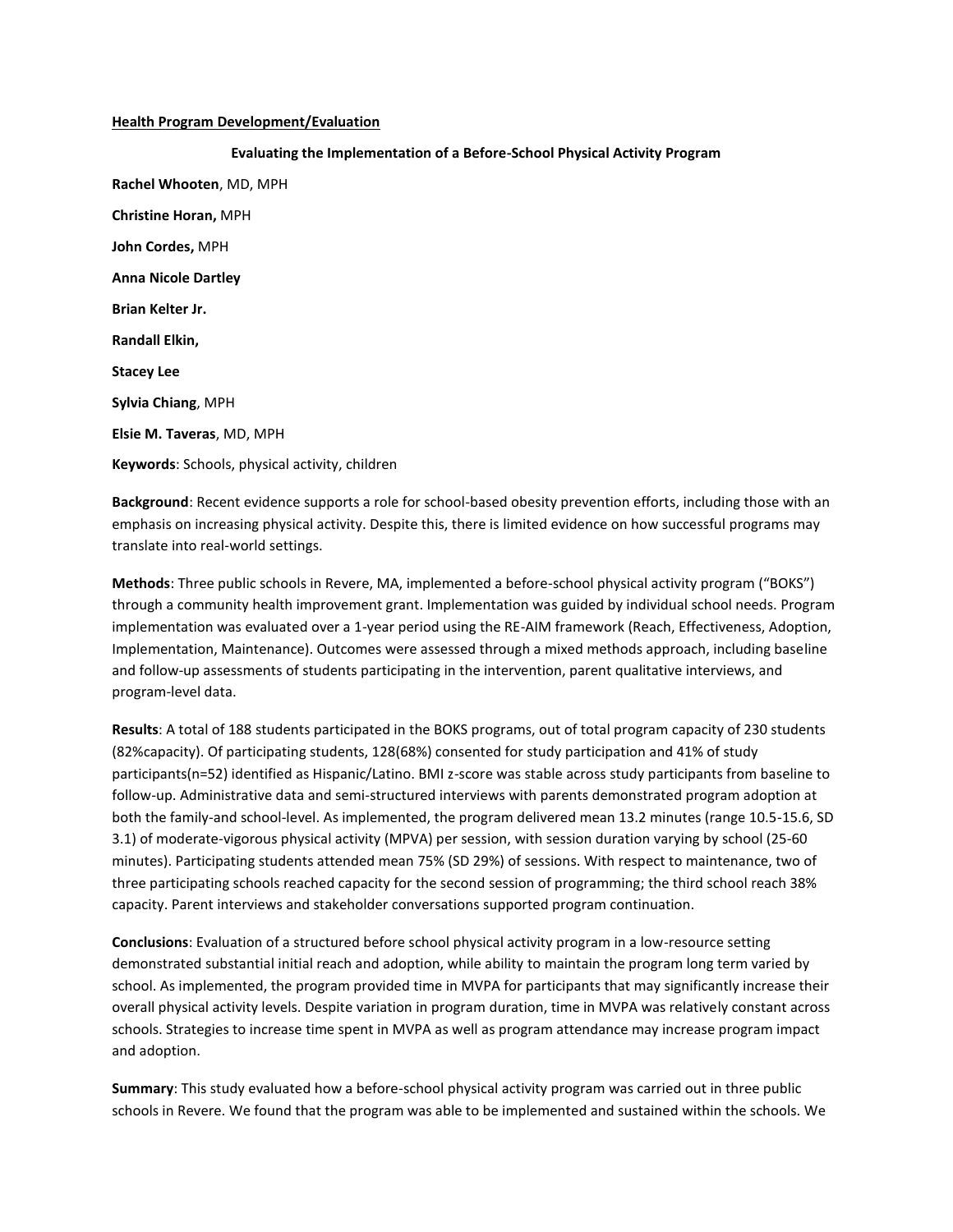also identified potential targets to improve the program. These findings are important as community health organizations work to find opportunities to increase physical activity levels among children.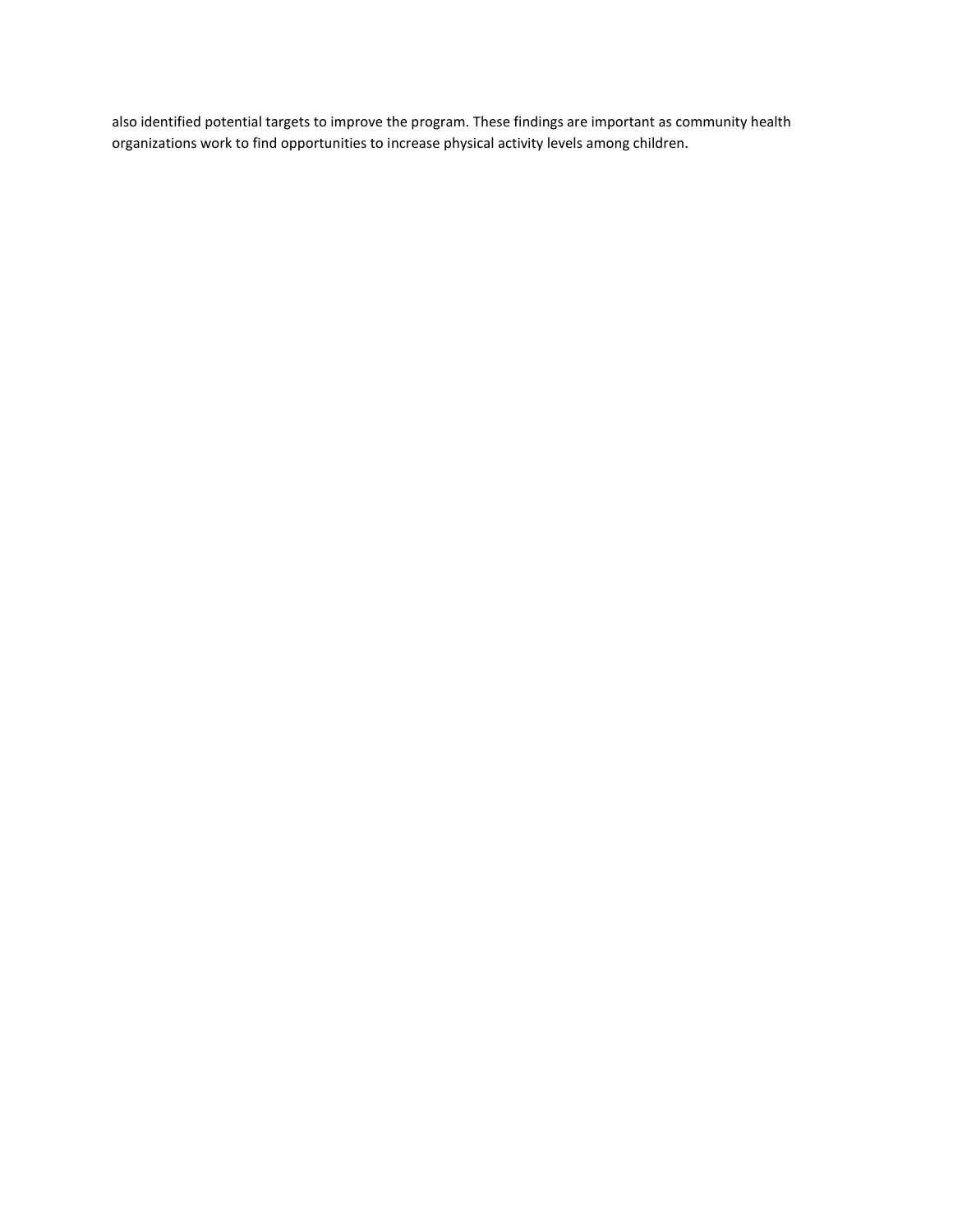## **A Randomized Trial of a Community Health Worker Intervention to Improve Retention in HIV Care for HIV-Positive Latino Migrants and Immigrants**

**Julie Levison MD**, MPhil, MPH, Massachusetts General Hospital and Harvard Medical School

**Margarita Alegria**, PhD, Massachusetts General Hospital and Harvard Medical School

**Laura Bogart**, MS, PhD, RAND Corporation

**Andrew Tarbox**, BA, Massachusetts General Hospital

**Caroline Cubbison**, MD, Massachusetts General Hospital

**Diana Mejia**, BA, Massachusetts General Hospital

**Pilar Bancalari**, BA, Massachusetts General Hospital

**Carmen Rios**, BA, Boston Healthcare for the Homeless Program

**Liyang Yu**, MS, Massachusetts General Hospital

**Yuchiao Chang**, PhD, Massachusetts General Hospital and Harvard Medical School

**Hortensia Amaro**, PhD, University of Southern California

**Steven Safren**, PhD, University of Miami

**Keywords**: Foreign Born Latinx/Hispanic; retention in care; HIV/AIDS

**Background**: HIV-positive Latino immigrants and migrants experience multi-level barriers to HIV care that predispose them to non-retention in HIV care, a risk factor for HIV transmission. Our goal was to conduct a pilot randomized trial comparing a newly-developed community health worker intervention for retention in HIV care to a treatment-as-usual (TAU) condition in this population.

**Methods**: 67 Participants were randomized to a treatment as usual (TAU) (n=32) or community health worker intervention (ADELANTE) arm (n=35). Participants in the treatment as usual (TAU) condition received usual HIV care and were offered information on HIV treatment and care. Participants in the ADELANTE arm received a 5 session intervention using a problem-solving approach guided by a HIV-focused telenovela. The intervention addressed patient-level factors (e.g. self-efficacy, patient activation, quality of life, AIDS-related stigma) and structural factors by linking patients to resources. The primary data elements included: retention in care; viral suppression; mediating factors such as increased patient activation and self-efficacy, improvement in mental health, and reduction of depression, alcohol use, and AIDS-related stigma; and feasibility and acceptability of the intervention. Data were collected through patient and CHW-delivered questionnaires and participant medical records.

**Results**: The intervention was feasible (91% retained at week-24 and 63% received all 5 CHW sessions) and acceptable (participants felt greater self-confidence for achieving a healthier life and format provided the rolemodeling and opportunity for deep reflection). Furthermore, the intervention demonstrated improvements for some health mediating outcomes. The intent-to-treat analysis did not show statistically significant differences in retention in care.

**Conclusions**: ADELANTE may have promise as a strategy for improving self-management behaviors in HIV+ Latinos. Intensive case management focused on transportation may be an important adjunct to improve completion of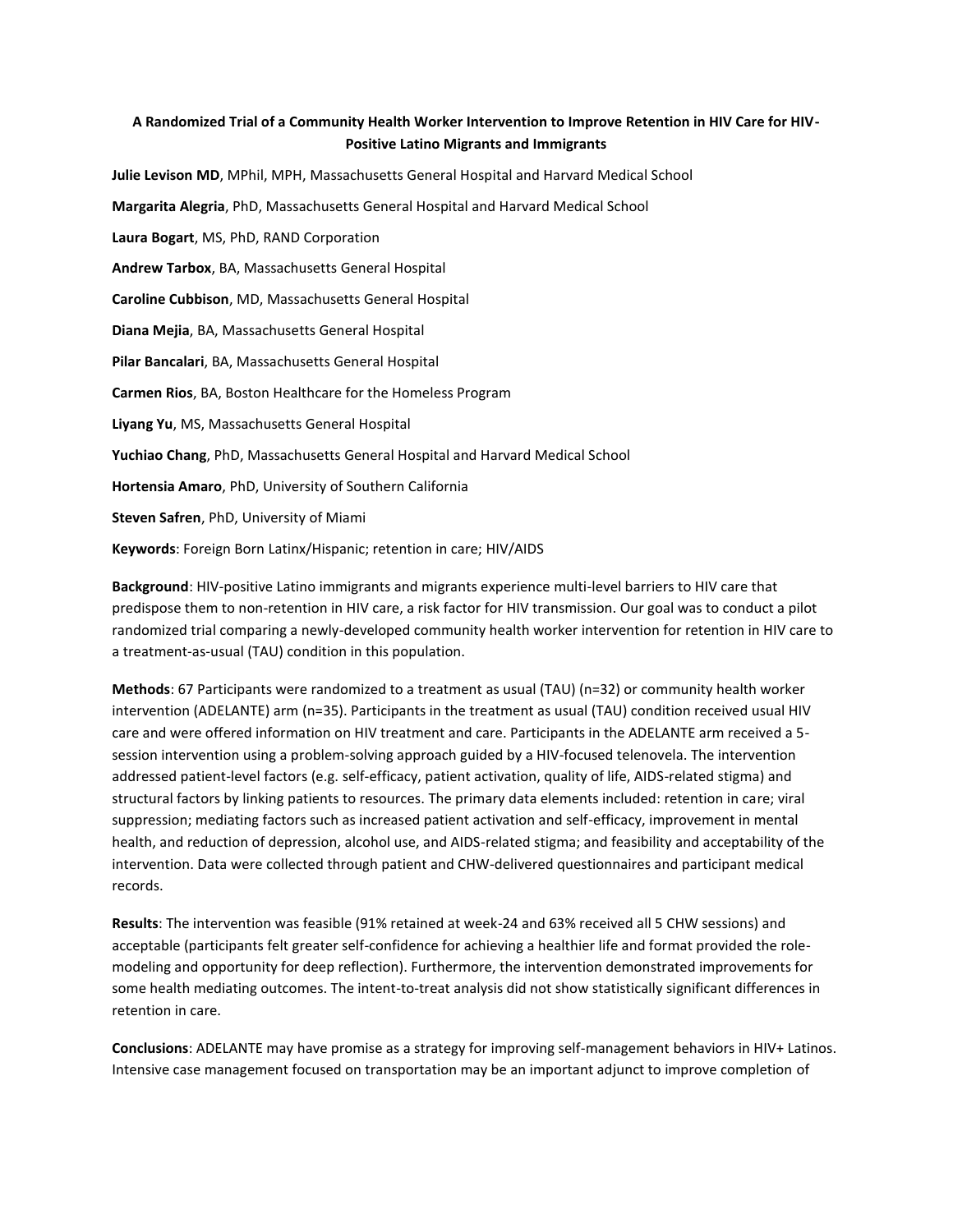study visits and retention in HIV care. Expanding peer outreach and recruitment from substance use treatment facilities could enrich the cohort with participants not connected to HIV services.

**Summary**: The United Nations "90–90–90" target to identify, treat, and achieve viral suppression in 90% of HIVinfected persons requires engagement in all steps of the HIV care continuum. Latino immigrants in the United States are disproportionately affected by HIV. Barriers to retention in HIV primary care constrain opportunities for HIV treatment success but have not been specifically assessed in Latinos.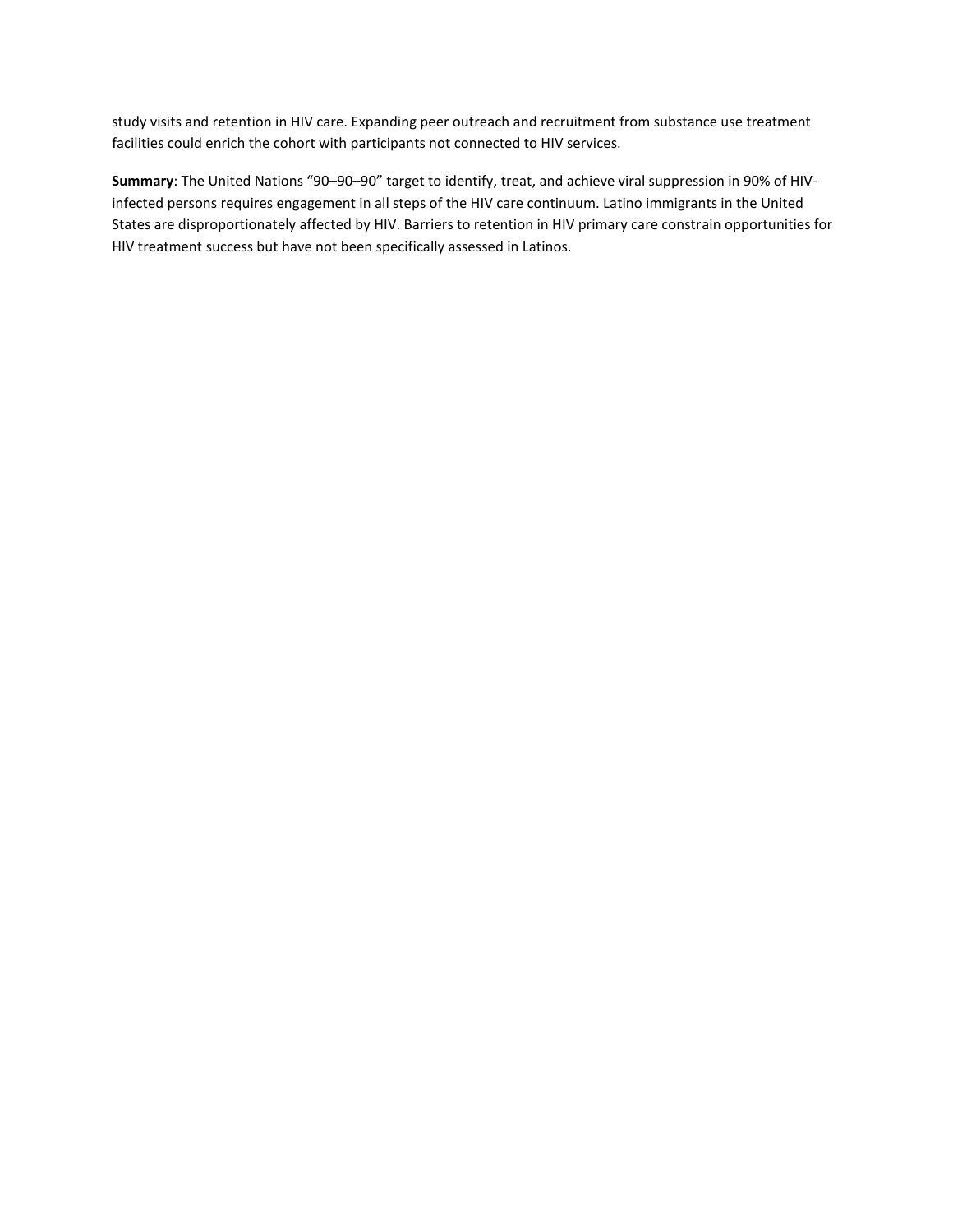## **Analysis of A Patient-Centered Ridesharing Program to Overcome Transportation Barriers in Access to Advanced Imaging Care**

**Catherine Pappano,** BA, Department of Radiology **Keenae Tiersma,** BA, Department of Radiology **Debra Whorms**, MD, Department of Radiology **McKinley Glover**, MD, Department of Radiology **Jeremy Herrington**, MHA, Department of Radiology **Randy Miles MD**, MPH, Department of Radiology **Anand K Narayan**, MD PhD, Department of Radiology **Sanjay Saini**, MD, Department of Radiology **Efren J Flores**, MD, Department of Radiology **Keywords**: Transportation, imaging, barriers to care

**Background**: Transportation difficulties are a known barrier to receiving appropriate, timely care for many patients. These barriers tend to burden patients from low socioeconomic status (SES) and underrepresented racial/ethnic minority communities. Patient-centered interventions can help overcome this barrier to care. Our purpose was to evaluate a rideshare program developed to address transportation barriers to MRI appointments at the MGH Chelsea outpatient imaging center.

**Methods**: During a 9-month period (June 2018-February 2019), we evaluated a rideshare program, through Circulation © and Lyft ©, at MGH Chelsea outpatient imaging site.  Any patient who spontaneously expressed a desire to cancel their MRI appointment due to transportation difficulties was offered this program. Primary outcomes included 1) proportion of patient-related appointment cancellations and 2) exam timeliness. Logistic and linear regression analyses were used to compare outcomes in patients who used the rideshare program with patients who did not use the program, adjusted for potential confounders.

**Results**: During the study period, 318 out of 11,581 total MRI encounters utilized rideshares (2.67%). Female patients ( $p = 0.042$ ), Medicare ( $p = 0.008$ ) and Medicaid ( $p = 0.042$ ) patients were more likely to use the ridesharing service while employed (p < 0.001) and Hispanic (p = 0.001) patients were less likely to use the ridesharing service. No statistically significant differences were found in appointment cancellations comparing patients using the rideshare service compared with patients who did not use the rideshare service (Adjusted OR 0.86, 95% CI 0.66, 1.13, p = 0.286). Patients using the ridesharing service were more likely to be on time for their appointment compared with patients who did not use the rideshare service (Adjusted Coefficient 8.53, 95% CI  $3.19, 13.86, p = 0.002$ ).

**Conclusions**: A patient-centered ridesharing program assisted older patients and patients with low SES in overcoming transportation barriers to MRI appointments while improving exam timeliness.

**Summary**: Transportation difficulties are a known barrier to receiving appropriate, timely care for many patients. We evaluated a rideshare program, through Circulation © and Lyft ©, that was offered to patients who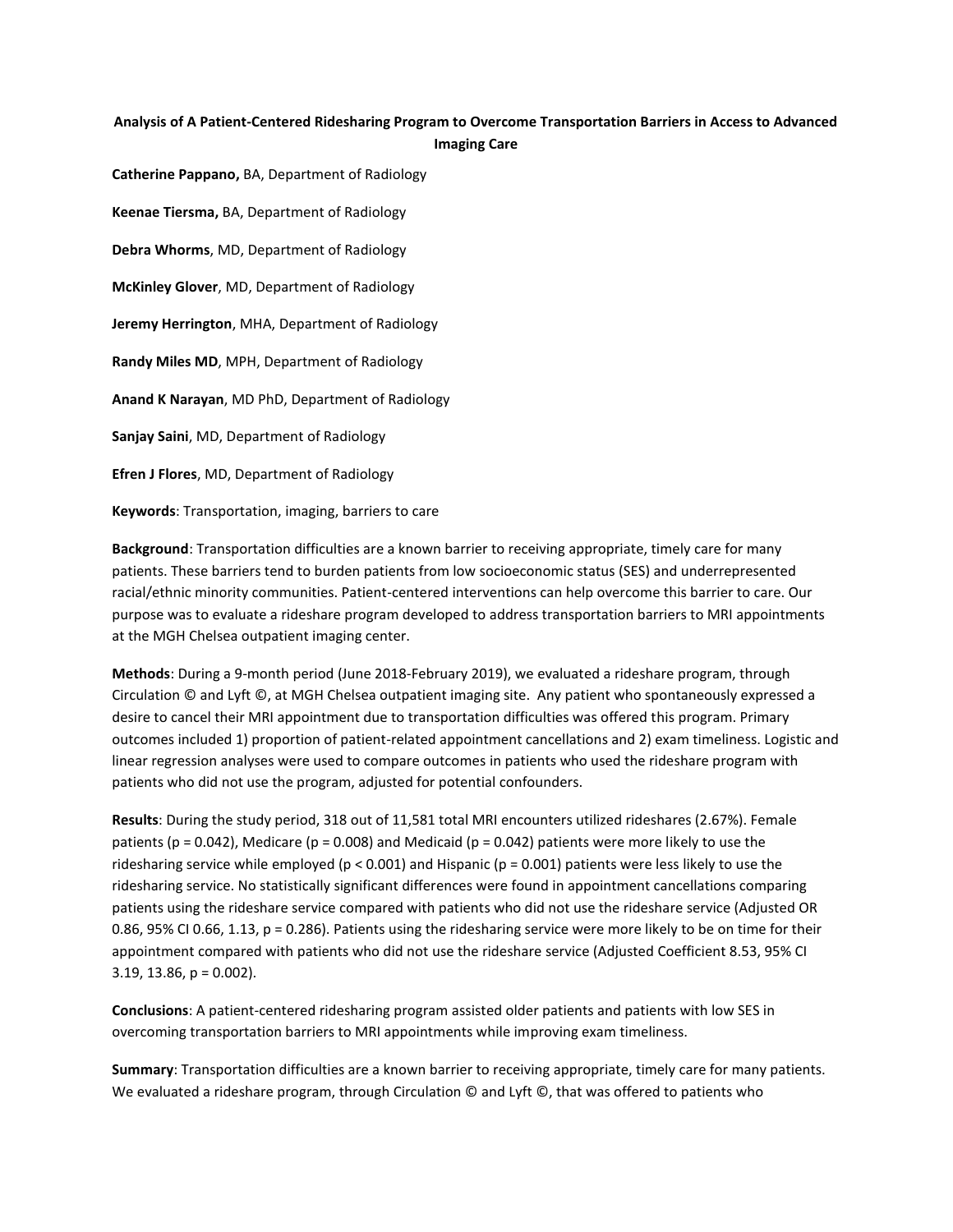spontaneously expressed a desire to cancel their MRI appointment due to transportation issues. The patientcentered ridesharing program assisted older patients and patients with low socioeconomic status in overcoming transportation barriers to MRI appointments while improving timeliness to their appointments.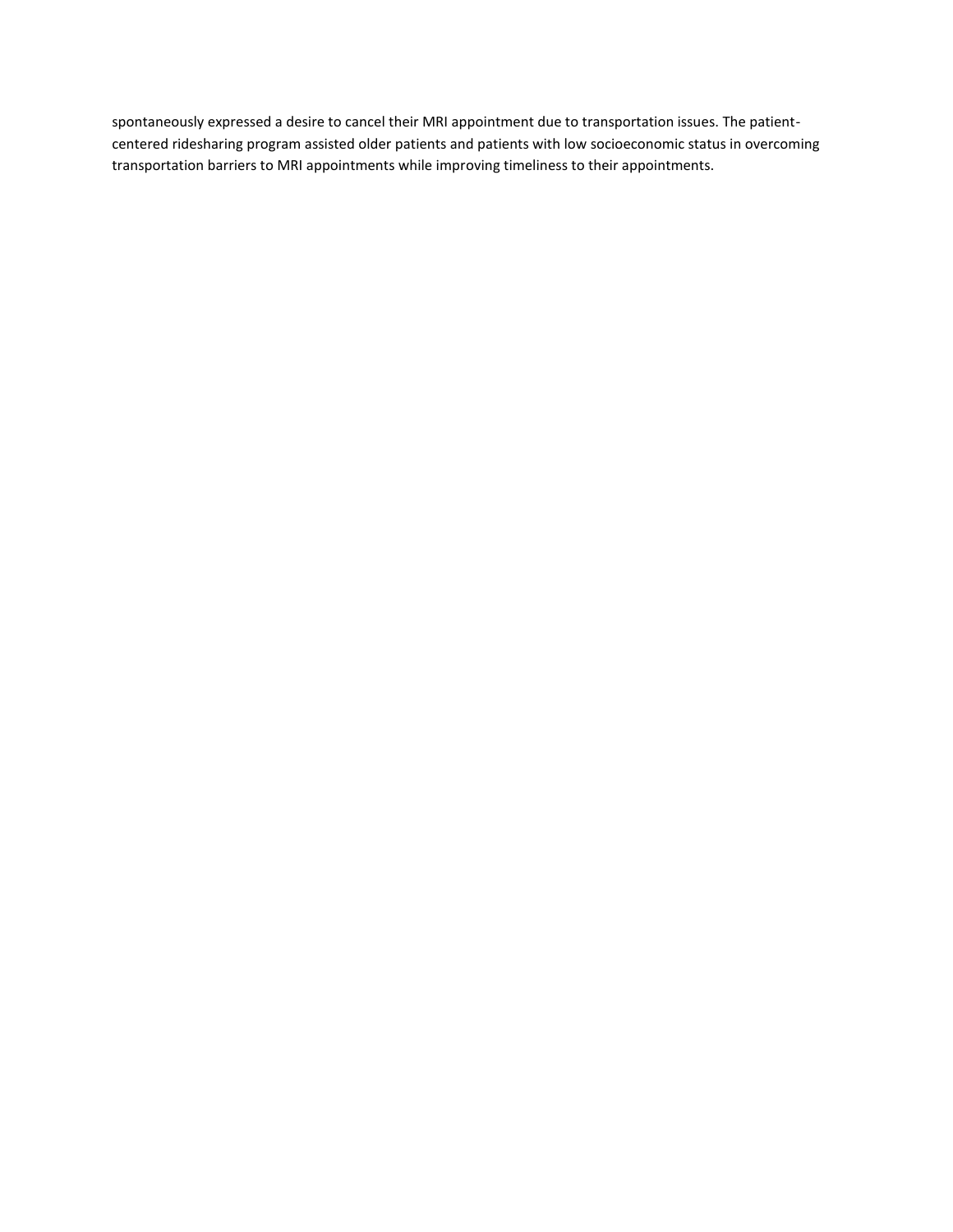## **Pilot Study of a Resilience-Building Program for Latinx Adolescents and their Parents/Caregivers: Preliminary Evidence for Feasibility and Acceptability**

**Katia Canenguez**, PhD, EdM, MGH Department of Psychiatry, MGH Center of Excellence for Psychosocial & Systemic Research, Harvard Medical School

**Ylira Pimentel Diaz**, LICSW, MGH Center of Excellence for Psychosocial & Systemic Research

**Anne Burke**, PhD, MGH Department of Psychiatry, MGH Center of Excellence for Psychosocial & Systemic Research, Harvard Medical School

**Vanya Zvonar**, BA, MGH Department of Psychiatry, MGH Center of Excellence for Psychosocial & Systemic Research

**Katherine Kritikos**, MPH, MGH Department of Psychiatry, MGH Center of Excellence for Psychosocial & Systemic Research

**Jacqueline Clauss**, MD, MGH Department of Psychiatry, McLean Hospital

**Rebecca Lambert**, MD, MGH Department of Pediatrics, MGH Chelsea Health Center, Harvard Medical School

**Mary Lyons Hunter**, PsyD, MGH Department of Psychiatry, Behavioral Health, MGH Chelsea Health Center, Harvard Medical School

**Corinne Cather**, PhD, MGH Department of Psychiatry, MGH Center of Excellence for Psychosocial & Systemic Research, Harvard Medical School

**Daphne Holt**, MD, PhD, MGH Department of Psychiatry, MGH Center of Excellence for Psychosocial & Systemic Research, Harvard Medical School

**Keywords**: Resilience, community research, youth

**Background**: Adolescent mental health is a significant area of unmet need, particularly in underserved populations. Suboptimal mental health outcomes in vulnerable populations can be influenced by several factors, including limited language proficiency and inadequate screening. Early intervention could help prevent the development of psychiatric illness in at-risk youth. The primary aim of the Community-Based Resilience Training for Adolescents Program was to evaluate the feasibility of an emotional resilience intervention among this population.

**Methods**: Recruitment took place at the MGH Chelsea HealthCare Center with the Pediatric Symptom Checklist (PSC-35). Eligible participants were English-speaking, aged 11-14, and had a PSC-35 total score between 17 and 28 or an Internalizing subscale score ≥1. The intervention was an 8-session, group that focused on emotional awareness, distress tolerance, mindfulness and self-compassion. Participants receiving current psychological/psychiatric treatment were not eligible. Parents/caregivers were also enrolled and participated in two group sessions (led in Spanish), which introduced the concepts their children were learning. Pre and postintervention measures were administered to both parents/caregivers and youth.

**Results**: Nine Latinx adolescents, 4 females and 5 males (mean age 12), participated in the intervention. Eight completed post-intervention evaluations. Seven participants agreed that the group material was interesting. Six agreed that they learned better coping skills. Nine parents/caregivers, 7 females and 2 males, completed the caregiver intervention (7 attended both sessions). Eight completed post-intervention surveys and evaluations. Eight of the respondents agreed the group material was interesting, said that they were happy they participated in the groups, and said they would recommend these groups to their family and friends. Qualitative feedback from adolescents and parents was overwhelmingly positive.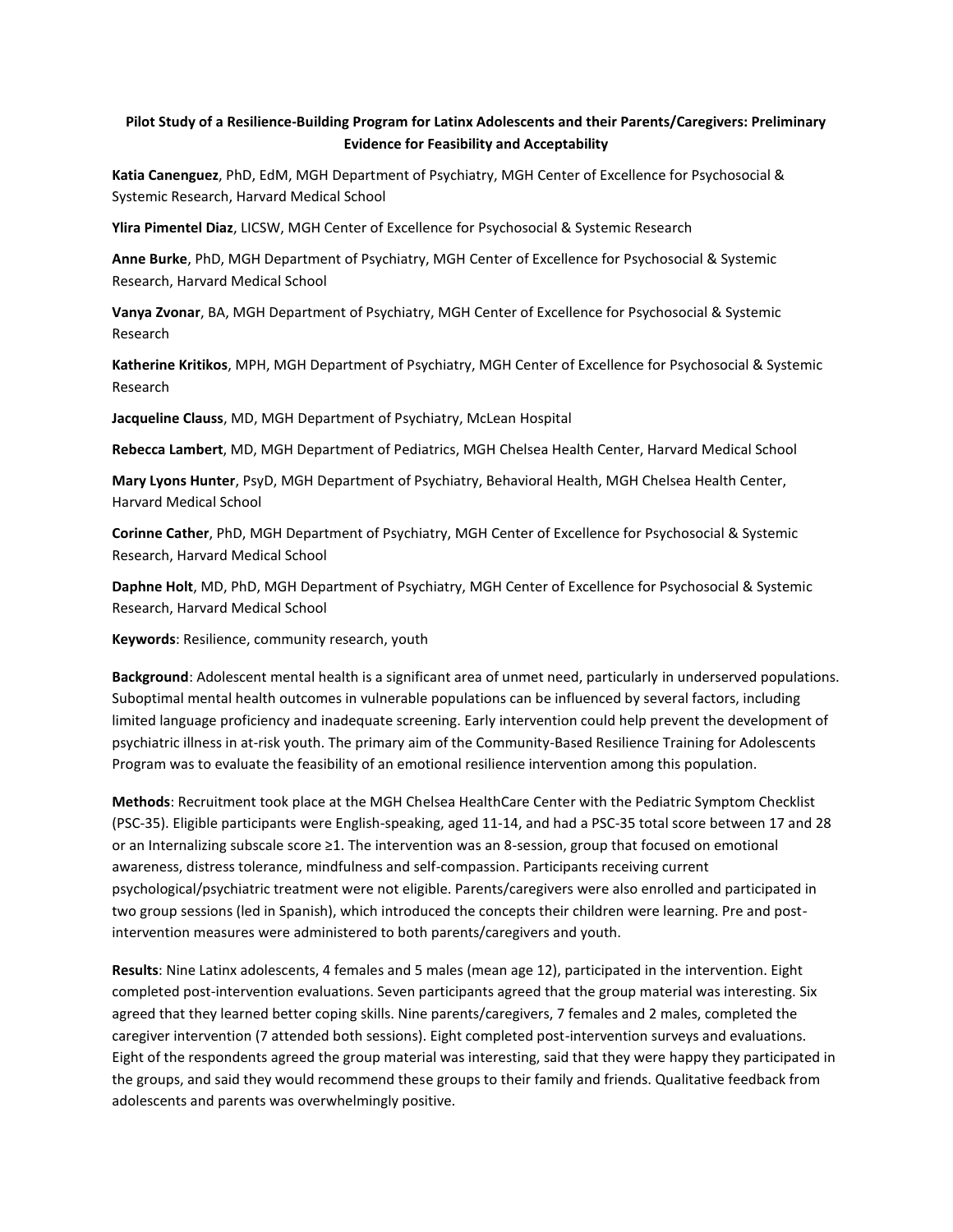**Conclusions**: Overall, the groups were well-attended and received. These preliminary data suggest that both adolescents and parents/caregivers found the program to be beneficial and that the program is feasible and acceptable in this community setting.

**Summary**: The Community-Based Resilience Training for Adolescents Program is an 8-session youth and 2-session parent/caregiver, group intervention based in Chelsea, MA. The intervention is for young adolescents and their parents/caregivers, and it aims to promote well-being by increasing emotional resilience through educational and experiential sessions. The immediate goal of the study is to determine whether the program is feasible and acceptable in the Chelsea community.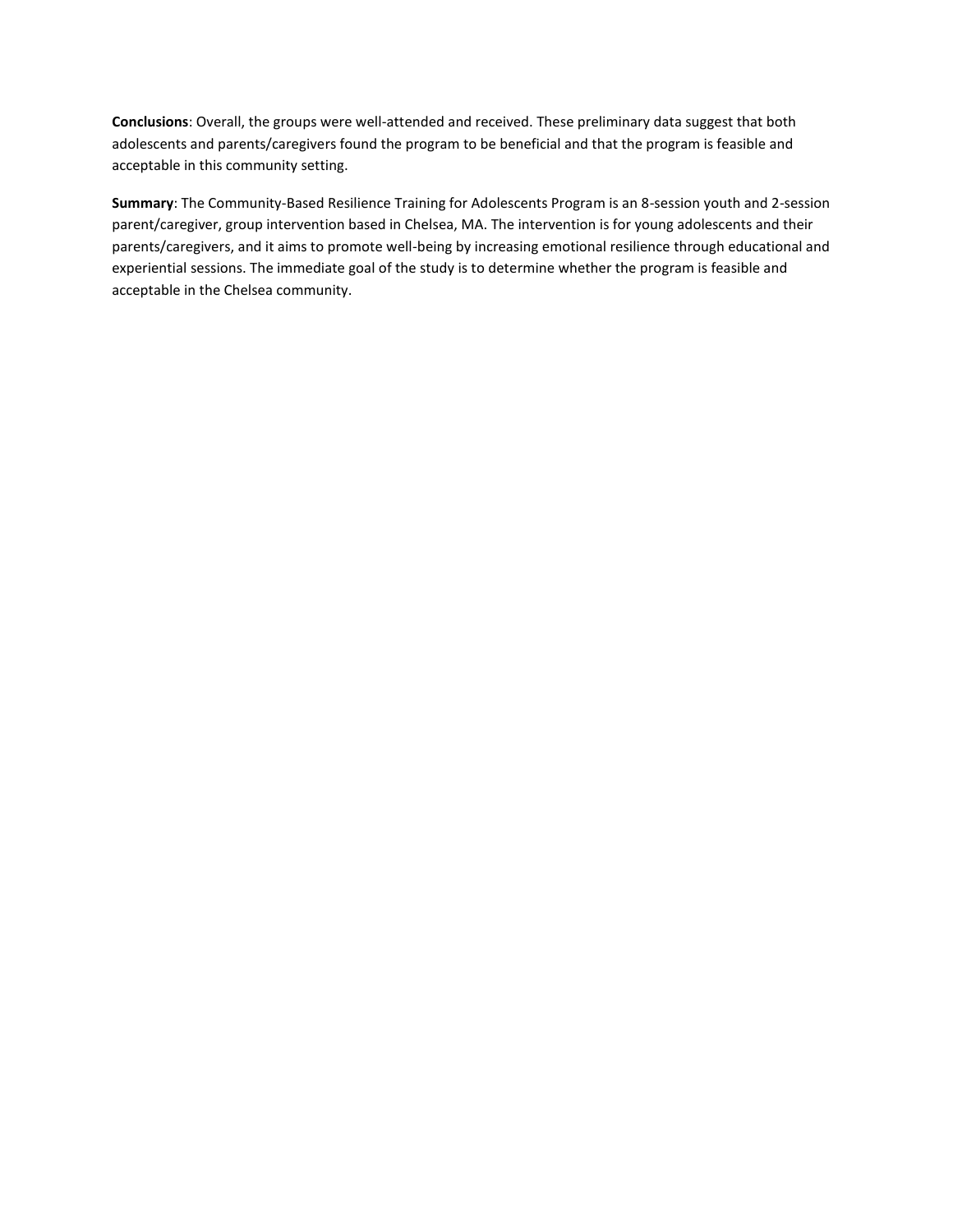## **Engaging Pediatric Clinicians to Optimize the Connect for Health Pediatric Weight Management Program**

**Rachel Cournoyer**, BA **Meg Simione**, PhD **Meghan Perkins**, MPH **Brianna Roche**, BA; Jacqueline Cassidy, BS **Cassie Craddock**, MPH **Holly Frost**, MD **Jennifer Moreland**, MPH **Jessica Wallace**, PA, MPH **Tanya Zucconi**, MBA **Kerry Sease**, MD, MPH **Simon J. Hambidge**, MD, PhD **Elsie Taveras**, MD, MPH

**Keywords**: Childhood obesity, clinician engagement, qualitative

**Background**: Prevalence of childhood obesity remains at high levels and disproportionately affects low income and racial/ethnic minority children. The Connect for Health pediatric weight management program addresses this through electronic health record (EHR) enhancements, family educational materials, and text messages. Prior to program implementation in three healthcare systems, we assessed clinicians' perspectives to ensure the program meets stakeholders' needs.

**Methods**: We conducted semi-structured interviews with pediatric primary care clinicians from Massachusetts General Hospital, Denver Health, and Prisma Health (n=50). Using the Consolidated Framework for Implementation Research to guide the interviews, we asked questions regarding general impressions of the program, preferences of program components, barriers to adoption, and organizational readiness for change. A content analysis was performed utilizing the principles of immersion-crystallization.

**Results**: Our findings revealed that clinicians acknowledge the importance of childhood obesity, but do not have adequate resources for addressing weight management. Clinicians preferred tools to enhance patient care without disrupting workflow or adding more time to visits. Other findings related to clinician- and patient-facing components, clinician training, and organizational readiness for change. Clinicians wanted alerts to be early in the visit and actionable, and to have evidence-based guidelines for labs, referrals, and follow-ups. Patient educational materials and text messages should be culturally relevant and responsive to family's needs. Text messaging enrollment barriers included cost, changing phone numbers, and privacy concerns. Clinicians wanted ongoing support during implementation and for trainings to be concise, interactive, and offer incentives. Clinicians felt their practices would embrace program adoption, but foresaw potential barriers including the time involved with adopting the new EHR tools, competing demands during a well-child visit, and family's readiness for change.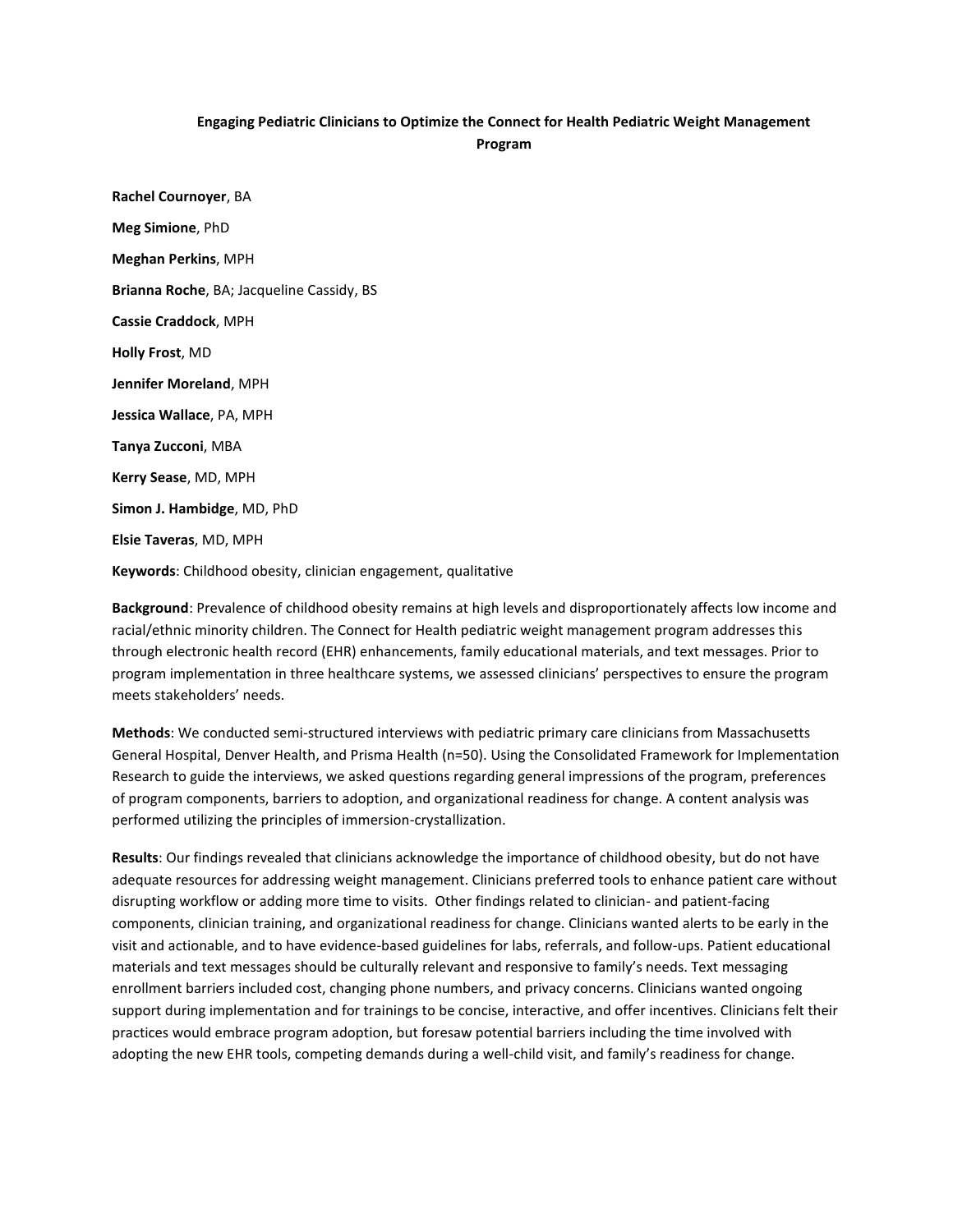**Conclusions**: By engaging pediatric clinicians, we can optimize the Connect for Health program to be responsive to needs and preferences resulting in improved program adoption and child health outcomes.

**Summary**: Connect for Health is a weight management program that aims to improve screening and management of childhood obesity through provider- and patient-facing tools. Prior to implementation, we assessed clinicians' perspectives of the proposed program components. Results indicated that clinicians want evidence-based guidance for weight management as long as the tools are not disruptive to workflow and materials are responsive to family's needs. These findings will inform program adaptation to increase uptake and improve health outcomes.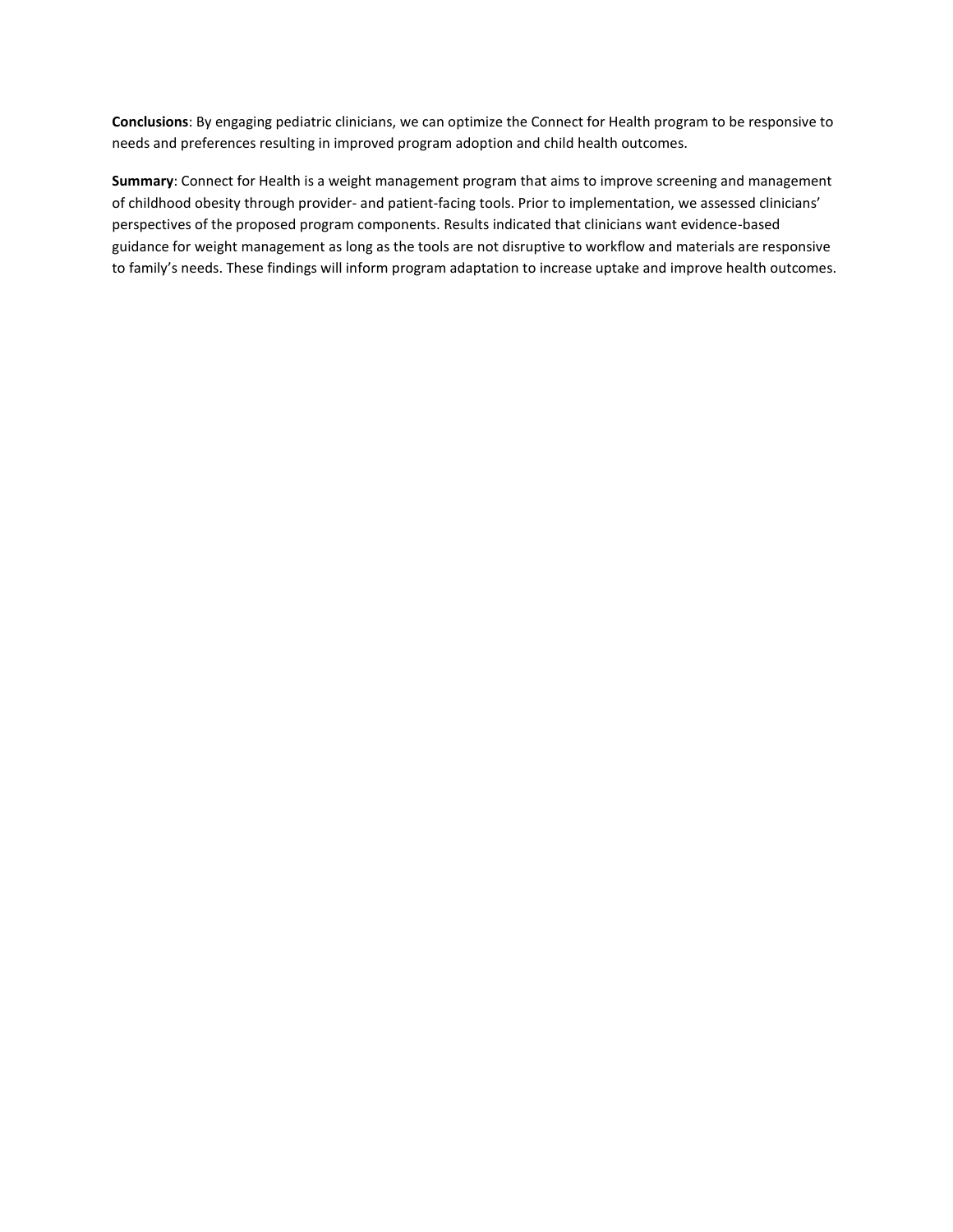#### **Improving Adherence with Cancer Treatment for MGH Community Health Center Patients Newly Diagnosed with**

**Cancer**

**Sanja Percac-Lima**, MD, PhD **Emma Whited**, BA **Emily Gorton**, MPH **Sarah Ivan**, MPP **Jeffrey Ashburner**, PhD **Carmen Benjamin**, BS **Kelly Irwin**, MD, MPH **James Morrill**, MD, PhD **Colleen Ford**, MD **Amy Wheeler**, MD **Beverly Moy**, MD, MPH

**Keywords**: Patient Navigation, cancer treatment, treatment adherence

**Background**: Disadvantaged cancer patients receiving care in community health centers (CHCs) experience multiple barriers to accessing quality cancer treatment. Patient navigation has been shown to improve cancer screening and diagnostic work up, yet the impact on cancer treatment is unknown. The goal of our study is to determine whether patient navigation can improve adherence with cancer treatment among disadvantaged patients and improve health outcomes.

**Methods**: Utilizing a population health registry, TopCare, newly diagnosed cancer patients from MGH CHCs in Chelsea, Revere, and Charlestown referred to the MGH Cancer Center are identified and consented to participate. Patients are randomized to receive either in-person patient navigation or enhanced usual care, which consists of two reminder phone calls prior to oncology appointments. Patients are followed for one year and are assessed for adherence to treatment, patient satisfaction with cancer care and patient navigation, health-related quality of life, and psychosocial care. Our primary outcome is the missed oncology appointment rate.

**Results**: The recruitment began in November 2017 and as of July 2, 2019, we screened 454 patients, 164 were eligible and 122 are enrolled. Charlestown health center referred 27 patients, Chelsea 61 and Revere 34. The most frequent cancers were genitourinary (n=32), thoracic (n=25) and breast (n=20). The 122 patients enrolled had 2526 appointments and 89 were missed. The missed appointment rate is 3.5%.

**Conclusions**: Patient navigation during cancer treatment is feasible regardless of cancer type. The majority of patients agreed to participate. Preliminary data shows that patient navigation can improve adherence with cancer treatment in CHC's patients (3.5% vs 17% historical rate for disadvantaged MGH Cancer Center patients). The trial will last 3.5 years and we anticipate providing patient navigation to 400 MGH CHC cancer patients.

**Summary**: Low-income, underinsured, racial/ethnic minority patients have the highest missed appointment rate at the Massachusetts General Hospital (MGH) Cancer Center. Our previous work revealed a 17% missed appointment rate in this population. This study identifies newly diagnosed cancer patients from MGH Community Health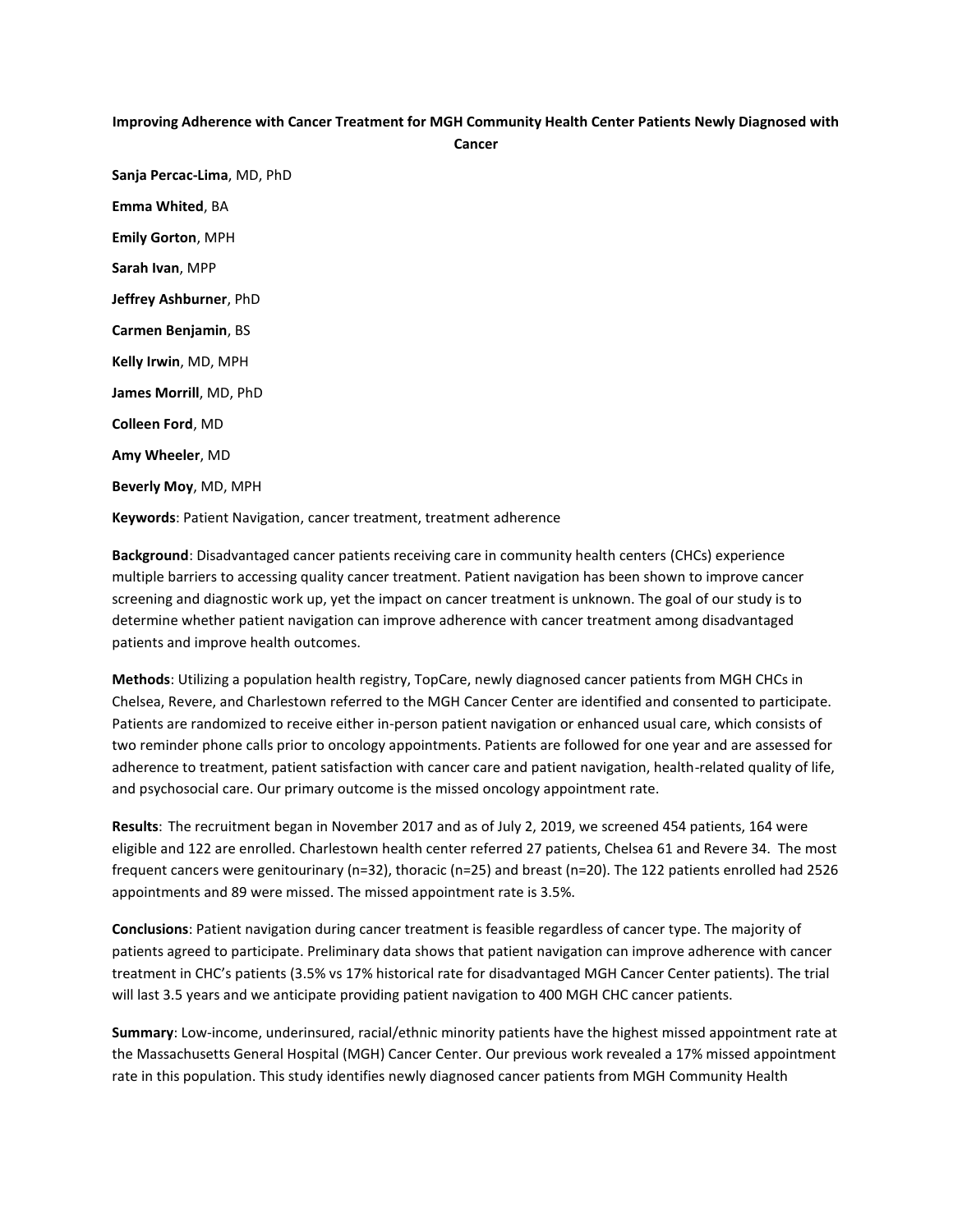Centers in Revere, Chelsea, and Charlestown and uses patient navigation to address barriers to adherence with cancer treatment.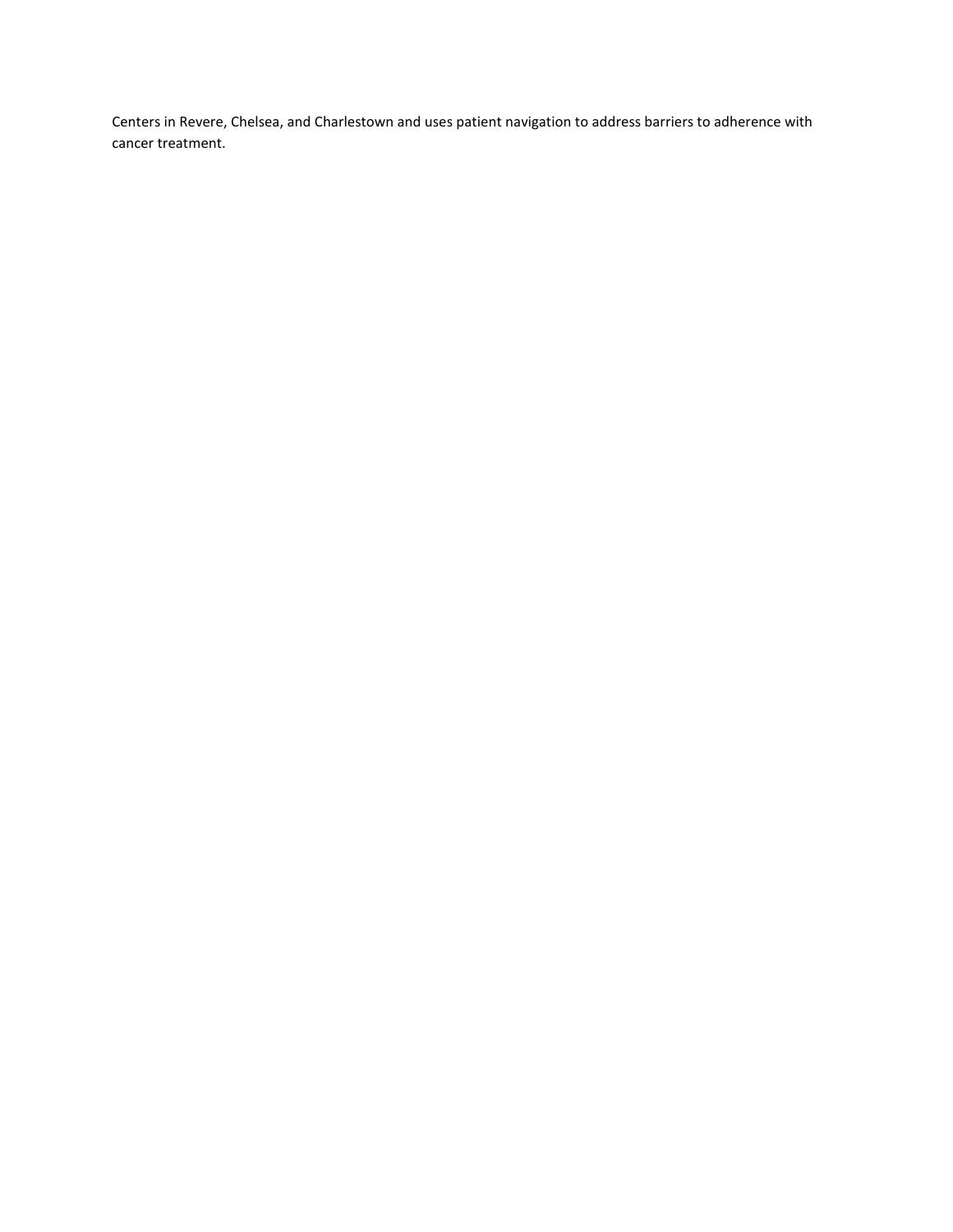## **Social Determinants of Health**

**WIC Participants Utilization of Food Benefits**

**Tara McCarty**, LDN, IBCLC **Marissa Carranza**, CLC **Edna Cosme Natalia Andela Vargas** Keywords: WIC, benefits, utilization

**Background**: To figure out why some WIC participants were not using their benefits for entire month or more.

## **Methods**: Quantitative

**Results**: Found top reasons why WIC benefits were not being utilized: time, transportation, forgot, not full understanding their options

**Conclusions**: The WIC families that were identified as not using their food benefits for more than 1 consecutive month benefited from having someone from WIC call them to troubleshoot the challenges they were having.

**Summary**: WIC is a supplemental nutrition program that provides nutrition counseling, breastfeeding education, immunization screening, and referrals to other community agencies to Women (pregnancy & breastfeeding), Infants and Children up to the age of 5 years old. WIC offers healthy foods to help improve the lives of the families we serve. It's important to understand the barriers as to why our WIC participants go more than a month without using any of their WIC food benefits for their family. Our intervention helped improve the number of WIC participants who did not redeem their WIC benefits for an entire month by 1%. In addition, it helped us determine additional support our families need in order to maximize their WIC food benefits to help them save money and improve their health.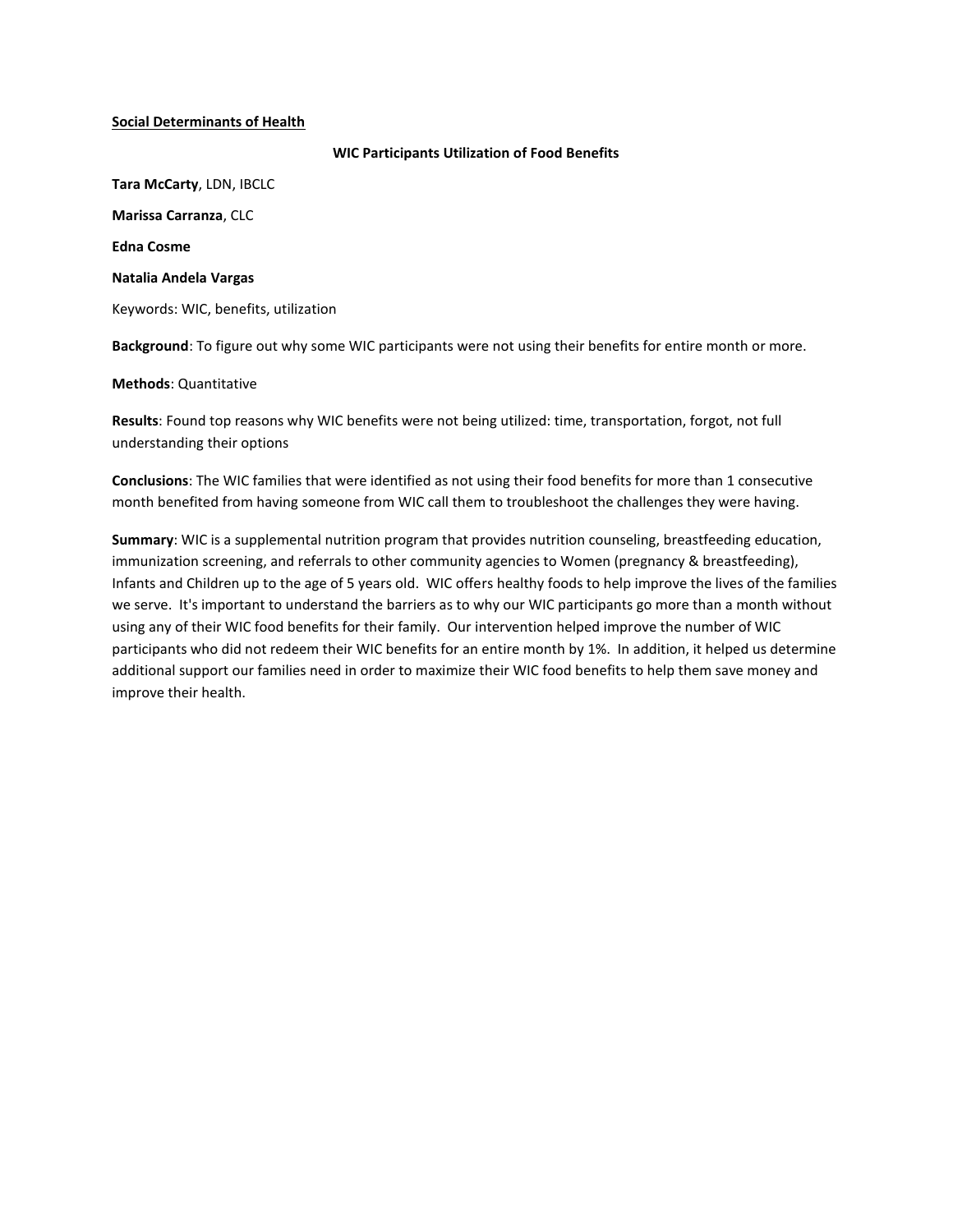## **Supporting MHG Chelsea Healthy Families with Economical Mobility Tools**

**Maria Yolanda Parra**, BA **Sarah Oo**, MSW **Fadumo Hirsi**, CLC **Marcia Burgos**, BA **Brenda Marquez Melissa Martinez Brittany Ochoa**, BA, Community Health Improvement/MGH Chelsea Health Care Center **Keywords**: Social-Determinants-of-Health, strengths, goals

**Background**: We know that individual and family health outcomes are much more impacted by the social determinants of health (poverty, food insecurity, living environment, education, employment, etc.), than by genetics or direct interventions by health care professionals. When interactions between service providers and families are established on supporting strengths to develop concrete plans and achieve goals; it results in improvement of family functioning, enhancement of parent's self-regulation and can ultimately promote positive parent-child relationships and healthy attachment.

**Methods**: As part of a Population Health pilot program, the evidence-based Mobility Mentoring® model, developed by Economic Mobility Pathways (EMPath) was applied to the services provided to 45 Healthy Families America program participants at MGH Chelsea. The Bridge tool was used to identify goals along six pillars and progress was measured by the number of goals accomplished.

**Results**: When families accomplished goals, they got hopeful and confident about their capabilities to pursue what they wanted themselves and felt empowered to create more goals.

**Conclusions**: When tools like the ones created by Economic Mobility Pathways are used to address concrete the needs of the families to target effects that chronic stress and poverty create, families build on strengths, selfsuffiency, feel more hopeful and identify more goals to work on.

**Summary**: To reduce the effects that chronic stress and poverty create, The MGH Chelsea Health Care Center's Healthy Families America Program, has been partnering with MGH's Population Health Management Division, to pilot the innovative evidence-based Mobility Mentoring® model, developed by Economic Mobility Pathways (EMPath) to bring family economic empowerment tools to HFA families. The specific tools used build on the strengths families have and address concrete the needs by creating goals and improving family functioning.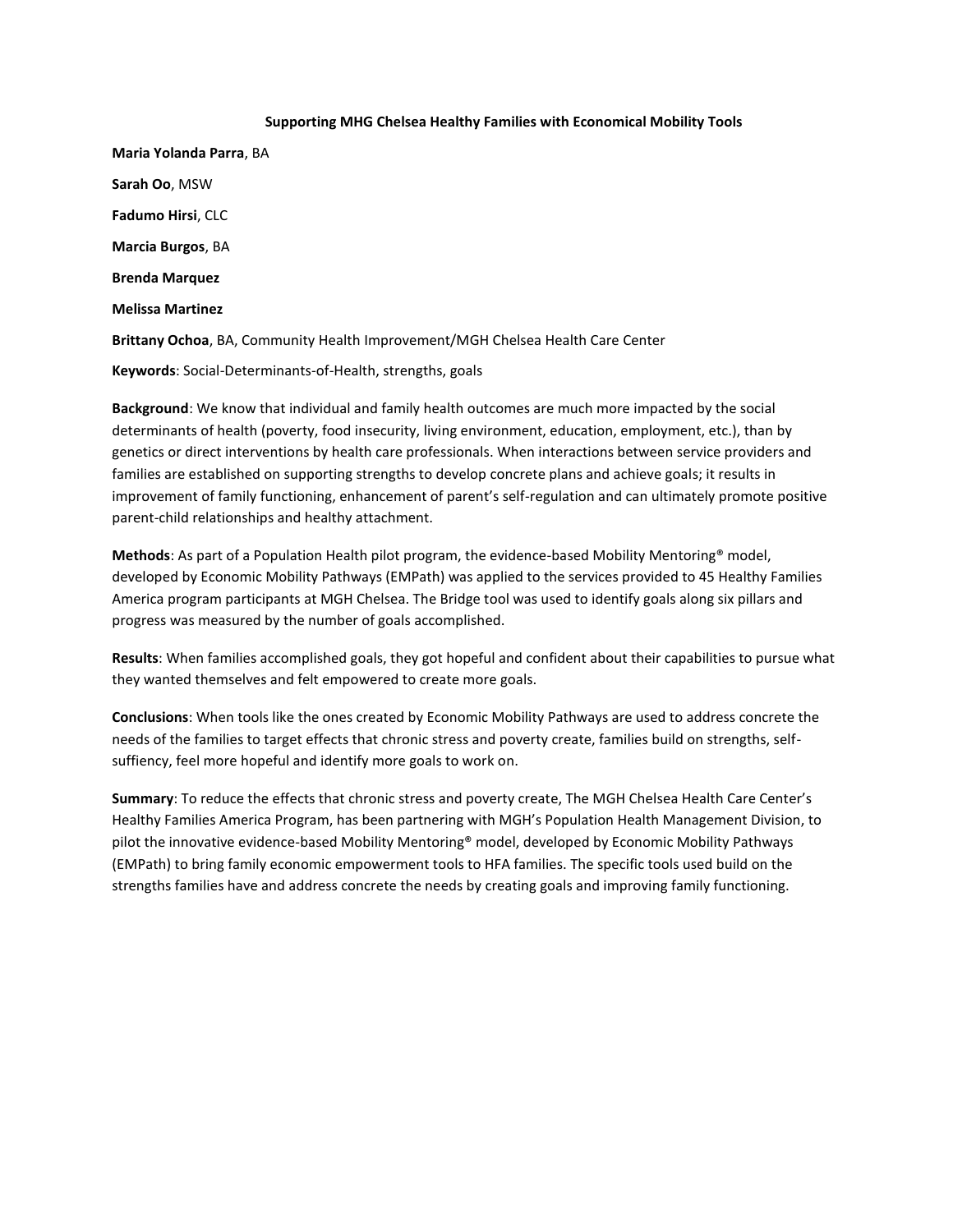## **Establishing an Immigrant-Focused Medical Legal Partnership in a Community Health Center to Address Unmet Legal Needs**

**Rashmi Jasrasaria**, M.D. **Josephine Henderson-Frost**, M.D. **Sarah Oo**, M.S.W **Anna Spiro**, M.A. **Silvestre Valdez Cindy Zapata**, J.D. **Jessica Zeidman**, M.D. **Keywords**: Medical-legal-partnership, immigration status, unmet need

**Background**: The extent to which immigration concerns impact physical and mental health and health-seeking behavior is unknown. We partnered with local law schools to facilitate patient access to timely and appropriate immigration-focused legal services and educate healthcare providers about screening for legal needs and connecting patients to immigration resources. In this study, we aim to describe our model and the characteristics of patients referred.

**Methods**: The medical-legal partnership developed through two phases. A pilot phase of consultation calls between healthcare providers and immigration attorneys from a local law school raised concerns that supported the need for on-site immigration legal assistance. This led to the current phase in which we partner with another law school to provide advice and counsel to patients within our community health center, where all healthcare personnel are trained to identify patients' immigration concerns and place referrals through the electronic medical record. Referred patients are scheduled for free consultation with a legal team comprised of student attorneys and immigration law professors, who identify patients' need for representation and connect patients to immigration legal aid organizations if needed.

**Results**: From February 2018 through May 2019, 96 referrals were made: 85 of these patients were scheduled for an appointment, and 64 (75%) arrived at their appointments. To increase capacity, a second immigration attorney was added.

**Conclusions**: Through collaboration with law school clinics, we show it is possible to embed advice and counsel sessions into a community health center to facilitate access to timely and appropriate immigration-focused legal services for a patient population with high health needs.

**Summary**: Partnering with local law schools and bringing immigration lawyers into the community health center twice a month is a successful model for a medical-legal partnership. Healthcare providers have found that screening for immigration concerns is simple and referral is easy. They have learned more about how to connect patients to appropriate resources. Patients with multiple mental and physical health co-morbidities have benefited from this service. Addressing immigration concerns can impact patients' relationships with their physicians and their health and wellbeing.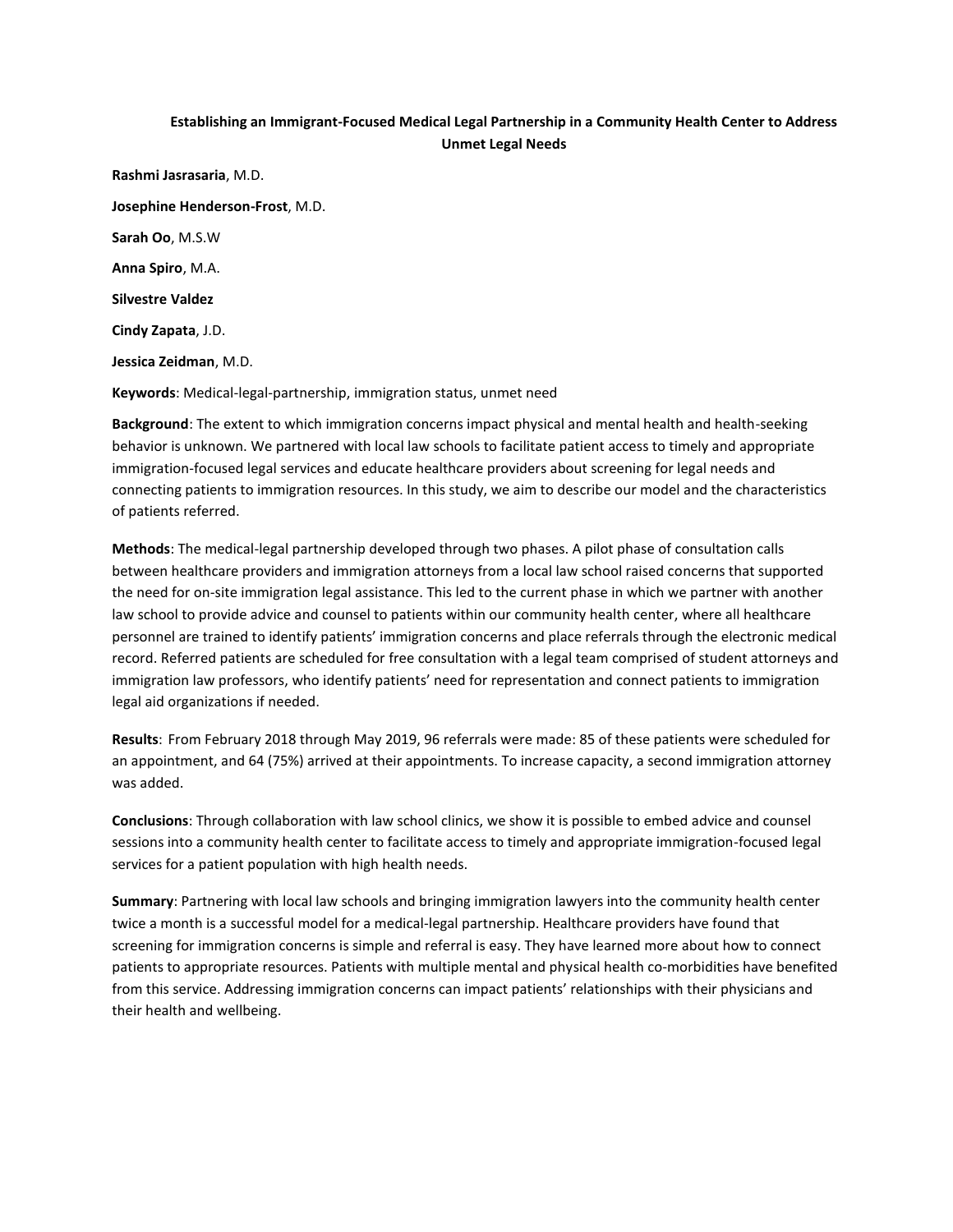#### **Supporting Primary Care Access and Use Among Homeless Persons**

**Kirsten A. Dickins**, PhD, AM, MSN, FNP-C, Massachusetts General Hospital **Susan Weber Buchholz**, PhD, ANP-BC, FAANP, Rush University **Diana Ingram**, PhD, MPH, BSP, Rush University **Lynne T. Braun**, PhD, CNP, FAHA, FAANP, FPCNA, FAAN, Rush University **Niranjan S. Karnik**, MD, PhD, FAPA, DFAACAP, Rush University **Rebekah J. Hamilton**, PhD, RN, CNL, FAAN, Rush University **Melinda Earle**, DNP, RN, NEA-BC, FACHE, Rush University **Keywords**: Homeless persons, patient protection and ffordable Care Act, primary health care

**Background**: The growing number of homeless persons in the United States demonstrate higher rates of morbidity and premature mortality compared to their non-homeless counterparts. Homeless persons are often without a regular primary care source, contributing to emergency department use and preventable hospitalizations. In 2010, the enactment of the Affordable Care Act (ACA) expanded access to primary care services, intending to shift these trends. The purpose of this project is to explore the experiences of, and recommendations to improve access to and use of primary care services among homeless persons, post-implementation of the ACA.

**Methods**: Twenty-six semi-structured interviews were completed with adult homeless persons and primary care providers/staff (nurse practitioners, nurses, medical assistants, physicians). A six-stage thematic analysis approach was employed.

**Results**: Themes and sub-themes emerged, categorized by factors which influence primary care access and use patterns, and strategies to promote consistent and effective primary care use. Unstable residence and employment, unaddressed mental health conditions, substance use, self-care and self-management limitations, and perceived discrimination and healthcare system distrust were noted to contribute to prolonged absences from primary care. Strategies to promote use of a regular source of primary care include care coordination (shared decision-making, and medication access and management), supportive housing and recuperative care, and consistent availability of outreach services.

**Conclusions**: Since the implementation of the ACA expansion, several previously uninsured homeless persons have been able to access and use primary care services in new ways. However, many factors that have historically influenced access to and use of primary care among homeless persons continue to negatively influence use patterns. Effective strategies to address modifiable factors—such as care coordination, supportive housing and recuperative care, and outreach services—are essential to promote sustainable health systems change that enables consistent primary care use.

**Summary**: Recognizing the continued role of entrenched barriers to regular primary care source use is imperative to designing effective community-based interventions. Offering supportive care coordination that emphasizes shared decisions and medication access and management, supportive housing and recuperative care, and outreach-based services may better facilitate the consistent use of primary care among homeless persons. In so doing, researchers, clinicians, and policy makers may promote and sustain health equity among homeless persons.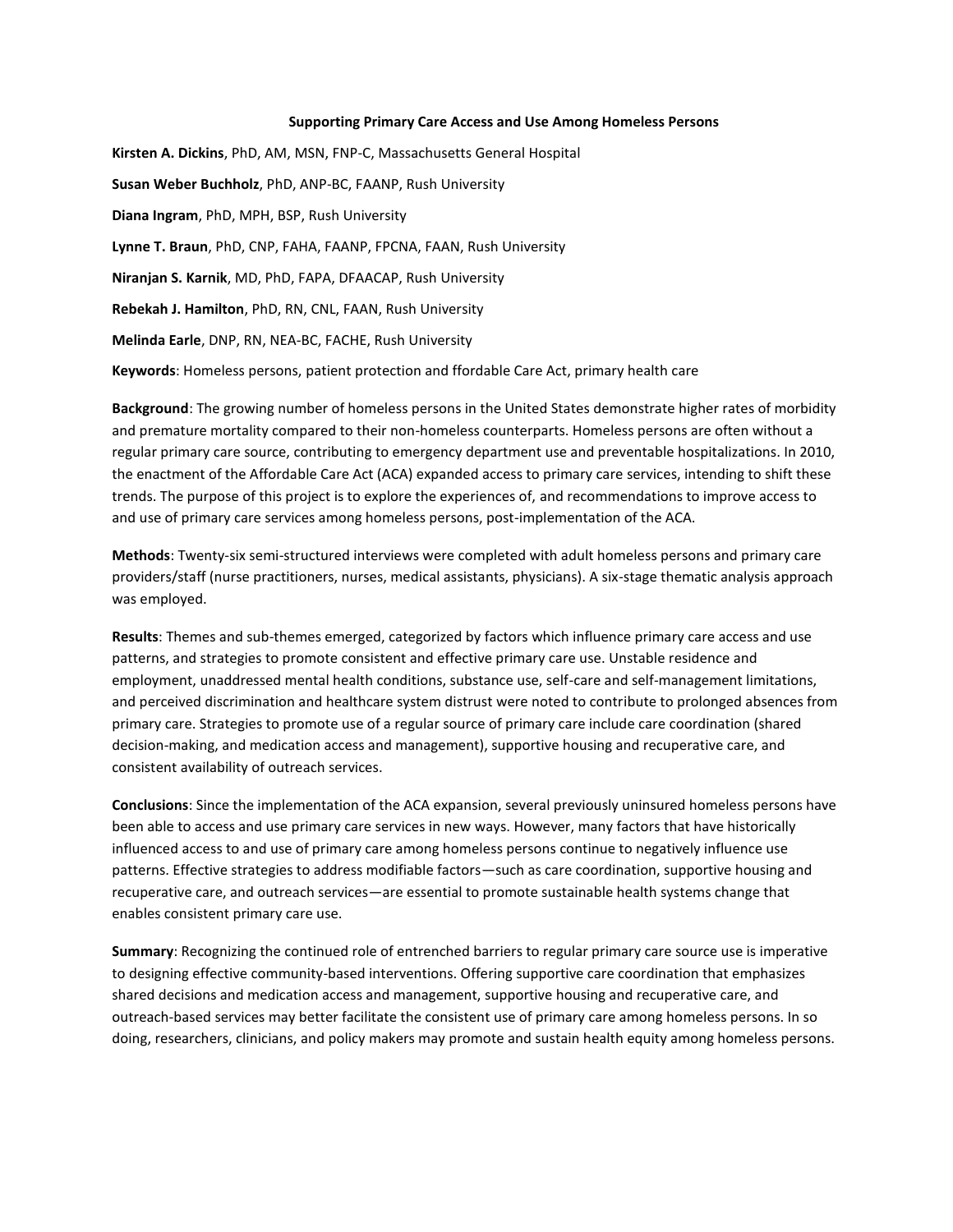## **Insurance Challenges for Childhood Cancer Survivors: Themes of Financial Distress in Qualitative Expert Interviews**

**Colin Ponzani**, BA, Massachusetts General Hospital **Anne C. Kirchhoff**, PhD, Huntsman Cancer Institute **Karen Donelan**, PhD, Massachusetts General Hospital **Giselle Perez**, PhD, Massachusetts General Hospital, Karen A. Kuhlthau, Massachusetts General Hospital **Emily Kaiser**, BA, Massachusetts General Hospital **Karely Mann**, BS, Huntsman Cancer Institute **Elyse R. Park**, PhD, MPH, Massachusetts General Hospital

**Keywords**: Health insurance, cancer survivorship, financial distress

**Background**: With complex health care needs throughout the lifespan, childhood survivors are often vulnerable to underinsurance and insurance-related financial distress. A psychoeducational health insurance navigation intervention for childhood cancer survivors is being developed to reduce survivors' insurance-related financial distress. To guide intervention development, qualitative interviews are being conducted with content experts (oncologists, nurses, social workers, health policy researchers, etc.) to solicit feedback on the 4-session telehealthdelivered navigation program. When asked about the insurance barriers that childhood cancer survivors face, experts drew attention to unique financial challenges that arise at the intersection of health insurance and cancer survivorship.

**Methods**: A semi-structured interview guide was developed to assess experts' feedback across domains of cancer survivorship and insurance, with the first domain focusing specifically on barriers to insurance access and use. Experts took part in 30-60-minute interviews, which were recorded. Notes were taken on interviews immediately following their conclusion, and feedback was organized into domains to detect similarities across experts. Rapid data analyses are underway.

**Results**: To date, we have conducted 18 individuals, dyadic, and focus group interviews with social workers, advocates, physicians, researchers, and navigators. Experts noted that childhood survivors face barriers to access and use of quality health insurance, and that these barriers often have financial implications. Salient financial challenges for survivors included high out of pocket medical costs due to complex needs, lower likelihood of carrying employer-sponsored insurance due to lack of secure employment, and survivors choosing lower premium but higher deductible insurance plans if they are not currently experiencing symptoms. Experts suggested that social workers with financial training should deliver this intervention.

**Conclusions**: Feedback suggests that an insurance navigation program for childhood survivors should be targeted at exploring and alleviating issues of financial distress. Such a program could empower survivors to better navigate issues of cost related to health insurance and medical care.

**Summary**: This study focuses on issues of insurance-related financial distress among childhood cancer survivors. While in the pilot-trial stage of development, we hope to deliver a feasible intervention for childhood survivors and to eventually expand the program to serve vulnerable cancer survivor populations.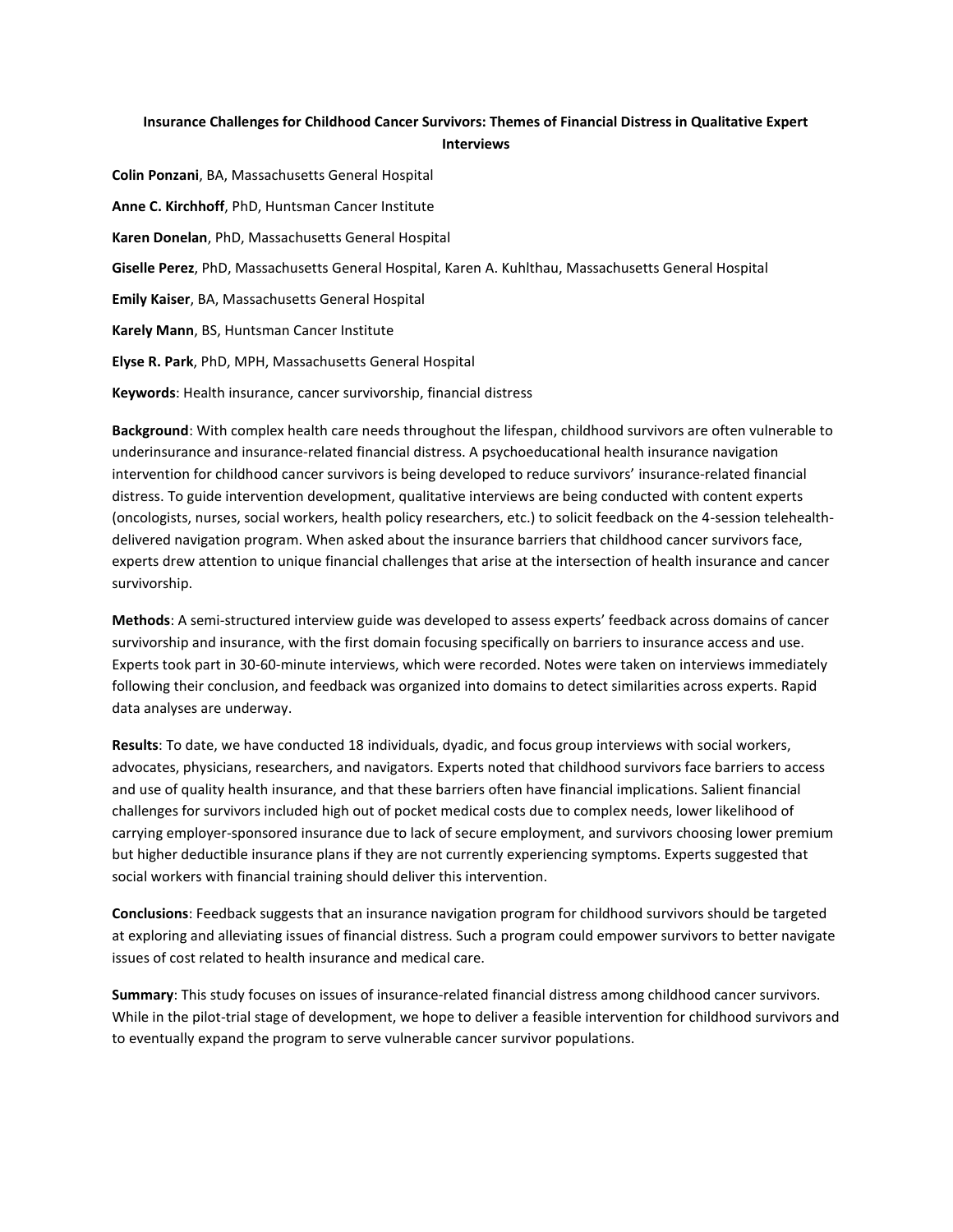#### **Women and Children's Health**

**Intervention evaluation of a Structured Nature and Physical Activity Prescription Program for Children Aisha James**, MD, MS, Massachusetts General Hospital for Children **Gracia Kwete**, MD, Massachusetts General Hospital for Children **Linda Powers Tomasso**, MSFS, ALM, Harvard School of Public Health **Emily Grilli**, Appalachian Mountain Club, Boston **Cassie Baker**, Appalachian Mountain Club **Angel Santos Burres**, Appalachian Mountain Club **Keywords**: Prescription nature program, children's wellbeing, nature exposure

**Background**: High prevalence rates of obesity among U.S. children are related to decreased physical activity and increased sedentary behaviors associated with decreased time spent outdoors. Outdoors Rx seeks to combat these behavioral trends through nature-based outdoor physical activity prescription programming. The program's shortand long-term effects have not been evaluated, however, thus providing the opportunity to observe potential changes in participant physical and emotional health.

**Methods**: This pilot study utilizes data collected from caregiver-administered surveys completed prior to and after a 4-week Outdoor Rx seasonal series in Boston's Chelsea and Revere communities. The age range of children indexed in the study is 3-13. Survey questions pertain to a child's typical physical activity, sleep, screen time and attitudes towards and opportunities for outdoor play. The study endpoints are to evaluate short-term change in physical and emotional well-being.

**Results**: A challenge with study implementation has been enrollment of a sufficient sample size given variable outdoor weather conditions. Additionally, while pediatricians and other community partners refer families to Outdoors Rx, program participants are self-selecting, thus limiting community representation within the study sample.

**Conclusions**: Survey analyses from this observational pilot study of guided physical activity in nature-based settings may inform on prospective benefits to children's physical and emotional well-being. Expansion of this program into differing seasonal conditions may yield additional information regarding longer-term health-related benefits as well.

**Summary**: Research shows that exposure to nature and the outdoors has numerous benefits on children's wellbeing. Outdoors Rx, a physical activity prescription program created by the Appalachian Mountain Club, provides structured outdoor play activities for children within the Greater Boston area. Evidence is needed to show both the health efficacy of the Outdoor Rx program and to increase scientific understanding of the role of nature exposure on children.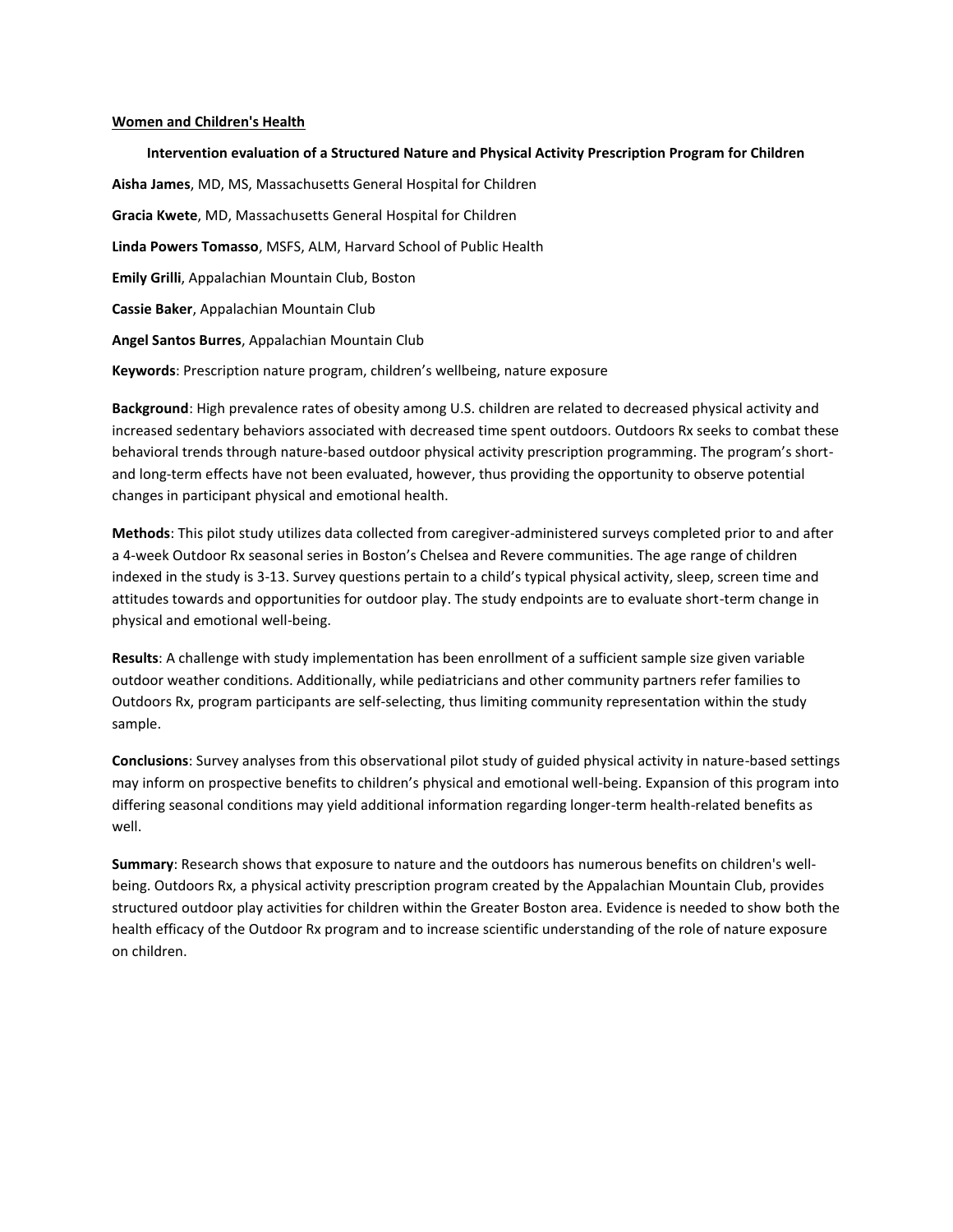## **Leveraging Access and Resources for Contraception (LARC) in Primary Care**

**Priya Sarin Gupta**, MD MPH

**James Arthur Morrill**, MD PHD, MGH Charlestown HealthCare Center

**Keywords**: Family planning, quality improvement, contraception

**Background**: Updated data, along with new options for long-acting reversible contraceptive (LARC) methods have led the American College of Obstetricians and Gynecologists (ACOG) to recommend LARCs as the most effective and safest forms of reversible contraception. We know that there is a burden on primary care providers to acquire new knowledge, clinical skills and resources for the provision of an expanded menu of contraceptive options. This project focused on setting up the infrastructure to provide advanced family planning services at the MGH Charlestown Adult Medicine clinic. The objective was to implement a quality improvement (QI) project at the practice designed to: (1) integrate advanced family planning services in an academic primary care practice; (2) to train providers including internal medicine residents who have expressed interest in learning advanced family planning techniques; and (3) to assess LARC uptake in the aforementioned delivery model.

**Methods**: A pathway was created for primary care providers, trained in LARC placement to be credentialed to provide LARCs at the MGH Charlestown HealthCare Center. Infrastructure for provision of LARCs was implemented. Referrals, appointments and contraceptive method choice and receipt were tabulated.

**Results**: In year one, approximately 102 different procedures were completed (including IUD insertion, IUD removal, Nexplanon insertion, Nexplanon removal). Patients were aged 18 to 52 years old, approximately 80% of patients were primary care patients of MGH Charlestown clinic, approximately 20% of patients were referrals from the other MGH primary care practices.

**Conclusions**: In conclusion, provider training and service integration of LARC services within an academic Internal Medicine practice is feasible, acceptable and increases access to provision of advanced family planning methods.

**Summary**: This project implemented a clinic dedicated to the provision of reproductive services (the LARC Clinic) at the Massachusetts General Hospital Charlestown HealthCare Center, a large, urban, academic, general medicine practice. This was new territory for MGH Charlestown Adult Medicine and for MGH Primary Care, in general. The MGH Charlestown HealthCare center serves as a major site where Charlestown residents receive their health care. This work is relevant given the shifts in the health care system and the reduction in resources for family planning identifying the need for new models of care that reshape the medical home.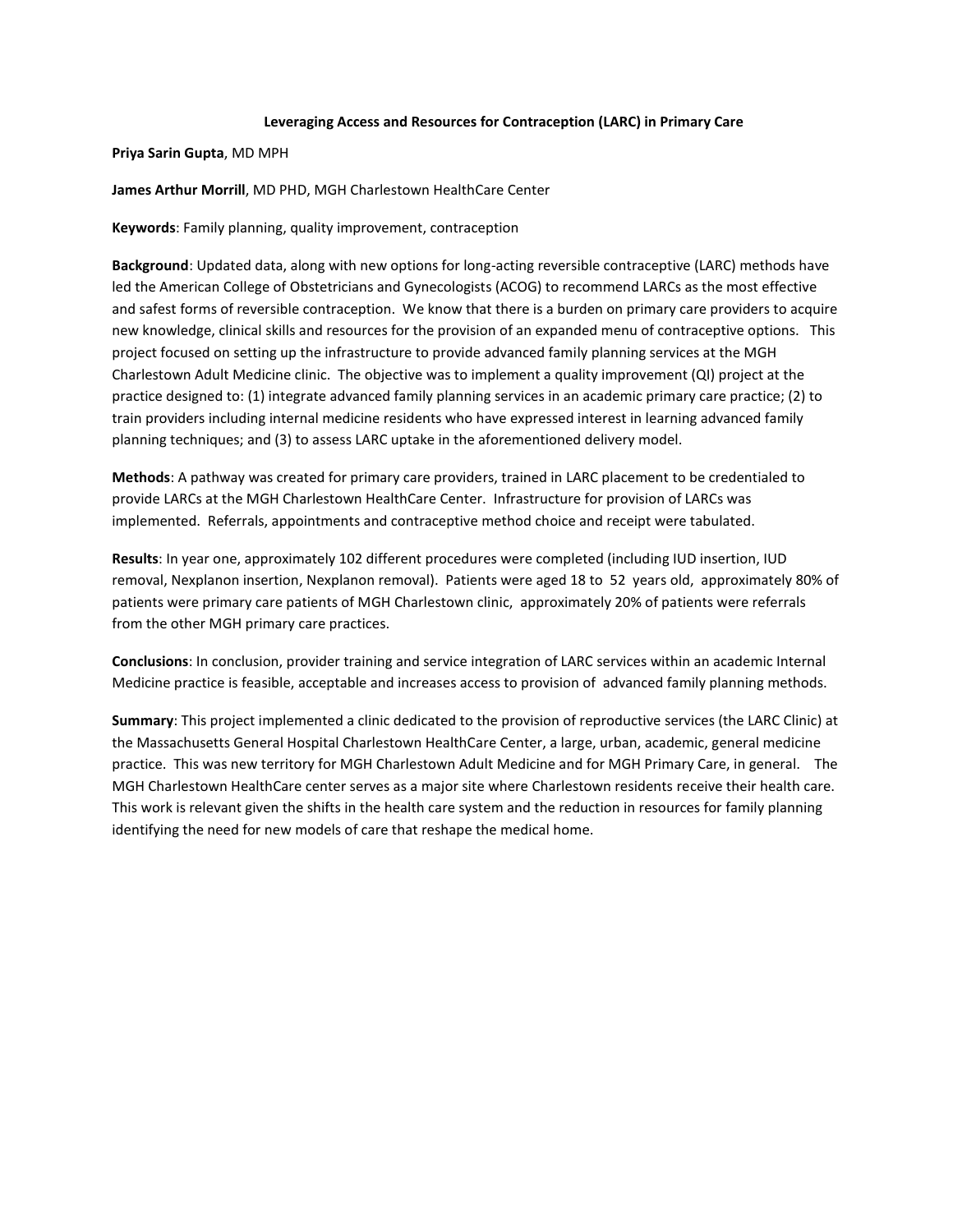## **Exploring Dose Frequency for Speech Sound Therapy in the Outpatient Setting**

**Jennifer L. Maietta**, MS, CCC-SLP, Department of Speech, Language, and Swallowing Disorders and Reading Disabilities/MGH

**Keywords**: Speech, articulation, therapy

**Background**: Most children with speech sound disorders receive outpatient speech therapy once weekly. Given that two important principles of experience-dependent neuroplasticity are intensity and repetition (Kleim & Jones, 2008), exploration of increasing dose frequency (number of sessions per week) in the outpatient setting was judged prudent. The high dose frequency model of speech sound therapy (3 times weekly for 4 weeks) was initiated at MGH to determine 1) the feasibility of a high dose frequency treatment model in the outpatient setting and 2) potential benefits and drawbacks to this model.

**Methods**: Average and range of number of sessions, average and range of number of days enrolled in treatment, and average attendance rate were collected for two groups of children - one group of children was seen traditionally (once weekly) while the other group was seen three times weekly for one month (with additional booster sessions as necessary).

**Results**: Attendance rates were higher for the children who were seen at a higher dose frequency. Children enrolled in both models of treatment required a similar average number of sessions to reach discharge criteria. The children who were seen at a higher dose frequency were discharged in a shorter timespan (average of 2.1 months) than those seen once weekly. Other benefits included improved after school appointment access and reduced opportunity for manifestation of negative social/emotional effects of the speech sound disorder.

**Conclusions**: High dose frequency speech sound therapy is possible in the outpatient setting. High time commitment, transportation, and multiple co-pays per week were limiting factors for enrollment for some families. Further investigation with consideration of patient randomization and dosage data (trials per session) is necessary to make conclusions directly comparing the two models.

**Summary**: Speech sound disorders can negatively affect children's social/emotional health (Hall, 1991; Overby et al., 2007), as well as their literacy development (Nathan et al., 2004; Raitanoe et al., 2004). By offering a variety of models of speech sound treatment (traditional frequency, high dose frequency), we can provide therapy in a way that works best for our patients and their families and mitigate these potentially negative effects.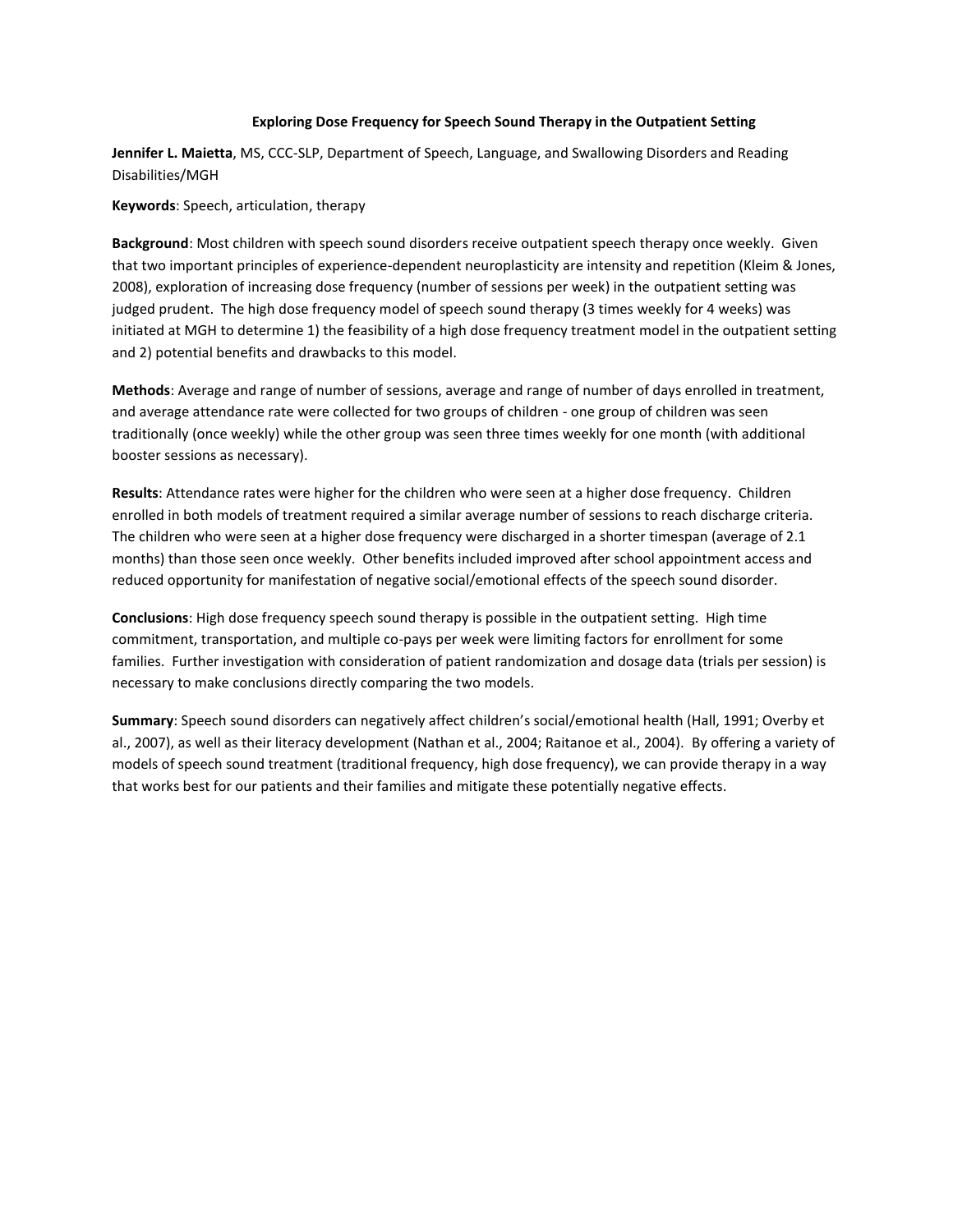#### **A Four-Year Case Review of Police-identified Mothers in Chelsea, MA Who Sustained Strangulation Injuries**

**Georgia Green**, LICSW, MGH Chelsea **Grace McGathey**, LICSW, DCF **Sara Wang**, M.S., Center for Community Health Improvement **Chief Brian Kyes**, Chelsea Police Department **Captain Thomas Dunn**, Chelsea Police Department **Officer Edwin Hernandez**, Chelsea Police Department

#### **Keywords**: Strangulation, interpersonal violence, women

**Background**: Authors noted a seeming increase in strangulation injures in cases which victims were mothers of minor children. Because strangulation is considered a red flag for lethality and a factor in long term morbidity authors chose to review cases identified by Chelsea police officers which were referred to PACT (Police Action Counseling Team) and to the Department of Children and Families.

**Methods**: Authors reviewed twenty nine cases of mothers who sustained strangulation injuries during a four year period between 2015 through 2018 to document demographics and to ascertain whether these women received appropriate medical care. Authors discuss barriers to care for these women."

**Results**: An increase in strangulation cases may be in part attributed to a change in the Massachusetts General Laws acknowledging the lethality of strangulation injuries and the more frequent use of this charge by police officer in compliance with the law. Victims of this crime are generally unaware of the lethality of strangulating injuries and of the long term health consequences that make them more vulnerable to further abuse, long term disability and early death. Victims of strangulation most often refuse immediate medical attention. These women and their children represent vulnerable and underserved populations.

**Conclusions**: Further education about the lethality of strangulation injuries is mandatory for all first responders, and for medical and mental health professionals who interface with these women and their children. Many barriers to immediate and follow up care prevent these women from receiving life-saving and post-strangulation care. There is a need for protocols to optimize immediate medical assessment and diagnostic imaging to facilitate treatment of these injuries.

**Summary**: PACT (Police Action Counseling Team) is a partnership between the MGH Behavioral Health department and the Chelsea Police Department. Law enforcement, a PACT clinician and a DCF clinician collaborate weekly around police cases involving children, a large percentage of which involve domestic violence. An increase in cases of strangulation injuries was noted among domestic violence cases. A review of strangulation cases referred by CPD officers to PACT and DCF revealed that most of these women, either pregnant or mothers of minor children, did not receive immediate care for these injuries. Authors discuss barriers to the care of these women.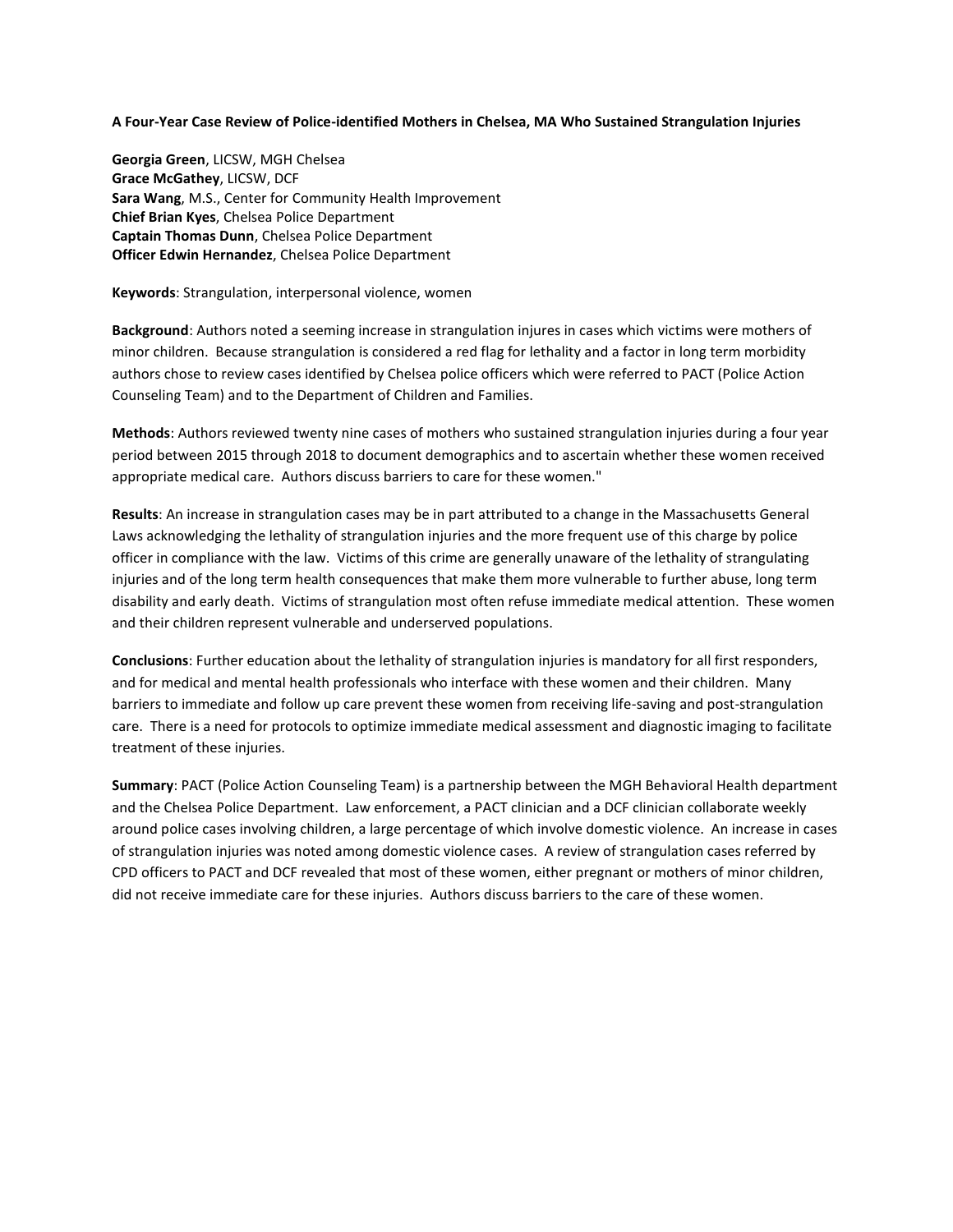#### **Author Index**

*Listed by Last Name, First Name (Session #, Poster #)*

Acosta, Jennifer (2,11) Agusiegbe, Chuks (1,4) Alegria, Margarita (1,13) (2,2) Aliperti, Sara (1,1) Alvarez, Kiara (2,11) Amaro, Hortensia (1,13) Andela Vargas, Natalia (1,15) Arntz, Diana (1,7) Ashburner, Jeffrey (2,14) Baker, Cassie (1,17) Bancalari, Pilar (1,13) (2,2) Barry, Maura (1,8) Bearnot, Benjamin (2,6) Bedoya, Andres (2,2) Benjamin, Carmen (2,14) Bernhardt, Jean (2,4) Bogart, Laura (1,13) (2.2) Bor, Meg (1,11) Braun, Lynne T. (2,16) Burgos, Marcia (1,16) Burke, Anne (2,12) Caicedo, Mariana (2,11) Callaway, Catherine (1,8) Canenguez, Katia (2,12) Carranza, Marissa (1,15) Cassidy, Jacqueline (2,13) Cather, Corinne (1,7) (2,12) Chang, T. (2,8) Chang, Yuchiao (1,13) (2,5) Chen Cheung, Hong (1,10) (2,10) Chiang, Sylvia (1,12) Clark, Cheryl R. (1,11) Clauss, Jacqueline (2,12) Contreras, Danilo (2,10) Cordes, John (1,12) Corveleyn, Amy (1,8) Cosme, Edna (1,15) Cournoyer, Rachel (2,13) Craddock, Cassie (2,13) Cubbison, Caroline (1,13) Dartley, Anna Nicole (1,12) Devine, Sofia (2,1)

Dickins, Kirsten A. (2,16) Donelan, Karen (2,17) Dunn, Erin (2,7) Dunn, Thomas (2,19) Earle, Melinda (2,16) Elkin, Randall (1,12) Flood, James (2,5) Flores, Efren J. (1,14) Ford, Colleen (1,4) (2,14) Frost, Holly (2,13) Gibson, Jeffrey (1,10) Ginsburg, Katharine (2,3) Glazier Leonte, Kimberly (1,6) Gonzalez, Jose (1,9) Gorton, Emily (2,14) Green, Georgia (2,1) (2,19) Grilli, Emily (1,17) Guerrero Vazquez, Monica (2,11) Gupta, Priya Sarin (1,18) Hambidge, Simon J. (2,13) Hamilton, Rebekah J. (2,16) Hemley, Helen (2,9) Henderson-Frost, Josephine (2,15) Hernandez, Edwin (2,19) Herrington, Jeremy (1,14) Hirsi, Fadumo (1,16) Holt, Daphne (2,12) Horan, Christine (1,12) Ingram, Diana (2,16) Irwin, Kelly (1,8) (2,14) Ivan, Sarah (2,14) Jackson, Jonathan (1,9) (2,7) (2,9) Jain, FA (2,8) James, Aisha (1,17) James-Thorpe, Kyunti (1,5) Jasrasaria, Rashmi (2,15) Johnson, JK (2,8) Kaiser, Emily (2,17) Kanamori, Mariano (2,2) Karnik, Niranjan S. (2,16) Kelter Jr., Brian (1,12) Kirchhoff, Anne C. (2,17)